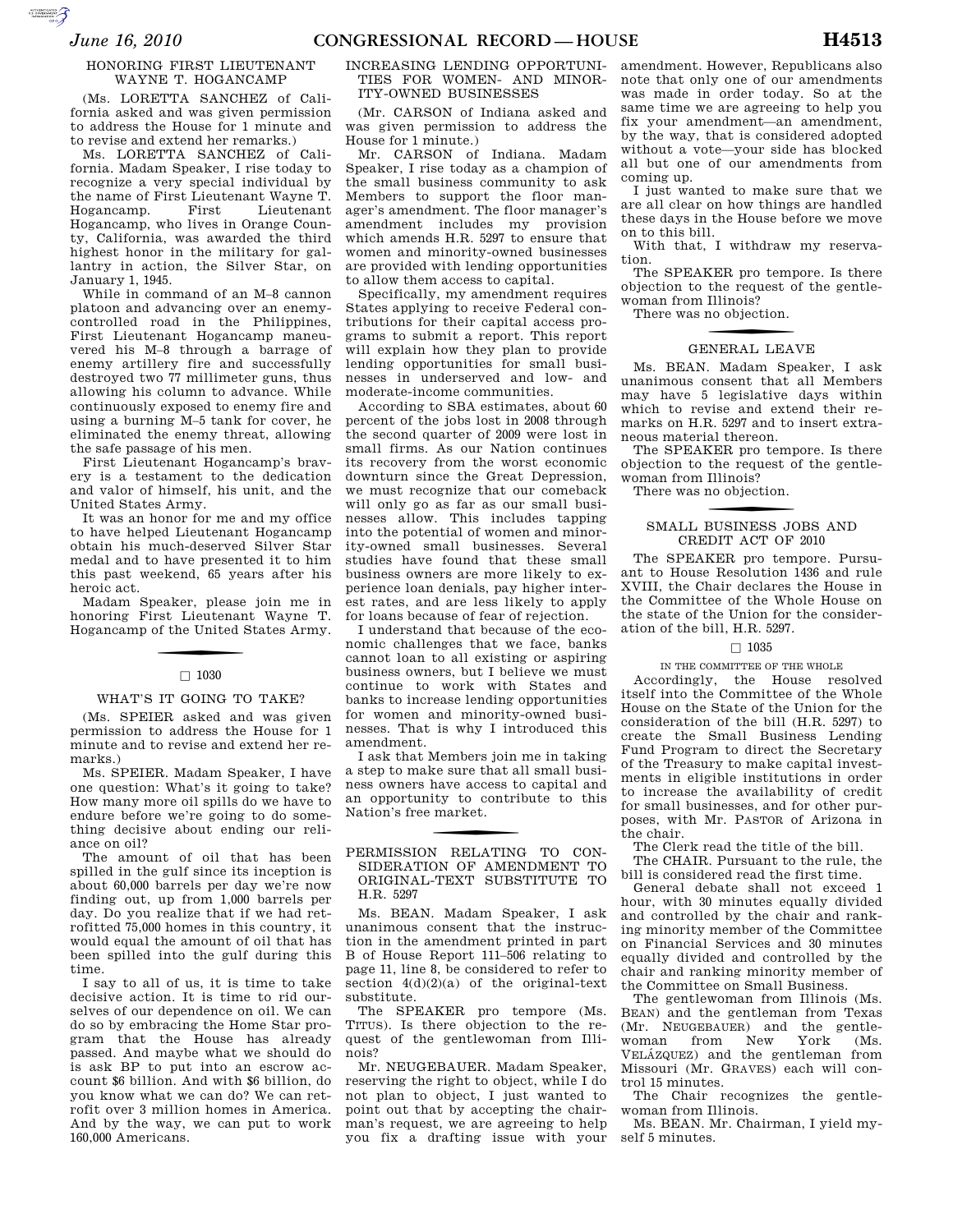Mr. Chairman, our Nation's economic rebirth relies upon the ability of our community businesses to innovate, develop, and market solutions that deliver measurable value to their customers. Their success drives the majority of new jobs in our Nation. They are the engine of innovation, and their resiliency to reinvent their business models and adapt to emerging growth markets is critical. It's their creativity that drives 13 times more patents per employee than larger firms. They are the cornerstones of our economy and our communities. Beyond the goods and services and the jobs they provide, they invest in the bricks and mortar/ real estate in our communities. They have supply chains that depend on their business. They do charitable giving, and they mentor young people in their communities.

Congress has done much to address the challenges small businesses face. Among the \$288 billion in tax breaks in the Recovery Act were crucial small business tax provisions, such as accelerated bonus depreciation and an expansion of the net operating loss carryback that has already rebated \$2.8 billion to businesses across our Nation.

U.S. manufacturing is growing, we're adding new jobs every month in 2010, and GPD is now trending positively, moving from a negative 6 to positive 6 in the year following the Recovery Act and it's now holding at 3 percent. But as I talk with small businesses in my district and across the Nation, the issue that has continued to be an obstacle to business expansion and diversification is access to credit.

The financial crisis of 2008 severely tightened small business access to credit and affordable terms. When businesses can't access financing, they're prevented from entering into new contracts, buying new equipment, hiring new employees, and other expansions. In the worst cases, business owners must cut payrolls, go into bankruptcy, or close their doors for good. Congress has taken steps to alleviate that problem. The Recovery Act included valuable changes to the SBA loan programs, reducing fees for lenders and borrowers on the 7(a) and 504 loan programs and increasing government guarantees to attract more capital. As a result, weekly SBA loan approval volumes have increased by over 90 percent.

The improvements to SBA loan programs and other measures we've taken have helped, but much more needs to be done. Earlier this year, commercial and industrial loans declined for the seventh straight quarter, down more than 17 percent from 2009, and banks are receiving mixed messages. On the one hand, Congress and the administration are urging them to lend more; on the other, bank regulators are telling them to hold back on lending. In fact, our colleague, Mr. PRICE, has an amendment expressing a sense of Congress on that point.

In addition, banks have greater risk aversion due to their exposure on their

balance sheets—stemming especially from the instability of the commercial real estate sector. That brings us to this important bill on the floor today. The Financial Services Committee has held several hearings on the restriction of credit for small business. The bill before us today builds on those hearings and was considered in the open process the committee is known for.

During markup of the bill, the committee adopted 15 amendments, including seven Republican amendments, and today we will consider 17 additional amendments, the vast majority of which are to the Financial Services portion of the bill.

The Small Business Lending Fund Act is a significant step to boost small business lending through our community banks. This legislation builds on the effective financial stabilization measures Congress has previously taken by establishing a new \$30 billion small business loan fund to provide additional capital to community banks that increase lending to small businesses. This \$30 billion investment on which the government will be collecting dividends and earning a profit per the CBO estimates can be leveraged by banks into over \$300 billion in new small business loans. This is an important investment by the Federal Government in our small business that brings tremendous returns.

The terms of the capital provided to banks are performance based; the more a bank increases its small business lending, the lower the dividend rate is for the SBLF capital. If a bank decreases its small business lending, it will be penalized with higher dividend rates.

This legislation includes strong safeguards to ensure that banks adequately utilize available funds to increase lending to small businesses, not for other lending or to improve their balance sheet. There will be oversight consistently throughout the program, plus it requires that the capital be invested only in strong financial institutions at little risk of default and the best positioned to increase small business lending.

It's important for Americans to understand that although this fund has a maximum value of \$30 billion, it is estimated to make a profit for taxpayers in the long run. And the money will ultimately go not to banks, but to the small businesses and their communities that they lend to. As our financial system stabilizes and our community banks recapitalize, these funds will be repaid to Treasury with full repayment required over the next 10 years.

Also included in the Financial Services portion of this bill is the State Small Business Credit Initiative championed by our colleague, Mr. PETERS. The underlying bill provides \$2 billion in funding for new or existing State lending programs.

The CHAIR. The time of the gentlewoman has expired.

Ms. BEAN. I yield myself 1 additional minute.

This program provides funding for States to expand or create lending programs that use small amounts of public resources to generate private bank financing and are designed to address critical reasons why banks are having trouble making increased investments now—lack of adequate capital reserves on the part of lenders and collateral shortfalls on the part of borrowers.

The State Small Business Credit Initiative is required to leverage \$10 of private funding for every \$1 of government funding. Many of the existing capital access programs leverage 30 private dollars for every 1 government dollar. By supporting existing programs and using an easy-to-replicate model, this program will be quickly ramped up to increase small business lending which will retain and create jobs.

Small businesses are the job creators of our Nation. Supporting their ability to grow and innovate is key to a robust and stable economic recovery. I commend the leadership of Chairman FRANK and Chairwoman VELÁZQUEZ in bringing this package to the floor, which will provide critical support to the half of all American workers who either own or work for a small business.

Mr. Chairman, I reserve the balance of my time.

Mr. NEUGEBAUER. Mr. Chairman, I yield myself such time as I may consume.

I rise today in opposition to H.R. 5297. My opposition is not a question of whether or not I support small businesses, it's a question of whether or not this bill will actually help small businesses. Unfortunately, my conclusion is that this bill will not help them, but will cost the taxpayers another \$33 billion—by the way, \$33 billion that we don't have.

## $\Box$  1045

As a former small business owner, as well as a former lender, I understand firsthand the need for small business to have access to credit. Access to credit has tightened, but demand for credit from worthy borrowers has also declined.

What small businesses really need more than anything in the current economic environment is more certainty so they can invest and can plan for the future. What they have gotten from Congress is more and more uncertainty.

Small businesses will face a costly tax penalty if they can't comply with the added cost of the new health care law. One business owner in my district told me he had plans to expand and to create jobs, but he has put those on hold now because his business would not grow over 51 employees and then be subject to the new law.

Small businesses are worried about how much their energy costs will go up under the proposals of cap-and-tax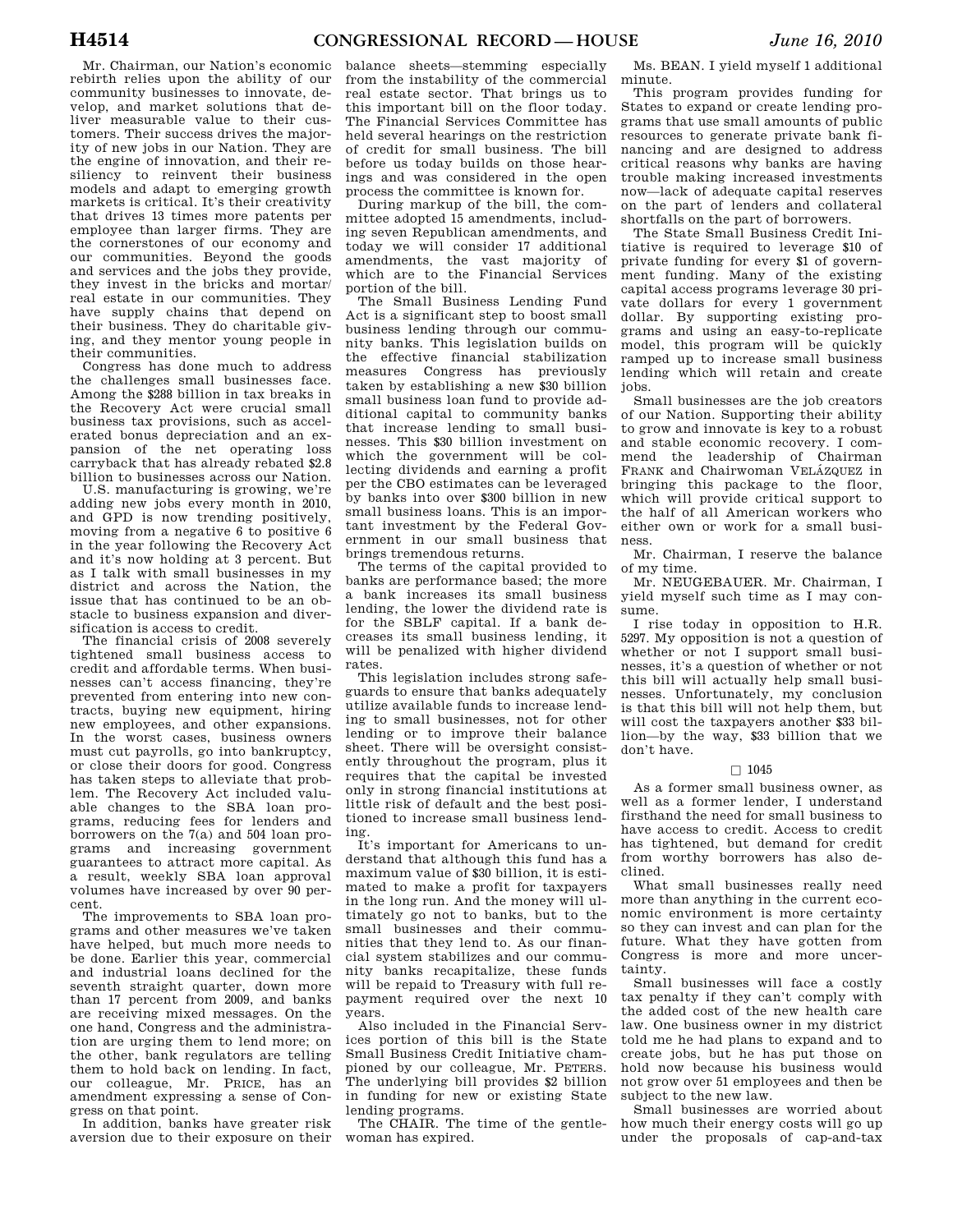bills. Finally, they have no idea how much their taxes will be next year. Not only are they worried about new taxes to pay for more government spending, but they know that taxes will also go up automatically if Congress does not do anything to address the expiring tax provisions.

No wonder small businesses are in a holding pattern and are not creating new jobs, and this bill does nothing to provide any certainty for small businesses. Rather than doing something that creates more certainty for small businesses to grow and to add jobs in this economy, the majority is repeating the same failed initiatives that have helped our national debt grow to \$13 trillion in the past 2 years. This bill follows the model of the TARP program, minus the stronger oversight, and it puts another \$30 billion into banks in the hopes that lending to small businesses will increase.

In the words of Neil Barofsky, the Special Inspector General who oversees the TARP, ''In terms of its basic design,'' he says, ''its participants, its application process, from an oversight perspective, the Small Business Lending Fund would essentially be an extension of the TARP's Capital Purchase Program.''

From the Congressional Oversight Panel for TARP, chaired by Elizabeth Warren, she says, ''The SBLF's prospects are far from certain. The SBLF also raises questions about whether, in light of the Capital Purchase Program's poor performance in improving credit access, any capital infusion program can successfully jump-start small business lending.''

This bill allows for another \$33 million in spending that will be added to the government's credit card. The CBO tells us that the bank lending portion will ultimately cost taxpayers \$3.4 billion when market risk is taken into account.

We have had record bank failures, including the failures of four banks that were TARP recipients. When those TARP recipient banks failed, the taxpayers' investments of \$2.6 billion were essentially wiped out. More than 100 banks that have received TARP funds so far have missed their dividend payments. These missed dividend payments have cost the taxpayers almost \$200 million. It turns out that many of these banks that received TARP funds were far from healthy.

Do we really think there will be no more bank failures or missed dividend payments among banks that receive funds out of this new TARP program? We know there will be, and the CBO says there will be, which will lead to more losses for the taxpayers.

This fund is just like the TARP's Capital Purchase Program, except for the stronger oversight. I am extremely disappointed that the Rules Committee blocked a sensible amendment that would have improved the oversight of this new lending fund by bringing it under the oversight of the Special In-

spector General for TARP. SIGTARP has developed significant experience in looking out for the taxpayers when it comes to the TARP program. SIGTARP's expertise should be used for this fund to protect the taxpayers.

H.R. 5297 will lead to more losses for taxpayers and to no more improvement in credit for small businesses. A lack of credit is not even the largest problem facing these small businesses. According to the National Federation of Independent Business, the top problem facing small businesses is the lack of sales and demand. If businesses are not confident they will have customers, they are not going to borrow; they are not going to expand, and they are not going to add jobs.

This \$33 billion bill is not going to help increase demand from small business customers. Instead, we need the government to step back and to stop prolonging the uncertainty that is crowding out economic growth in our country. The sad thing is that there are things that Congress could actually be doing to help small businesses. Instead, the majority has chosen to bring up bills that will cost the taxpayers billions and that will do nothing to help the small businesses. They have denied our side the ability to offer substantial amendments.

I think it was appalling, quite honestly, Mr. Chairman, that the majority awarded themselves 66 amendments to this bill and that they awarded the Republicans one. Now, if that is the bipartisanship that this leadership is talking about, I don't think the American people are buying that that is bipartisan, because many of the amendments that we offered, Mr. Chairman, were to add additional protections for the taxpayers. Obviously, the majority is not interested in protecting the taxpayers' investments with this \$33 billion. By the way, this is \$33 billion that we don't have.

I am hoping that the majority is going to tell us this morning where the proposal of the \$33 billion is going to come from. Well, I can tell you where it is going to come from. We are going to charge it to our children and to our grandchildren. You know what? I think we've just about reached the limit on the amount of money we should charge to our children and to our grandchildren.

So, Mr. Chairman, I am going to urge my colleagues to insist that we do better for small businesses. We must do something for small businesses, but this is not the answer, and I am going to encourage my colleagues to vote ''no.''

I reserve the balance of my time.

Ms. BEAN. I yield 1 minute to the gentleman from Connecticut (Mr. LARSON).

Mr. LARSON of Connecticut. I rise in support of the bill for the purpose of engaging in a colloquy with Congresswoman BEAN.

I want to bring attention to the im-

lion asset cap play in this economy, particularly in lending to small businesses.

The State of Connecticut has three such banks within the \$10 to \$25 billion range in terms of asset caps. These banks are on the ground, lending to small businesses in my district. They are the biggest SBA lenders and are the biggest lenders to minority businesses. They also fulfill a niche opportunity for so many manufacturers in my State as well.

While I understand that the asset cap could not be raised to include these banks in this bill, I would ask that Congresswoman BEAN and Chairman FRANK work with me, with the Treasury, and with the other body to ensure that these banks can be included in this program as this legislation goes forward.

Ms. BEAN. I thank the congressman for his concerns, and I have similar concerns.

In my home State of Illinois, we also have institutions that would like to participate but would be unable to because of the asset cap. I know Chairman FRANK agrees on this point.

I reserve the balance of my time.

Mr. NEUGEBAUER. Mr. Chairman, one of the things that is interesting is that this program is designed to put more capital into the banking system.

According to the Federal Reserve's April survey of senior loan officers, three factors that exerted the greatest influence on banks' business lending practices over the past 3 months were competitive pressures, the economic outlook, and the tolerance for risk in the business loan market. Lack of capital was not mentioned as one of the driving forces for lending decisions that are being made.

So, basically, Mr. Chairman, what this bill tries to do is to solve a problem that, according to the Federal Reserve, doesn't exist. There is plenty of capital, but there is this competitive pressure, this economic outlook, and this tolerance for risk.

Going back to my earlier point, when I traveled around the 19th Congressional District, I talked to a number of lenders. At the same time, I visited businesses in their communities. What I learned during that process is that many of the small businesses just said, Congressman, things are just too uncertain right now. We don't know what Congress is going to do with taxes. We don't know what they're going to do with this energy bill. We don't know exactly. We are trying to figure out how this new health care bill is going to impact our businesses, how it is going to impact our bottom lines.

portant role that banks at the \$25 bil-hurt their sales, and so it wouldn't be Then I went over and talked to the lenders. Many of the lenders are sitting on record amounts of cash and capital in their banks. They are looking as hard as they can for good lending opportunities. What they said is, Unfortunately, some of our customers are not creditworthy. The economy has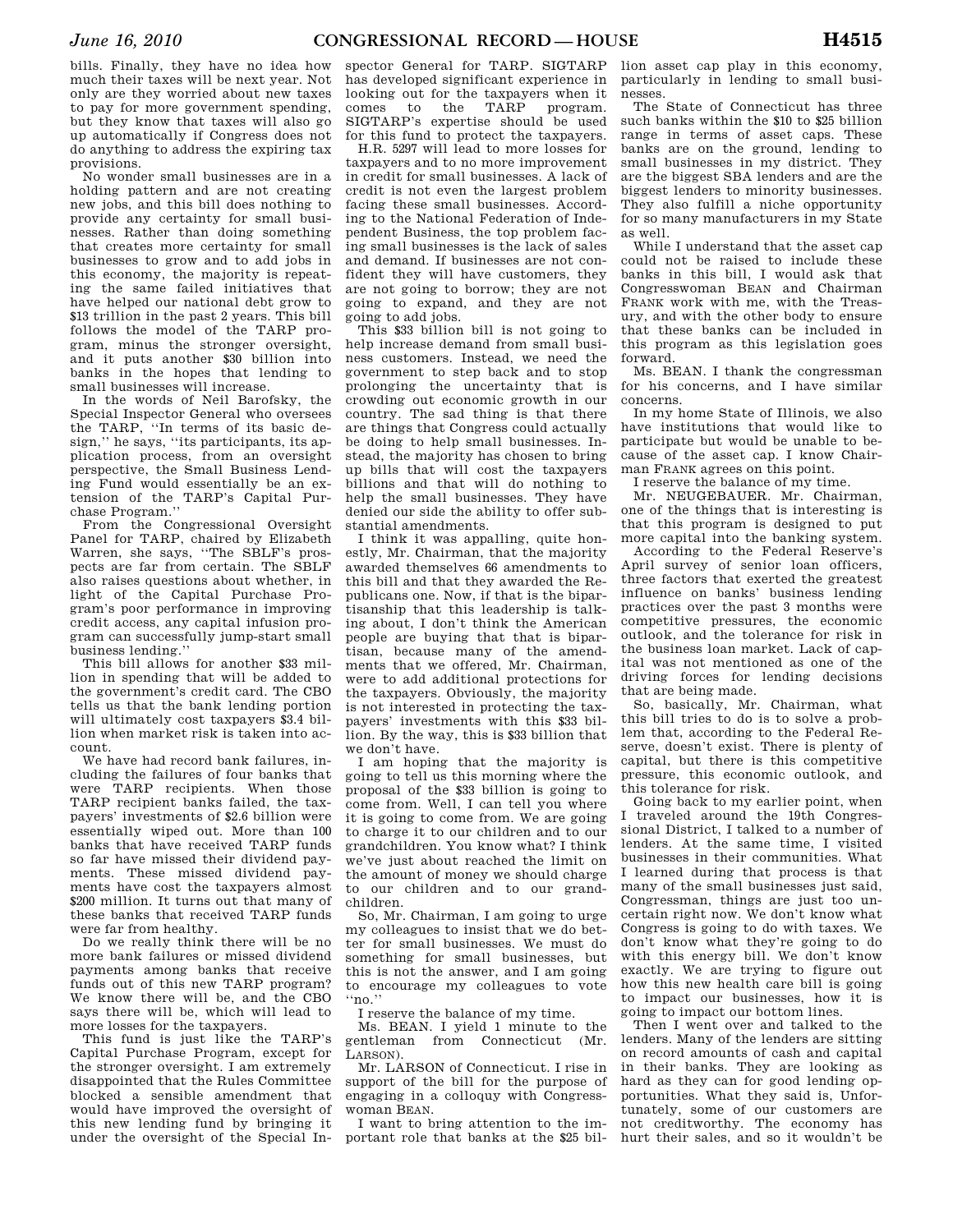prudent to loan those businesses more money. Others said, Our good customers, customers who are creditworthy, are not coming to us and borrowing any money because, again, of this uncertainty.

So, again, our opposition to this bill is that it is not really addressing the real issue in our economy, which is needing to bring some certainty and to leave the capital in the companies, to leave the capital in the economy, instead of the Federal Government's continuing to create uncertainty and taking money out of the economy.

I reserve the balance of my time.

Ms. VELÁZQUEZ. Mr. Chairman, I yield myself such time as I may consume.

Small businesses, which represent 99.7 percent of firms, are key to the recovery of the U.S. economy. Through innovation and hard work, they are able to not only create jobs but to also build the foundation for future growth. We saw this after the recession of the early 1990s. As we emerge from the latest downturn, small firms will again lead the way.

This downturn has affected every facet of the global economy. Most of the focus has been on repairing the residential housing market and homeowners in particular. It is important to note that this has greatly impacted small businesses as well. Through the Recovery Act, we were able to help them, providing more than \$28 billion in assistance through the SBA. H.R. 5297 builds on this by establishing additional lending initiatives that will give small businesses even greater financing options.

This legislation, Mr. Chairman, also recognizes that capital markets are changing dramatically. Credit standards are stricter, and small businesses are now looking not only to loans and to credit cards to finance their operations, but they are also looking to equity investment to turn their ideas into reality. This has become even more pronounced as asset values have declined, leaving entrepreneurs with less collateral to borrow against.

Unfortunately, small firms' access to venture capital and to equity investment has declined. Last year, such investments plummeted from \$28 billion in 2008 to only \$17 billion last year. This is due, in part, to the previous administration's decision to terminate the SBA's largest pure equity financing program—the Small Business Investment Company Participating Securities program. This has left many entrepreneurs who need equity investment to fulfill their business plans without a source of such financing.

As a result, it has become more difficult to start a new business and to create the jobs that come with such activity. This is seen in data from the Bureau of Labor Statistics, which show that self-employment declined by 7.5 percent between 2007 and 2009. Less entrepreneurship is never a good thing, but during a recession, it is particu-

larly problematic as small firms generate two-thirds of net new jobs.

In order to address this, title III creates a \$2 billion investment fund at the SBA. Under this program, the agency will provide matching funds to qualified privately managed investment companies, which will, in turn, invest in small companies. To ensure that the public and private sectors' interests are aligned, the SBA's funding would be provided at a 1-to-1 ratio of private investment capital.

Funds from the program will only be given to investment companies that have a proven record of returning a profit to its investors. These managers must have experience in investing in small, early-stage companies. They must have the ability to provide leadership as these entrepreneurial endeavors grow. In selecting investment firms to participate in the program, the SBA will give a special preference to Small Business Investment Companies, which already have substantial experience in financing small firms. In exchange for receiving funds, participating investment funds must convey an equity interest to the SBA, similar to that of which individual investors will receive.

### $\square$  1100

The equity interest shall entitle the SBA to a repayment of its investment and a proportion of any profits made by the investment company. As a result, the government is on a level playing field with private-sector investors, and the taxpayer stands to benefit from the growth and success of these small companies.

By giving entrepreneurs access to \$2 billion in equity investment, we will provide them the resources to grow and create the types of long-term employment gains we need. It goes without saying that the groundbreaking, innovative firms that rely on such investment tend to be some of our most prolific job creators. Between 2006 and 2008, these companies created eight times more jobs than other businesses. That is exactly the kind of job growth Americans need right now.

Mr. Chairman, I support this legislation.

I reserve the balance of my time.

Mr. GRAVES of Missouri. Mr. Chairman, I yield myself such time as I may consume.

Mr. Chairman, today, I rise in opposition to H.R. 5297, the Small Business Lending Fund Act. Although my colleagues on the other side of the aisle claim that this bill would improve small business access to much-needed capital, I am not convinced. In fact, there is virtually no guarantee that small businesses will benefit whatsoever from the funding in this bill.

Nothing in Title 1 of the bill assures that banks will lend the capital, much less to small businesses. Title 2 authorizes lending by State programs to businesses that the Small Business Administration would consider large. And only Title 3 of this bill is targeted to

assist small businesses. Nevertheless, the overall bill is badly flawed, and I can't support it, nor can I support the excessive small business assistance spending in Title 3.

Now more than ever, our Nation is relying on small businesses to create jobs and to lead us in our economic recovery. But without sufficient access to credit or capital, small businesses can't expand operations or hire new employees. There's little doubt that efforts to bail out banks and other major financial institutions has not led to improved access to capital by small businesses.

Last session, I strongly supported H.R. 3854. It was a comprehensive, bipartisan revision to the capital access programs overseen by the Small Business Administration. That bill, unlike the one before us today, would have improved access to needed capital by small businesses.

Incorporated into that bill was H.R. 3738, which provided a streamlined process to enable qualified venture capitalists to bootstrap their investment with additional Federal moneys to provide needed early-stage equity capital to small businesses. Successful operators would pay back the Federal Government before they took their own profits. Although the legislation came with a relatively modest price tag of \$200 million, its benefits were sure to far outweigh the cost. Moreover, if the program did not succeed, the cost of failure was going to be very modest.

That certainly isn't the case today with the bill we have before us. The cost has increased by 500 percent without any previous testing of its potential to succeed. This will pile unnecessary risk or costs onto taxpayers at a time when we're dealing with record debt and unsustainable deficit spending. Even if Title 3 of this bill—the small business portion—even if Title 3 stood alone, given the dramatic increase in costs, I couldn't support it. But yet here it is. It remains attached to a bill that has even greater costs and costs that are fully not paid for in the short term.

So let's lay this out. We still do not have a budget for fiscal year 2011. Our national debt has reached a new record high of \$13 trillion. And the administration and the majority in the House continue to rely on unsustainable borrowing and spending to keep things running. When you consider the complete chaos our fiscal house is in, the idea of more spending seems foolish. Completely foolish. But that's what's being proposed by this legislation today, and I refuse to support it.

If my colleagues want to get serious about supporting small businesses and encouraging their growth, there are lots of ways to do so, and I'm very happy to help. But H.R. 5297 is yet another ill-conceived effort that, at the end of the day, will only further punish American entrepreneurs.

With that, Mr. Chairman, I reserve the balance of my time.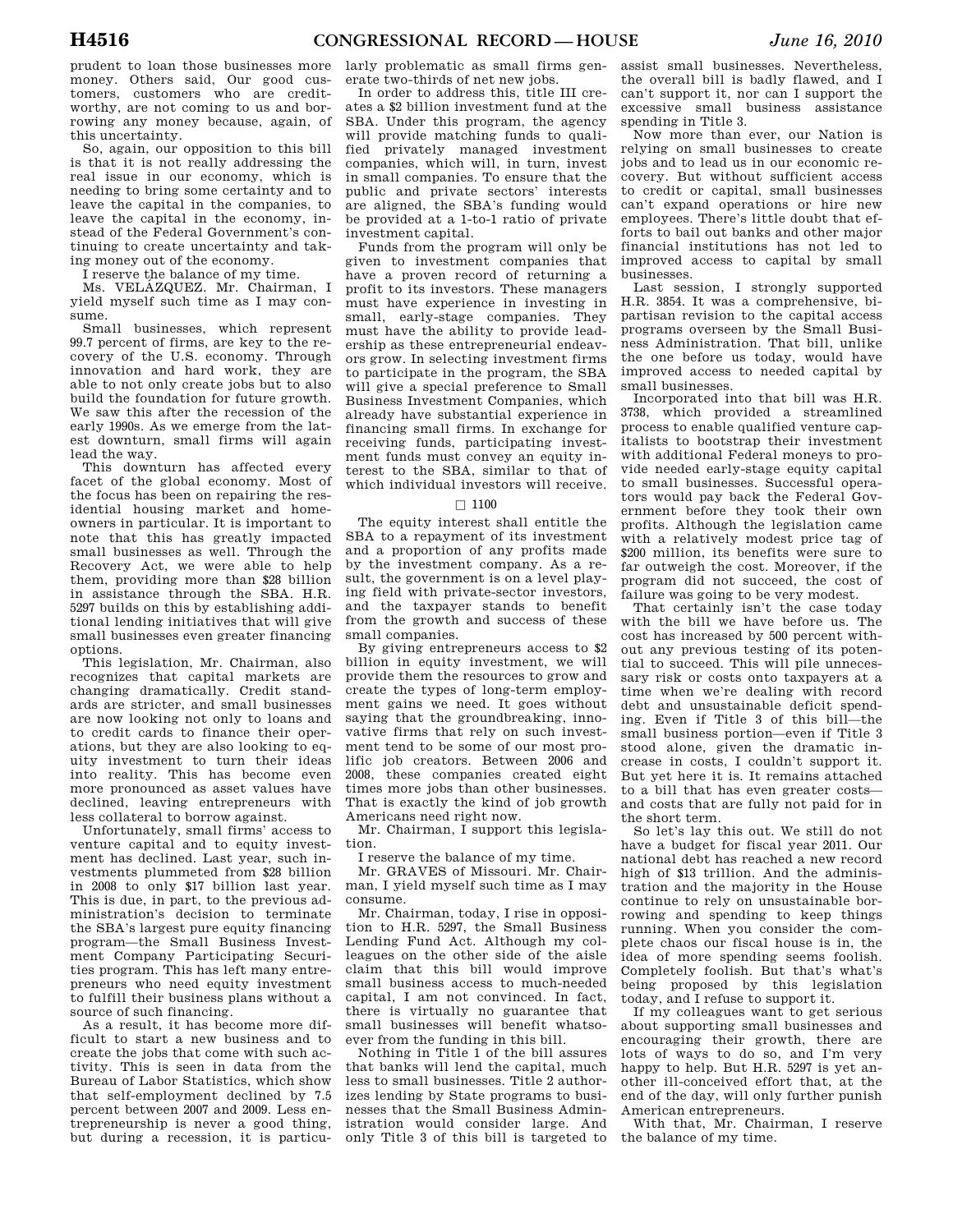Ms. BEAN. Mr. Chairman, I yield 2 minutes to the gentleman from Texas (Mr. HINOJOSA).

Mr. HINOJOSA. Mr. Chairman, I rise in strong support of H.R. 5297, the Small Business Lending Fund Act of 2010. This legislation will help small businesses survive and thrive in the current economic climate by providing the Secretary of the Treasury temporary authority to make capital investments up to \$30 billion to banks and savings associations with assets of less than \$10 billion and to their parent holding companies, provided they also have assets of less than \$10 billion.

Mr. Chairman, H.R. 5297 increases the availability of credit for small businesses. It provides funding to eligible institutions that serve small businesses that are minority- and womenowned and that also serve low-and moderate-income, minority, and other underserved or rural communities. This legislation ensures that all eligible institutions may apply to participate in the program established under this title, without discrimination based on geography, which is very important to the great State of Texas.

H.R. 5297 requires eligible institutions receiving capital investments under the program to provide outreach in languages other than English describing the availability and application process to receiving loans from eligible institutions through the use of print, radio, television, or electronic media outlets which target organizations, trade associations, and individuals that represent or work within or are members of minority communities.

The Small Business Lending Fund Act of 2010 contains provisions promoting financial education and literacy and would-be borrowers.

The CHAIR. The time of the gentleman has expired. Ms. BEAN. Mr. Chairman, I yield 30

additional seconds to the gentleman from Texas.

Mr. HINOJOSA. Most importantly, this legislation protects and increases American jobs.

Mr. Chairman, H.R. 5297 will help small businesses, community banks, the low- and moderate-income, minorities, and other underserved or rural communities, and all of our constituents. It will help our great country move further down the road towards economic recovery and expansion. I strongly urge my colleagues to support this important and timely piece of legislation.

#### NATIONAL ASSOCIATION OF REALTORS®, *Washington, DC, June 15, 2010.*  U.S. HOUSE OF REPRESENTATIVES,

*Washington, DC.* 

DEAR REPRESENTATIVE: On behalf of the 1.1 million members of National Association of REALTORS®, and their affiliates, I ask for your support of H.R. 5297, the ''Small Business Lending Fund Act of 2010,'' introduced by Representative Frank (D–MA). This bill will create the Small Business Lending Fund Program (SBLFP) that would increase the availability of credit to our nation's commercial real estate and small business sec-

tors. Nearly \$1.4 trillion of commercial real estate loans will mature over the next several

years, with a very limited capacity to refinance. If not addressed, the swelling wave of maturities could place further stress on already fragile financial markets and slow our nation's economic recovery. In addition to addressing the issues facing the commercial real estate industry, improving access to capital for small businesses—widely acknowledged as a critical part of growing the American economy—is also greatly needed. In fact, the percentage of small business owners holding a business loan or credit line fell almost 20 percent last year. Unappreciated is the fact that a significant portion of commercial real estate is owned, leased, and operated by small businesses.

Unlike the Troubled Asset Relief Program (TARP), the SBLFP contains lending provisions that help ensure community banks have both the incentive and greater capacity to increase total loans to small businesses by decreasing the dividend cost on the capital investment as lending grows.

Additionally, we support Amendment #4 (Minnick, D–ID), which would allow commercial real estate loans for properties for lease to be eligible in the SBLFP. As H.R. 5297 is currently written, only owner-occupied commercial real estate loans qualify for this program, which excludes commercial real estate loans on properties for lease—a significant portion of small businesses that need refinancing assistance.

In order to help spur small business hiring and growth, NAR urges you to pass this important legislation.

Sincerely,

VICKI COX GOLDER, CRB, *2010 President, National Association of REALTORS*®

INDEPENDENT COMMUNITY BANKERS OF AMERICA,

*Washington, DC, June 15, 2010.* 

To: Members of the U.S. House of Representatives

#### MEMORANDUM

Subject: House vote on the Small Business Lending Fund Act (H.R. 5297)

On behalf of the nearly 5,000 members of the Independent Community Bankers of America (ICBA), we express strong support for the Small Business Lending Fund Act of 2010 (H.R. 5297) and urge House passage.

The Act will boost the flow of credit to small businesses by leveraging the role of our nation's community banks. Community banks are prolific lenders to small business with the experience, expertise and grassroots relationships necessary to quickly deploy the funds to creditworthy borrowers. Notably, the Small Business Lending Fund's (the Fund's) \$30 billion in capital can be leveraged by community banks to support \$300 billion in additional small business lending, creating new jobs and sustaining the economic recovery.

As the Act goes to the House floor, we take this opportunity to share our views on amendments that would improve it and those that would undermine its goal of increased small business lending by discouraging community bank and small business participation.

*Amendments Supporting Greater Small Business Lending* 

ICBA supports amendments that will further the goal of greater small business lending including:

No. 4 (offered by Reps. Minnick, Simpson, Kosmas, Quigley and Marchant): ICBA supports this amendment because it would broaden eligibility for the program by including non-owner occupied commercial real estate and provide greater

credit options to small business. Amendment No. 5 (offered by Reps. Perlmutter, Gutierrez, Klein and Kagen): ICBA supports this amendment because it

would further incentivize community banks to participate in the Fund and create greater lending capacity and flexibility to better serve struggling borrowers by allowing them to amortize their loan losses over 10 years.

Amendment No. 6 (offered by Rep. Tom Price): ICBA supports this amendment because it highlights the mixed messages that community banks get from their regulators: Community banks are encouraged to increase lending but at the same time punished with aggressive write-downs of performing

loans. Amendment No. 10 (offered by Reps. Miller and Baca): ICBA supports this amendment because it broadens the definition of small business loans to include construction, land development, and other land loans in domestic offices. These loans will help expand economic activity and employment.

Amendment No. 12 (offered by Reps. Jackson Lee and Cao): ICBA supports this amendment because it would support hard hit community banks and the small businesses they serve in the Gulf Coast states impacted by

the oil spill disaster. Amendment No. 15 (offered by Rep. Braley): ICBA supports this amendment because the documents used to obtain a benefit or service under the program should be clear and user-friendly so interested parties can make best use of the program. Amendment No. 16 (offered by Rep.

Loebsack): ICBA supports this amendment because it further highlights the importance of agricultural operations, farms, and rural communities in our national economy. *Amendment Raising Serious Concern* 

The SBLF is a voluntary program for interested community banks. ICBA wants to ensure that it is workable for community banks and small business borrowers alike. ICBA opposes amendments that would make the program too costly or create a difficult compliance burden. Amendments in this category include:

Amendment No. 3 (offered by Rep. Nye): ICBA opposes this amendment because it would increase the compliance burden on lenders through the addition of unnecessary complexity and unworkable provisions thereby discouraging participation and small

business credit. Amendments No. 7 (offered by Rep. Green) and No. 8 (offered by Reps. Driehaus, Connolly, and Moore): ICBA opposes these amendments because they would increase reporting requirements and other compliance costs and burdens. These added layers of regulation will discourage participation and re-

duce available small business loans. Amendment No. 11 (offered by Rep. Michaud): ICBA believes that the program should remain focused on community banks and traditional debt financing as the most established and effective source of small business lending.

The outcome of these amendments is critical to the success of the Fund. As you cast your votes, please consider which amend-ments will further the fundamental goal of the program—increased access to credit for small businesses, which can only be achieved through broad, voluntary participation of community banks—and which will undermine this goal.

Thank you for your consideration. JAMES D. MACPHEE,

*Chairman.* 

SALVATORE MARRANCA,

- *Chairman-Elect.*
- JEFFREY L. GERHART,
- *Vice Chairman.*
- JACK A. HARTINGS,

*Treasurer.* 

- WAYNE A. COTTLE, *Secretary.*
- R. MICHAEL MENZIES, SR., *Immediate Past Chair-*

*man.*  CAMDEN R. FINE,

*President and CEO.*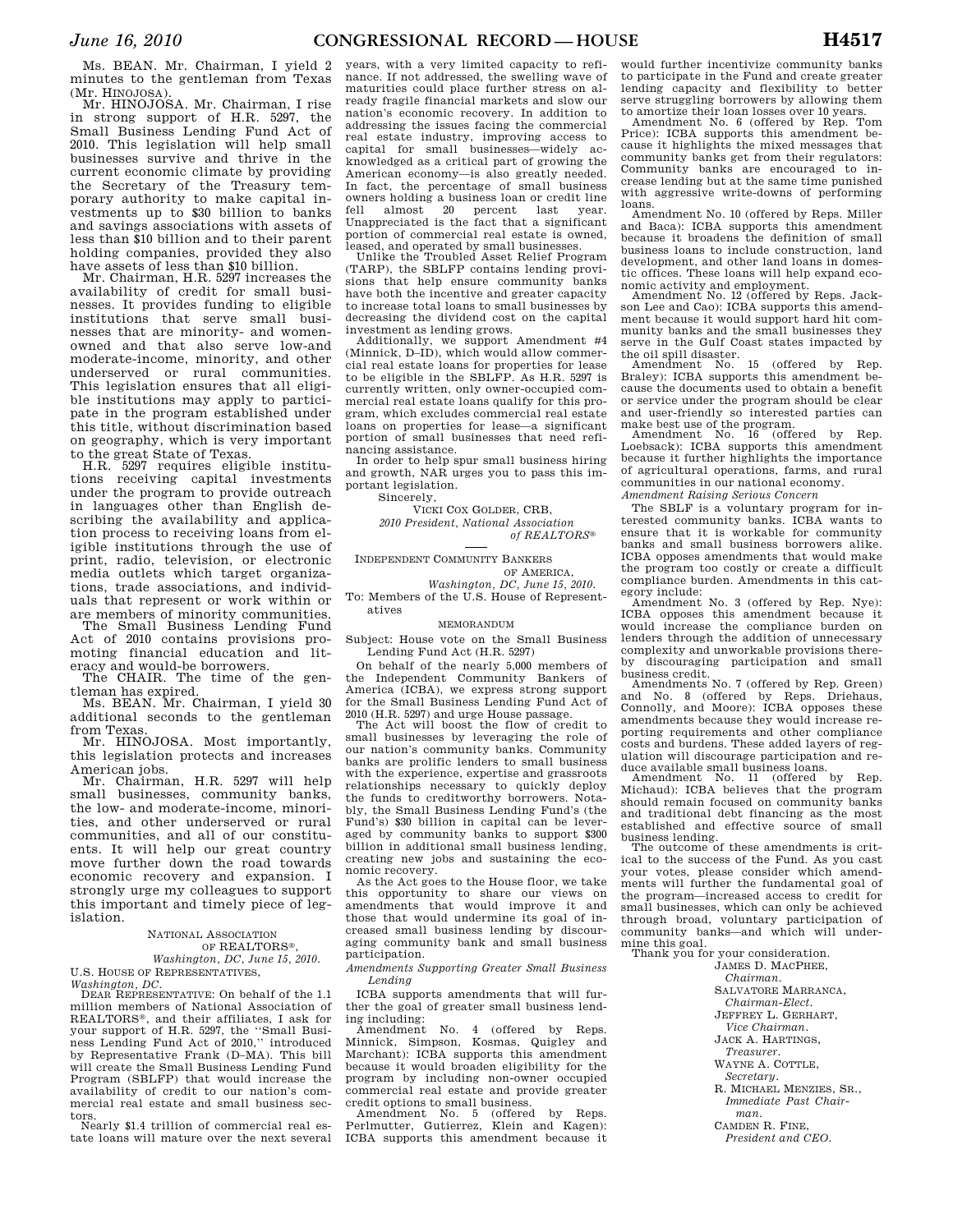*Washington, DC, May 14, 2010.*  CONFERENCE OF STATE BANK SUPERVISORS STATE REGULATORS SUPPORT ADMINISTRA-TION'S SMALL BUSINESS LENDING PROPOSALS

## (By Neil Milner)

The Conference of State Bank Supervisors (CSBS) supports the Obama Administration's small business lending proposals to stimulate small business stability and growth.

The proposals—the Small Business Lending Fund and the State Small Business Credit Initiative—will provide much-needed access to capital to support small business lending, the lifeblood of our national economy.

The Administration's proposals will provide capital injections to fund new small business loans to financial institutions with assets less than \$10 billion. In the past few years, the government has gone to extraordinary lengths to prop up our capital markets by providing assistance to the nation's largest institutions. CSBS is pleased the Administration is taking the next steps to promote a full economic recovery by assisting those institutions which largely did not contribute to the economic crisis and have played such a pivotal role in our recovery to date.

Further, CSBS is pleased the proposals are independent initiatives separate from the TARP program. By separating the small business proposals from TARP, we believe the programs will enjoy wider participation and greater success.

We encourage Congress to coordinate with the Department of the Treasury to rapidly implement these much needed initiatives to assist community banks as they continue to support small businesses around the country.

Mr. NEUGEBAUER. Mr. Chairman, I continue to reserve the balance of my time.

Ms. VELÁZQUEZ. Mr. Chairman, I yield myself such time as I may consume.

I want to use this time to respond to those who are making the assessment that this money, that there are not safeguards into this legislation to make sure that the money goes to small businesses. First, banks must apply to the Treasury to receive funds, with a detailed plan on how to increase small business lending at their institution. This language was included at my insistence that we need to make sure that small businesses will get the benefit of this legislation.

Second, this capital, repayment of the government loans will be at a dividend rate starting at 5 percent per year. This rate will be lowered by 1 percent for every 2.5 percent increase in small business lending over 2009 levels. It can go as low as a total dividend rate of just 1 percent if the bank increases its business lending by 10 percent or more, incentivizing banks to do the right thing. To ensure that banks actually use the funding they receive, the rate will increase—and there are penalties—to 7 percent if the bank fails to increase its small business lending at their institution within 2 years. To ensure that all federal funds are paid back within 5 years, the dividend rate will increase to 9 percent for all banks, irrespective of their small business lending, after 41⁄2 years.

Let me just make it clear: What the CBO estimates through what they pro-

vided to the Congress and telling us, CBO estimates that this provision will save taxpayers \$1 billion over 10 years, as banks are expected to pay back this loan over 10 years, with interest.

I reserve the balance of my time.

Mr. GRAVES of Missouri. Mr. Chairman, I don't have any other speakers on this.

I just might comment on this bill. One of the frustrating things about our economic recovery right now, and we continue to hear over and over and over again, that small businesses are uncertain about what the future is. They don't know what's going to happen with cap-and-trade and what's going to happen with the energy tax, particularly those businesses that are using a lot of energy to produce whatever it is. They're uncertain about what's going to happen with this health care bill and all the mandates that are coming out. They're uncertain about what's going to happen with their taxes. They're uncertain about what's going to happen with the amassing debt that's taking place, because somebody is going to have to pay for it. And this administration continues to look at small businesses to be able to provide that.

So here we come along with a bill that supposedly is supposed to help small businesses, which the way it is right now, there's no guarantee whatsoever that that money is going to be loaned to small businesses. As the bill stands right now, a commercial loan could qualify, any commercial loan could qualify if it's a loan less than a million dollars.

The fact of the matter is, Mr. Chairman, there's no guarantee. There's no guarantee.

Small businesses are the ones that need help. And the fact of the matter is, too, that if the government would just get out of the way, then small businesses would lead us back into this economic recovery. They provide 7 out of every 10 jobs in this country, and they are the ones that are going to lead us. But nobody is going to expand and nobody is going to add any new productivity, any new hires, until they know what's going to go on and what's going to be around the corner. With this administration, they don't know what's going to happen to them.

I reserve the balance of my time.

Ms. BEAN. Mr. Chairman, I yield 21⁄2 minutes to the gentleman from Michigan (Mr. PETERS).

Mr. PETERS. I rise today in support of H.R. 5297. Small businesses create two in every three new jobs in this country. Creating an environment that allows small businesses to innovate and grow is the single most important objective necessary to reduce unemployment and lead our Nation to full economic recovery.

I have held a field hearing and roundtables with small business owners and have traveled door-to-door in downtowns in my district, and the one thing that I hear over and over again is

many entrepreneurs are ready to invest and create jobs again, but they cannot secure the capital necessary to start or grow their business. Some, like Karen Teegarden, owner of a small advertising firm in Oakland County, told me that because she could not get a simple line of credit to meet some short-term payroll needs, she was forced to lay off workers.

It is no secret why small businesses are struggling. Wall Street banks have admitted that they have reduced their investments in Michigan as well as other States. And small local lenders don't have enough capital to lend. I have been fighting for the past year for action to help solve this problem, and the bill before us today will create a \$30 billion fund to promote small business lending. Small local lenders can leverage this funding into \$300 billion in loans for small businesses. But because local lenders will pay the investment back with interest, the nonpartisan CBO says the taxpayers will earn a projected \$1 billion.

It's not often that a single action can create a multitude of jobs across this country and reduce the deficit at the same time. Enacting this bill will do just that. In Michigan, our manufacturers are struggling particularly hard to get access to credit. As their assets decline in value, they have less collateral to post, and this makes banks less likely to lend to them, even if they can show that they are thriving.

The Michigan Collateral Support Program helps lenders, small manufacturers and the State pool default risk to help these companies secure the capital they need to create new jobs. Thirty States have similar programs, and a provision of this bill that I wrote would allow States to strengthen their existing programs and allow other States to create them.

Washington's top priority must be to help create an environment that allows our small businesses to succeed and to create jobs. This legislation helps one of the primary obstacles facing our small businesses, and passing this bill is critical.

Mr. NEUGEBAUER. I reserve the balance of my time.

## $\square$  1115

Ms. BEAN. I yield 1 minute to the majority leader.

Mr. HOYER. I appreciate the gentlelady from Illinois (Ms. BEAN) for yielding.

I want to first thank the chair of the Small Business Committee, Congresswoman VELÁZQUEZ, for the work that she has done on this bill and for others who have worked on this bill.

As I'm sure has been said many times on this floor but bears repeating, small businesses are the job-creating engine of our economy. They employ more than half of all employees in the private sector, and they've created 64 percent of net new jobs over the past 15 years. So ensuring that small businesses have the resources they need to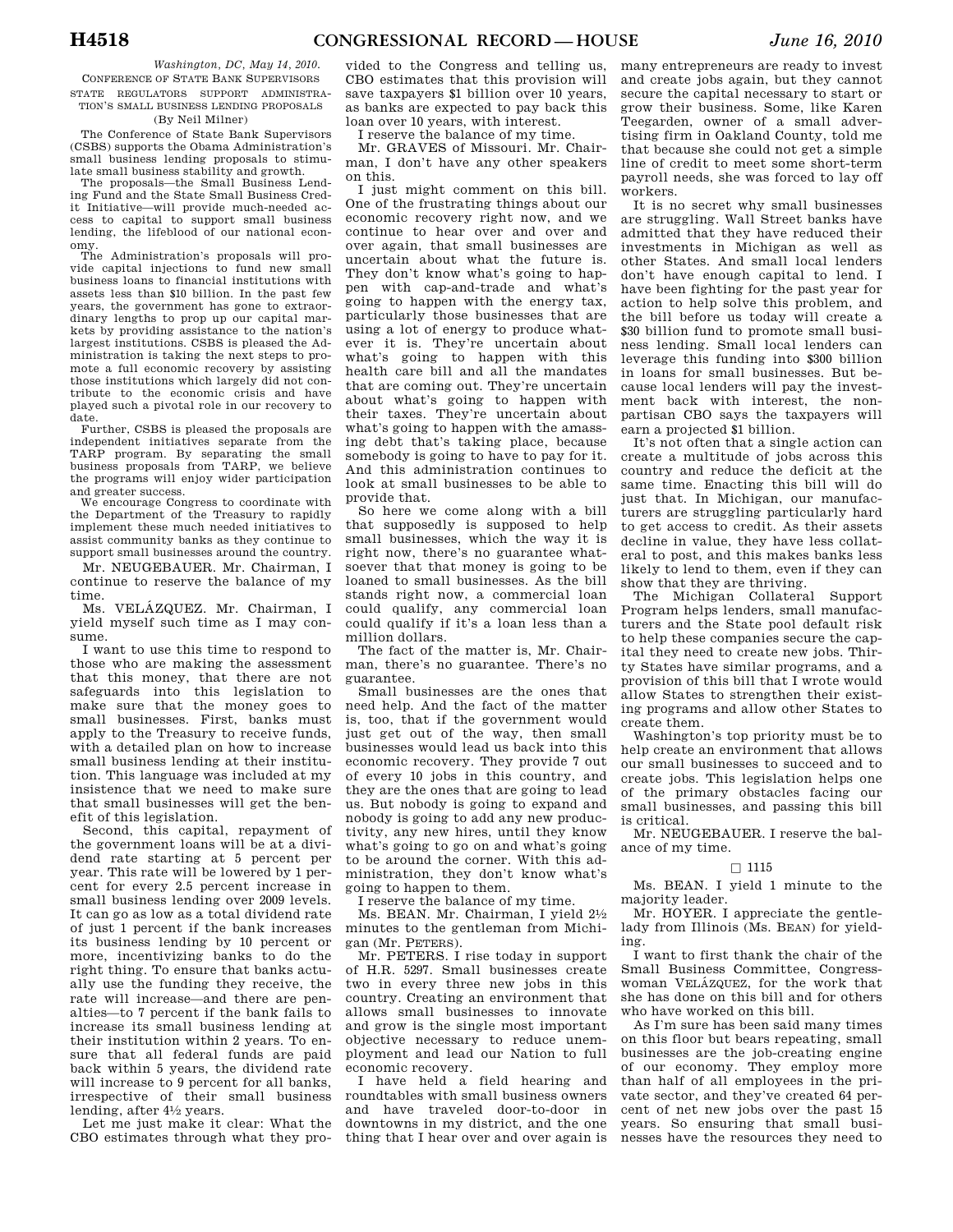keep innovating, growing and creating jobs is essential if we're going to sustain the economic recovery. And small businesses have been at the heart of Democrats' recovery strategy ever since this Congress convened in the midst of the greatest economic crisis since the Great Depression, indeed, the deepest recession we've seen in threequarters of a century.

The Recovery Act, which cut taxes for 98 percent of Americans and is responsible for some 2 million jobs, gave small businesses tax credits for hiring many unemployed workers and helped them make the capital investments that are essential to their growth. Since the Recovery Act, we've expanded Small Business Administration lending, created further tax credits for hiring unemployed workers, and offered immediate and long-term tax credits to help small businesses afford employee health care. And yesterday, the House passed the Small Business Jobs Tax Relief Act, which will exempt 100 percent of small business capital gains from taxation and increase the amount of startup expenses small business owners can deduct from their taxes, all designed to allow small businesses to grow and expand. That means more investment in small businesses, and more entrepreneurs willing and able to start businesses of their own and hire workers to staff it.

Today, ladies and gentlemen of the House, we can take another step to help small businesses and workers, establishing a \$30 billion fund to expand lending to small businesses looking to make new investments in growth at no cost to the taxpayer. Ladies and gentlemen, I know that those of you who have been not only in your own districts but in your States and throughout the country know that every small businessman and -woman in America who wants to expand has a singular complaint, and that is that they cannot access capital. That's what this bill is about. This bill, the Small Business Lending Fund Act, invests capital in community and small banks that were not the problem that caused this financial meltdown, investing in those community and small banks under terms that become more favorable to those banks as they make more loans to small businesses. In other words, carrots for giving money to small business.

The CBO tells us that all of the money in the Small Business Lending Fund will be repaid with interest and that taxpayers will actually make \$1 billion profit over the next decade. Now, that's not too hard to believe, I think, when you understand that in terms of the dollars that the Bush administration asked us to put on the table to stabilize the economy back in 2008, that to the extent that the money has now been paid back—not all of it yet—but to the extent that we have gotten repayment, we have made some 12 percent on that money. Unfortunately, 45 percent of small businesses

seeking loans to expand or even just stay afloat were turned down last year, and you can imagine how those denials led directly to unemployment.

This bill, ladies and gentlemen of the House, can go a long way towards opening up the flow of credit that helps create jobs. That's what this is about, allowing small businesses to expand, grow their businesses, hire more people, pay good salaries and benefits, and get our economy moving. I urge my colleagues to support this bill and to help our small businesses create jobs. I want to congratulate once again the chair of the Small Business Committee, NYDIA VELÁZQUEZ, for her leadership. I thank Ms. BEAN from Illinois for her leadership on these issues, and I thank our Republican friends, who I hope will join us in supporting this effort to make sure that small businesses have the capital they need to grow our economy.

Mr. GRAVES of Missouri. Mr. Chairman, I yield back the balance of my time.

Ms. VELÁZQUEZ. Mr. Chairman, I yield myself the balance of my time.

Mr. Chairman, the face of American small business is changing—and rapidly. Twenty years ago, entrepreneurs were likely to rely on loans and credit cards to start up or expand their businesses. This met the needs of most entrepreneurs, but today's startup costs have grown dramatically. This has caused many small companies to turn to equity investment, particularly those in high-growth, technology-based sectors which show the greatest promise to create new jobs. For these firms, their assets are not buildings or machinery; they are people, ideas and skills. For this new generation, the old method of securing capital, through debt, is no longer sufficient by itself.

In a world where revolutionary new products are conceived in dorm rooms, and companies are launched in garages, new ways of meeting businesses' capital needs are needed. Through the Small Business Early Stage Investment program, this bill recognizes this fundamental shift and takes steps to meet the capital needs of our new businesses. Our Nation's entrepreneurs have led us out of every previous recession, and they can do so again, but only if we give them the right tools. This legislation will make loans more affordable for existing businesses so they can grow and add to their payrolls. And for the enterprises just getting off the ground, it will reinvigorate investment in cutting-edge startups.

A vote for this bill is a vote in favor of the American traditions of innovation and entrepreneurship. I urge my colleagues to vote with the small businesses in their district; vote ''yes.''

I yield back the balance of my time. Mr. NEUGEBAUER. Mr. Chairman, I yield myself such time as I may consume.

I appreciate the majority leader coming and telling us that this won't cost the taxpayers any money. We have asked the majority for an updated CBO score on this bill with the revisions, and we have not seen that yet. So we don't actually know that for certain. But what we do know is that from the TARP program, there were losses incurred in the TARP program. And this program has been identified by people who are very familiar with the TARP program as another TARP program, except some people want to call this TARP II, TARP Jr. But by and large, this is another TARP program.

You know, there is no question today that all of us realize that small businesses are the number one job creator in our country. Mr. Chairman, in fact, I am a small businessman. I came to Congress not from being a lifelong politician, but from creating jobs in this country, of making payrolls. I have made a payroll. I have borrowed money. I have actually been a lender. And if you really want to get the economy going back in America, as the majority has tried throwing money at the problem—and I would have thought that they would have learned by now that all this money, the trillions of dollars that they have thrown at the economy hasn't created any jobs. We still have almost 10 percent of the American people who are unemployed in this country today. The numbers show that 17 percent of the American people are either unemployed or underemployed, so throwing money at the problem isn't the answer.

If you want to create jobs in America, I will tell you how you create jobs in America. Number one, you bring some certainty in America. Right now the American people are questioning what the future of their country is. They are seeing record deficits by this administration. This year alone, if we had a budget—we don't know what the deficit is going to be this year because, one, we haven't passed any appropriation bills in this Congress.

And, secondly, the leadership of the majority hasn't brought a budget to the floor, and maybe they are not going to because they don't want their Members to have to take a vote on a budget that's going to say: for every dollar we're going to spend, we are going to have to borrow 42 cents. I am sure they would be embarrassed. And it would be more embarrassing if you voted for a budget like that.

But the way you bring certainty to the country is, one, we are going to have to start cutting back our spending and reducing these deficits. Leaving money in the economy. As a small businessman, when I had the capital in my business, and the government wasn't taxing away my capital, I was able to take that capital and leverage it, and go to my lender, be a responsible borrower, and it would be prudent to lend to me, and we could expand our business that way.

The other thing is, yesterday this body had an opportunity to do something for small business, and that was to repeal the mandate for health care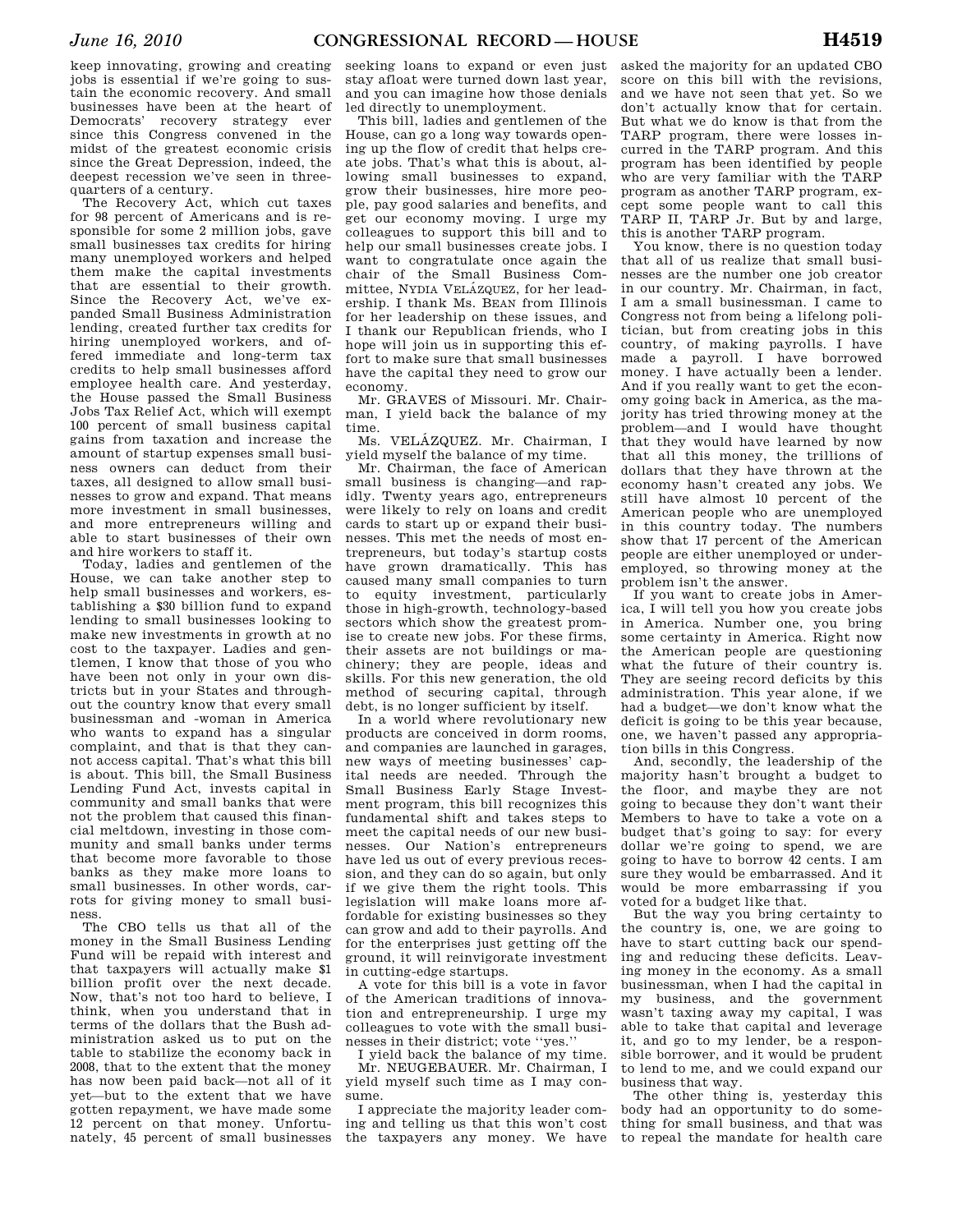that was in the Democrats' health care bill. Unfortunately, there was not enough votes, but some of our Democratic colleagues understand the same thing we do: if you want to bring certainty, create jobs in America, you take that off the backs of small businesses.

So, really, I wish that this bill would do something for small businesses in this country because small businesses are the lifeblood and the engine for our country. Unfortunately, this bill will not do anything for small businesses; but it will put the taxpayers, again, at risk to underwrite and to invest in banks.

You know, I figured this: it's simple back there in Lubbock, Texas, that, you know, if somebody wants to invest their dollars in a bank, let them invest their dollars in a bank. Don't take the money away from the taxpayers and invest it because the government thinks that they know what is a better program. So, again, I urge my colleagues to vote for small business, but not this bill. This bill doesn't help small business.

And with that, I yield back the balance of my time.

Ms. BEAN. I yield myself the balance of time.

Well, first I would like to address some of the points our colleague from Missouri suggested, that all we need to do for business is less Federal action and less regulation. And on that point, I would have to agree, the minority has delivered—less action and less regulation, a culture of deregulation that led to the financial crisis and the recent oil spill in the gulf. But this bill isn't about regulation. It's about credit.

And I would then like to move to the point of my colleague from Texas who suggested that this bill adds \$33 billion to the national debt. That's disingenuous, as the gentleman knows. This is not a \$30 billion cost, according to the nonpartisan CBO. The legislation, in fact, will reduce the deficit. Now, these funds are an investment, and there are clear safeguards that ensure that taxpayers are repaid with interest. Also, his concern for small businesses fearing higher taxes is unwarranted, as taxes are, in fact, at historic lows; and in the Recovery Act, of the \$288 billion in tax cuts, many of those went to our community businesses.

He also cited the NFIB to claim that access to credit is not a serious problem, yet the NFIB's own data shows that only 40 percent of small business owners attempting to borrow last year had all of their credit needs met, and nearly one-quarter of would-be borrowers, 25 percent, had none of their credit needs met. Now, he did suggest that some businesses—or he suggested all businesses—are just in a holding pattern, when the reality is, some of them are, and that's not who this legislation is directed to. There are many others who have started to see their

pipeline build and their forecasts develop and are seeking to expand their operations and hire people, and they need that access to capital.

This Small Business Lending Fund Act is for those who are going to grow us out of this recession. I urge my colleagues to support this important investment in those community businesses that are the cornerstone of our economy.

I yield back the balance of my time. The CHAIR. All time for general debate has expired.

In lieu of the amendment in the nature of a substitute recommended by the Committee on Financial Services printed in the bill, it shall be in order to consider as an original bill for the purpose of amendment under the 5 minute rule the amendment in the nature of a substitute printed in part A of House Report 111–506, modified by the amendment printed in part B of that report and the order of the House of today. The amendment in the nature of a substitute shall be considered as read.

The text of the amendment in the nature of a substitute is as follows:

Strike all after the enacting clause and insert the following:

## **TITLE I—SMALL BUSINESS LENDING FUND**

#### **SECTION 1. SHORT TITLE.**

This title may be cited as the ''Small Business Jobs and Credit Act of 2010''.

## **SEC. 2. PURPOSE.**

The purpose of this title is to address the ongoing effects of the financial crisis on small businesses by providing temporary authority to the Secretary of the Treasury to make capital investments in eligible institutions in order to increase the availability of credit for small businesses.

#### **SEC. 3. DEFINITIONS.**

For purposes of this title:

(1) APPROPRIATE COMMITTEES OF CON-GRESS.—The term ''appropriate committees of Congress'' means—

(A) the Committee on Small Business and Entrepreneurship, the Committee on Agriculture, Nutrition, and Forestry, the Committee on Banking, Housing, and Urban Affairs, the Committee on Finance, the Committee on the Budget, and the Committee on Appropriations of the Senate; and

(B) the Committee on Small Business, the Committee on Agriculture, the Committee on Financial Services, the Committee on Ways and Means, the Committee on the Budget, and the Committee on Appropriations of the House of Representatives.

(2) APPROPRIATE FEDERAL BANKING AGEN-CY.—The term ''appropriate Federal banking agency'' has the meaning given such term under section 3(q) of the Federal Deposit Insurance Act (12 U.S.C. 1813(q)).

(3) BANK HOLDING COMPANY.—The term 'bank holding company'' has the meaning given such term under section 2(a)(1) of the Bank Holding Company Act of 1956 (12 U.S.C.  $1841(2)(a)(1)$ ).

(4) CALL REPORT.—The term ''call report'' means—

(A) reports of Condition and Income submitted to the Office of the Comptroller of the Currency, the Board of Governors of the Federal Reserve System, and the Federal Deposit Insurance Corporation;

(B) the Office of Thrift Supervision Thrift Financial Report;

(C) any report that is designated by the Office of the Comptroller of the Currency, the Board of Governors of the Federal Reserve System, the Federal Deposit Insurance Corporation, or the Office of Thrift Supervision, as applicable, as a successor to any report referred to in subparagraph (A) or (B); and

(D) standard reports of Condition and Income submitted by Community Development Financial Institution loan funds to the Community Development Financial Institutions Fund.

(5) CDCI.—The term ''CDCI'' means the Community Development Capital Initiative created by the Secretary under the Troubled Asset Relief Program established by the Emergency Economic Stabilization Act of 2008.

(6) CDCI INVESTMENT.—The term ''CDCI investment'' means, with respect to any eligible institution, the principal amount of any investment made by the Secretary in such eligible institution under the CDCI that has not been repaid.

(7) CPP.—The term ''CPP'' means the Capital Purchase Program created by the Secretary under the Troubled Asset Relief Program established by the Emergency Economic Stabilization Act of 2008.

(8) CPP INVESTMENT.—The term ''CPP investment'' means, with respect to any eligible institution, the principal amount of any investment made by the Secretary in such eligible institution under the CPP that has not been repaid.

(9) ELIGIBLE INSTITUTION.—The term ''eligible institution'' means—

(A) any insured depository institution, which—

(i) is not controlled by a bank holding company or savings and loan holding company that is also an eligible institution;

(ii) has total assets of equal to or less than \$10,000,000,000, as reported in the call report as of the end of the fourth quarter of calendar year 2009; and

(iii) is not directly or indirectly controlled by any company or other entity that has total consolidated assets of more than  $$10,000,000,000,08$  so reported;

(B) any bank holding company which has total consolidated assets of equal to or less than \$10,000,000,000;

(C) any savings and loan holding company which has total consolidated assets of equal to or less than \$10,000,000,000; and

(D) any community development financial institution loan fund which has total assets of equal to or less than \$10,000,000,000.

(10) FUND.—The term ''Fund'' means the Small Business Lending Fund established by section  $4(a)(1)$  of this title.

(11) INSURED DEPOSITORY INSTITUTION.—The term ''insured depository institution'' has the meaning given such term under section 3(c)(2) of the Federal Deposit Insurance Act (12 U.S.C. 1813(c)(2)).

(12) PROGRAM.—The term ''Program'' means the Small Business Lending Fund Program authorized by section 4(a)(2) of this title.

(13) SAVINGS AND LOAN HOLDING COMPANY.— The term "savings and loan holding company'' has the meaning given such term under section  $10(a)(1)(D)$  of the Home Owners' Loan Act (12 U.S.C. 1467a(a)(1)(D)).

(14) SECRETARY.—The term ''Secretary'' means the Secretary of the Treasury.

(15) SMALL BUSINESS LENDING.—

(A) IN GENERAL.—The term ''small business lending'' means small business lending, as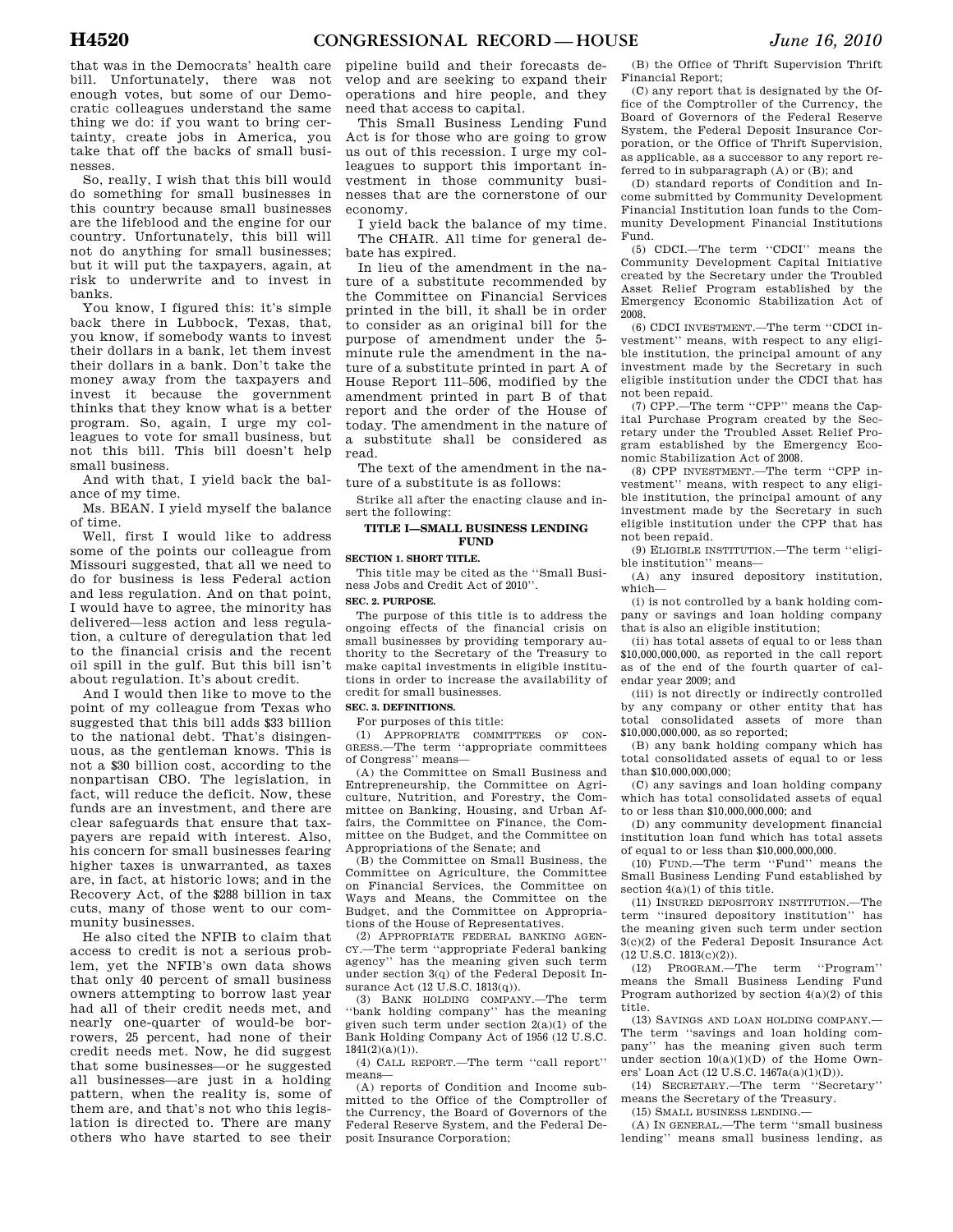defined by and reported in an eligible institution's quarterly call report, of the following types:

(i) Commercial and industrial loans.

(ii) Owner-occupied nonfarm, nonresiden-

tial real estate loans. (iii) Loans to finance agricultural production and other loans to farmers.

(iv) Loans secured by farmland.

(B) TREATMENT OF HOLDING COMPANIES.—In the case of eligible institutions that are bank holding companies or savings and loan holding companies having one or more insured depository institution subsidiaries, small business lending shall be measured based on the combined small business lending reported in the call report of the insured depository institution subsidiaries.

(16) MINORITY-OWNED AND WOMEN-OWNED BUSINESS.—The terms ''minority-owned business'' and ''women-owned business'' shall have the meaning given the terms ''minor-ity-owned business'' and ''women's business'', respectively, under section 21A(r)(4) of the Federal Home Loan Bank Act (12 U.S.C.  $1441A(r)(4)$ 

(17) CDFI; COMMUNITY DEVELOPMENT FINAN-CIAL INSTITUTION.—The terms ''CDFI'' and ''community development financial institution'' have the meaning given the term ''community development financial institution'' under the Riegle Community Development and Regulatory Improvement Act of 1994.

(18) CDLF; COMMUNITY DEVELOPMENT LOAN FUND.—The terms ''CDLF'' and ''community development loan fund'' mean any entity that—

(A) is certified by the Department of the Treasury as a community development financial institution loan fund;

(B) is exempt from taxation under the Internal Revenue Code of 1986; and

(C) has assets under \$10,000,000,000 as of the fourth quarter of calendar year 2009.

**SEC. 4. SMALL BUSINESS LENDING FUND.** 

(a) FUND AND PROGRAM.—

(1) FUND ESTABLISHED.—There is established in the Treasury of the United States a fund to be known as the ''Small Business Lending Fund'', which shall be administered by the Secretary.

(2) PROGRAMS AUTHORIZED.—The Secretary is authorized to establish the Small Business Lending Fund Program for using the Fund consistent with this title.

(b) USE OF FUND.—

(1) IN GENERAL.—Subject to paragraph (2), the Fund shall be available to the Secretary, without further appropriation or fiscal year limitation, for the costs of purchases (including commitments to purchase), and modifications of such purchases, of preferred stock and other financial instruments from eligible institutions on such terms and conditions as are determined by the Secretary in accordance with this title.

''For purposes of this paragraph and with respect to an eligible institution, the term 'other financial instruments' shall include only debt instruments for which such eligible institution is fully liable or equity equivalent capital of the eligible institution. Such debt instruments may be subordinated to the claims of other creditors of the eligible institution''.

(2) MAXIMUM PURCHASE LIMIT.—The aggregate amount of purchases (and commitments to purchase) made pursuant to paragraph (1) may not exceed \$30,000,000,000.

(3) PROCEEDS USED TO PAY DOWN PUBLIC DEBT.—All funds received by the Secretary in connection with purchases made pursuant to paragraph (1), including interest payments, dividend payments, and proceeds from the sale of any financial instrument, shall be paid into the general fund of the Treasury for reduction of the public debt.

(4) LIMITATION ON PURCHASES FROM CDLFS.— (A) IN GENERAL.—Not more than 1 percent of the value of purchases made by the Secretary in carrying out the Program may be used to make purchases from community development loan funds.

(B) ELIGIBILITY STANDARD.—The Secretary, in consultation with the Community Development Financial Institutions Fund, shall develop eligibility criteria to determine the financial ability of a CDLF to participate in the Program and repay the investment. Such criteria may include net asset ratio to total assets, ratio of loan loss reserves to loans and leases 90 days or more delinquent (including loans sold with full recourse), positive net income measured on a 3-year rolling average, operating liquidity ratio, ratio of loans and leases 90 days or more delinquent (including loans sold with full recourse) to total equity plus loan loss reserves or any other measures deemed appropriate. In addition, CDLFs participating in the Program shall submit audited financial statements to the Secretary, have a clean audit opinion, and have at least three years of operating experience.

(c) CREDITS TO THE FUND.—There shall be credited to the Fund amounts made available pursuant to section 9, to the extent provided by appropriations Acts.

 $(d)$  TERMS $-$ 

(1) APPLICATION.—

(A) INSTITUTIONS WITH ASSETS OF \$1,000,000,000 OR LESS.—Eligible institutions having total assets equal to or less than \$1,000,000,000, as reported in a call report as of the end of the fourth quarter of calendar year 2009, may apply to receive a capital investment from the Fund in an amount not exceeding 5 percent of risk-weighted assets, as reported in the call report immediately preceding the date of application, less the amount of any CDCI investment and any CPP investment.

(B) INSTITUTIONS WITH ASSETS OF MORE THAN \$1,000,000,000 AND LESS THAN \$10,000,000,000.— Eligible institutions having total assets of more than \$1,000,000,000 but less than \$10,000,000,000, as of the end of the fourth quarter of calendar year 2009, may apply to receive a capital investment from the Fund in an amount not exceeding 3 percent of riskweighted assets, as reported in the call report immediately preceding the date of application, less the amount of any CDCI investment and any CPP investment.

(C) TREATMENT OF HOLDING COMPANIES.—In the case of an eligible institution that is a bank holding company or a savings and loan holding company having one or more insured depository institution subsidiaries, total assets shall be measured based on the combined total assets reported in the call report of the insured depository institution subsidiaries as of the end of the fourth quarter of calendar year 2009 and risk-weighted assets shall be measured based on the combined risk-weighted assets of the insured depository institution subsidiaries as reported in the call report immediately preceding the date of application.

(D) TREATMENT OF APPLICANTS THAT ARE IN-STITUTIONS CONTROLLED BY HOLDING COMPA-NIES.—If an eligible institution that applies to receive a capital investment under the Program is under the control of a bank holding company or a savings and loan holding company, then the Secretary may use the Fund to purchase preferred stock or other financial instruments from the top-tier bank holding company or savings and loan holding company of such eligible institution, as applicable. For purposes of this paragraph, the term ''control'' with respect to a bank holding company shall have the same meaning as in section 2(a)(2) of the Bank Holding Company Act of 1956 (12 U.S.C. 1841(2)(a)(2)). For purposes of this paragraph, the term ''con-

trol'' with respect to a savings and loan holding company shall have the same meaning as in 10(a)(2) of the Home Owners' Loan Act (12 U.S.C. 1467a(a)(2)).

(E) REQUIREMENT TO PROVIDE A SMALL BUSI-NESS LENDING PLAN.—At the time that an applicant submits an application to the Secretary for a capital investment under the Program, the applicant shall deliver to the appropriate Federal banking agency and, for applicant's that are State-chartered banks, to the appropriate State banking regulator, a small business lending plan describing how the applicant's business strategy and operating goals will allow it to address the needs of small businesses in the areas it serves. This plan shall be confidential supervisory information.

(F) TREATMENT OF APPLICANTS THAT ARE COMMUNITY DEVELOPMENT LOAN FUNDS.—Eligible institutions that are community development loan funds may apply to receive a capital investment from the Fund in an amount not exceeding 10 percent of total assets, as reported in the call report immediately preceding the date of application.

(2) CONSULTATION WITH REGULATORS.—For each eligible institution that applies to receive a capital investment under the Program, the Secretary shall—

(A) consult with the appropriate Federal banking agency or, in the case of an eligible institution that is a non-depository community development financial institution, the Community Development Financial Institution Fund, for the eligible institution to determine whether the eligible institution may receive such capital investment;

(B) in the case of an eligible institution that is a State-chartered bank, consider any views received from the State banking regulator of the State of the eligible institution regarding the financial condition of the eligible institution; and

(C) in the case of a community development financial institution loan fund, consult with the Community Development Financial Institution Fund.

(3) INELIGIBILITY OF INSTITUTIONS ON FDIC PROBLEM BANK LIST-

(A) IN GENERAL.—An eligible institution may not receive any capital investment under the Program if—

(i) such institution is on the FDIC problem bank list; or

(ii) such institution has been removed from the FDIC problem bank list for less than 90 days.

(B) CONSTRUCTION.—Nothing in subparagraph (A) shall be construed as limiting the discretion of the Secretary to deny the application of an eligible institution that is not on the FDIC problem bank list.

(C) FDIC PROBLEM BANK LIST DEFINED.—For purposes of this subparagraph, the term ''FDIC problem bank list'' means the list of institutions with a current rating of 4 or 5 under the Uniform Financial Institutions Rating System, or such other list designated by the Federal Deposit Insurance Corporation.

(4) INCENTIVES TO LEND.—

(A) REQUIREMENTS ON PREFERRED STOCK AND OTHER FINANCIAL INSTRUMENTS.—Any preferred stock or other financial instrument issued to Treasury by an eligible institution receiving a capital investment under the Program shall provide that—

(i) the rate at which dividends or interest are payable shall be 5 percent per annum initially;

(ii) within the first 2 years after the date of the capital investment under the Program, the rate may be adjusted based on the amount of an eligible institution's small business lending. Changes in the amount of small business lending shall be measured against the amount of small business lending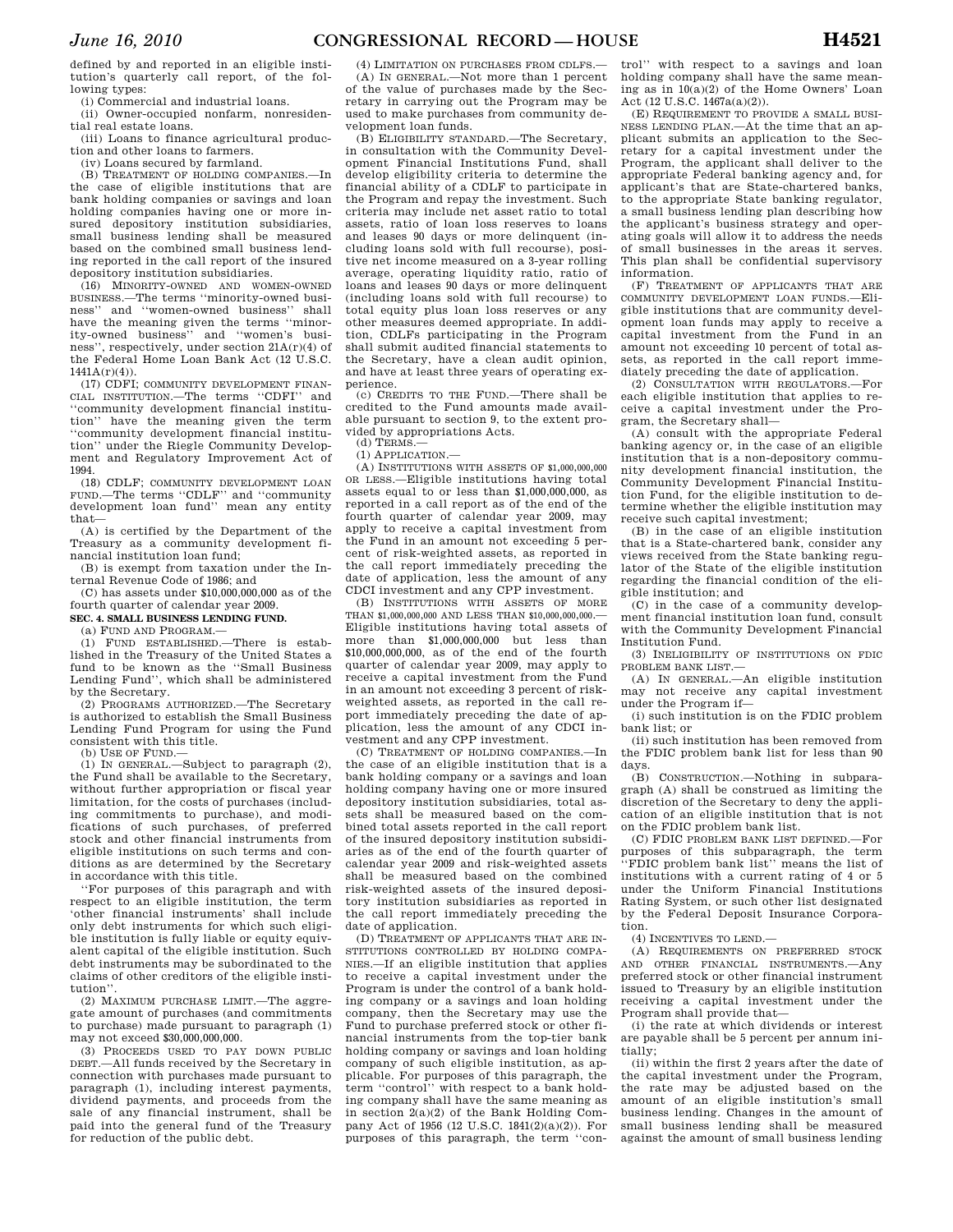reported by the eligible institution in its call report for the last quarter in calendar year 2009 or the average amount of small business lending reported by the eligible institution in all call reports for calendar year 2009, whichever is lower, minus adjustments from each quarterly balance in respect of—

(I) net loan charge offs with respect to small business lending; and

(II) gains realized by the eligible institution resulting from mergers, acquisitions or purchases of loans after origination and syndication; which adjustments shall be determined in accordance with guidance promulgated by the Secretary; and

(iii) during any calendar quarter during the initial 2-year period referred to in clause (ii), an institution's rate shall be adjusted to reflect the following schedule, based on that institution's change in the amount of small business lending relative to the baseline—

(I) if the amount of small business lending has increased by less than 2.5 percent, the dividend or interest rate shall be 5 percent;

(II) if the amount of small business lending has increased by 2.5 percent or greater, but by less than 5.0 percent, the dividend or interest rate shall be 4 percent;

(III) if the amount of small business lending has increased by 5.0 percent or greater, but by less than 7.5 percent, the dividend or interest rate shall be 3 percent;

(IV) if the amount of small business lending has increased by 7.5 percent or greater, and but by less than 10.0 percent, the dividend or interest rate shall be 2 percent; or

(V) if the amount of small business lending has increased by 10 percent or greater, the dividend or interest rate shall be 1 percent.

(B) BASIS OF INITIAL RATE.—The initial dividend or interest rate shall be based on call report data published in the quarter immediately preceding the date of the capital investment under the Program.

(C) TIMING OF RATE ADJUSTMENTS.—Any rate adjustment shall occur in the calendar quarter following the publication of call report data, such that the rate based on call report data from any one calendar quarter, which is published in the first following calendar quarter, shall be adjusted in that first following calendar quarter and payable in the second following quarter.

(D) RATE FOLLOWING INITIAL 2-YEAR PE-RIOD.—Generally, the rate based on call report data from the eighth calendar quarter after the date of the capital investment under the Program shall be payable until the expiration of the 41⁄2-year period that begins on the date of the investment. In the case where the amount of small business lending has remained the same or decreased relative to the institution's baseline in the eighth quarter after the date of the capital investment under the Program, the rate shall be 7 percent until the expiration of the 41⁄2-year period that begins on the date of the investment.

(E) RATE FOLLOWING INITIAL 41⁄2-YEAR PE-RIOD.—The dividend or interest rate paid on any preferred stock or other financial instrument issued by an eligible institution that receives a capital investment under the Program shall increase to 9 percent at the end of the 41⁄2-year period that begins on the date of the capital investment under the Program.

(F) LIMITATION ON RATE REDUCTIONS WITH RESPECT TO CERTAIN AMOUNT.—The reduction in the dividend or interest rate payable to Treasury by any eligible institution shall be limited such that the rate reduction shall not apply to a dollar amount of the investment made by Treasury that is greater than the dollar amount increase in the amount of small business lending realized under this program. The Secretary may issue guidelines that will apply to new capital investments limiting the amount of capital available to

eligible institutions consistent with this limitation.

(G) RATE ADJUSTMENTS FOR S CORPORA-TION.—Before making a capital investment in an eligible institution that is an S corporation or a corporation organized on a mutual basis, the Secretary may adjust the dividend or interest rate on the financial instrument to be issued to the Secretary, from the dividend or interest rate that would apply under subparagraphs (A) through (F), to take into account any differential tax treatment of securities issued by such eligible institution. For purpose of this subparagraph, the term ''S corporation'' has the same meaning as in section 1361(a) of the Internal Revenue Code of 1986.

(H) REPAYMENT DEADLINE.—The capital investment received by an eligible institution under the Program shall be evidenced by preferred stock or other financial instrument that—

(i) includes, as a term and condition, that the capital investment will—

(I) be repaid not later than the end of the 10-year period beginning on the date of the capital investment under the Program; or

(II) at the end of such 10-year period, be subject to such additional terms as the Secretary shall prescribe, which shall include a requirement that the stock or instrument shall carry the highest dividend or interest rate payable; and

(ii) provides that the term and condition described under clause (i) shall not apply if the application of that term and condition would adversely affect the capital treatment of the stock or financial instrument under current or successor applicable capital provisions compared to a capital instrument with identical terms other than the term and condition described under clause (i).

(I) REQUIREMENTS ON FINANCIAL INSTRU-MENTS ISSUED BY A COMMUNITY DEVELOPMENT FINANCIAL INSTITUTION LOAN FUND.—Any equity equivalent capital issued to the Treasury by a Community Development Financial Institution loan fund receiving a capital investment under the Program shall provide that the rate at which interest is payable shall be 2 percent per annum for 8 years. After 8 years, the rate at which interest is payable shall be 9 percent.

(5) ADDITIONAL INCENTIVES TO REPAY.—The Secretary may, by regulation or guidance issued under section 5(9), establish repayment incentives in addition to the incentive in paragraph (4)(E) that will apply to new capital investments in a manner that the Secretary determines to be consistent with the purposes of this title.

(6) CAPITAL PURCHASE PROGRAM REFI-NANCE.—

(A) IN GENERAL.—The Secretary shall, in a manner that the Secretary determines to be consistent with the purposes of this title, issue regulations and other guidance to permit eligible institutions to refinance securities issued to Treasury under the CDCI and the CPP for securities to be issued under the Program.

(B) PROHIBITION ON PARTICIPATION BY NON-PAYING CPP PARTICIPANTS.—Subparagraph (A) shall not apply to any eligible institution that has missed more than one dividend payment due under the CPP. For purposes of this subparagraph, a CPP dividend payment that is submitted within 60 days of the due date of such payment shall not be considered a missed divident payment.

(7) MINORITY OUTREACH.—The Secretary shall require eligible institutions receiving capital investments under the Program to provide outreach and advertising in the appropriate language of the applicant pool describing the availability and application process of receiving loans from the eligible institution that are made possible by the

Program through the use of print, radio, television or electronic media outlets which target organizations, trade associations, and individuals that represent or work within or are members of minority communities.

(8) ADDITIONAL TERMS.—The Secretary may, by regulation or guidance issued under section 5(9), make modifications that will apply to new capital investments in order to manage risks associated with the administration of the Fund in a manner consistent with the purposes of this title.

(9) MINIMUM UNDERWRITING STANDARDS.— The appropriate Federal banking agency for an eligible institution that receives funds under the Program shall within 60 days issue guidance regarding prudent underwriting standards that must be used for loans made by the eligible institution using such funds.

''In the case of a community development financial institution loan fund, the Community Development Financial Institutions Fund shall within 60 days issue regulations defining minimum underwriting standards that must be used for loans made by the eligible institution using such funds''.

(10) REPORTING.—Each eligible institution receiving a capital investment under the Program shall issue a quarterly report to the Secretary detailing the percentage of new loans to small businesses the institution makes that are—

(A) guaranteed by the Small Business Administration;

(B) made to Small Business Investment Companies;

(C) other loans made to small business concerns (as defined under the Small Business Act), if the internal reporting of the concern distinguishes the size of businesses to which loans are made; and

(D) other loans made to entities that the internal reporting of the concern classifies as a small business.

#### **SEC. 5. ADDITIONAL AUTHORITIES OF THE SEC-RETARY.**

The Secretary may take such actions as the Secretary deems necessary to carry out the authorities in this title, including, without limitation, the following:

(1) The Secretary may use the services of any agency or instrumentality of the United States or component thereof on a reimbursable basis, and any such agency or instrumentality or component thereof is authorized to provide services as requested by the Secretary using all authorities vested in or delegated to that agency, instrumentality, or component.

(2) The Secretary may designate any bank, savings association, trust company, security broker or dealer, asset manager, or investment adviser as a financial agent of the Federal Government and such institution shall perform all such reasonable duties related to this title as financial agent of the Federal Government as may be required. The Secretary shall have authority to amend existing agreements with financial agents, entered into during the 2-year period before the date of enactment of this title, to perform reasonable duties related to this title.

(3) The Secretary may exercise any rights received in connection with any preferred stock or other financial instruments or assets purchased or acquired pursuant to the authorities granted under this title.

(4) Subject to section 4(b)(3), the Secretary may manage any assets purchased under this title, including revenues and portfolio risks therefrom.

(5) The Secretary may sell, dispose of, transfer, exchange or enter into securities loans, repurchase transactions, or other financial transactions in regard to, any preferred stock or other financial instrument or asset purchased or acquired under this title,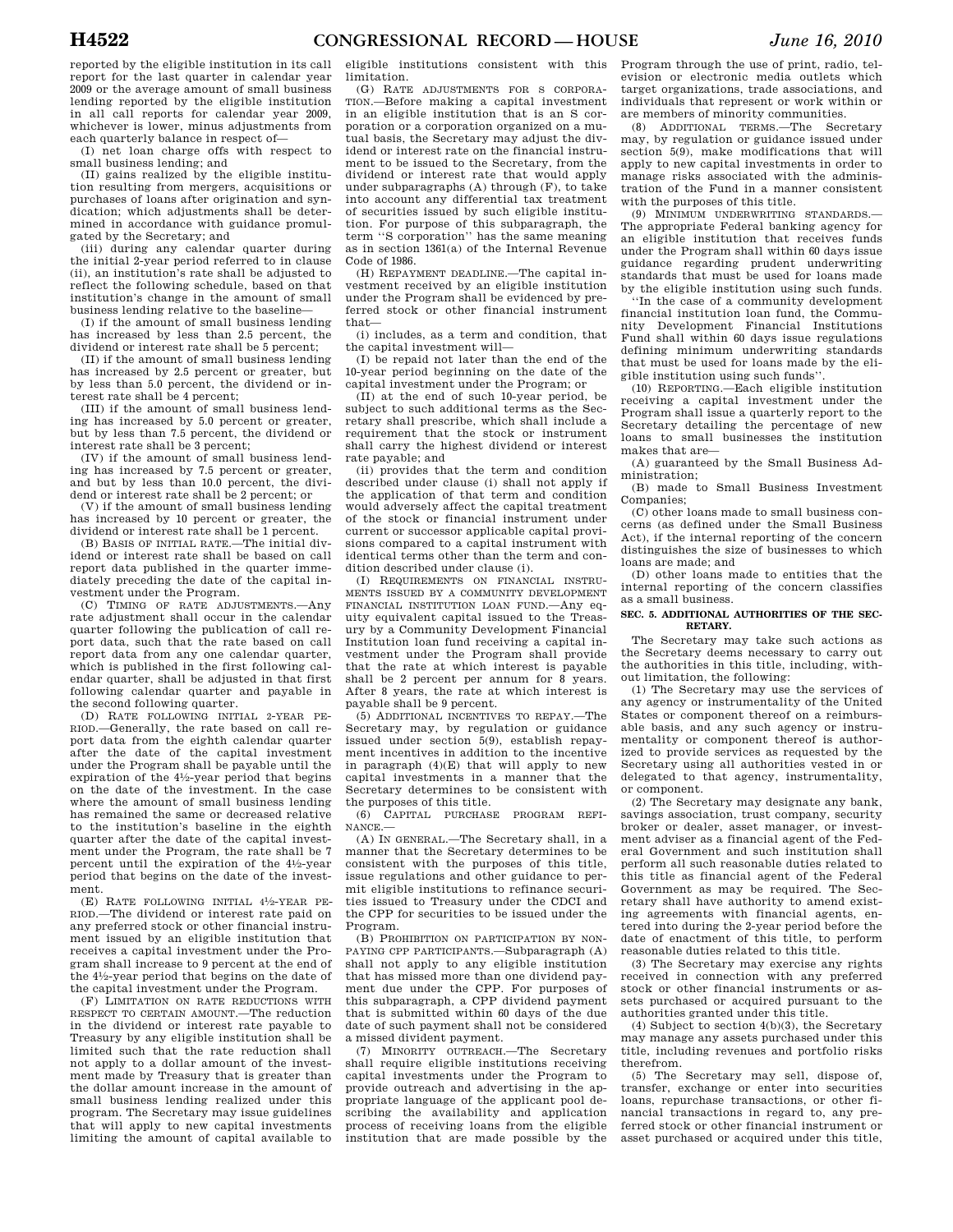upon terms and conditions and at a price determined by the Secretary.

(6) The Secretary may manage or prohibit conflicts of interest that may arise in connection with the administration and execution of the authorities provided under this title.

(7) The Secretary may establish and use vehicles, subject to supervision by the Secretary, to purchase, hold, and sell preferred stock or other financial instruments and issue obligations.

(8) The Secretary may, in consultation with the Administrator of the Small Business Administration, issue such regulations and other guidance as may be necessary or appropriate to define terms or carry out the authorities or purposes of this title.

## **SEC. 6. CONSIDERATIONS.**

In exercising the authorities granted in this title, the Secretary shall take into consideration—

(1) increasing the availability of credit for small businesses;

(2) providing funding to eligible institutions that serve small businesses that are minority- and women-owned and that also serve low- and moderate-income, minority, and other underserved or rural communities; (3) protecting and increasing American

jobs;

(4) ensuring that all eligible institutions may apply to participate in the program established under this title, without discrimination based on geography;

(5) providing transparency with respect to use of funds provided under this title;

(6) minimizing the cost to taxpayers of exercising the authorities; and

(7) promoting and engaging in financial education to would-be borrowers.

#### **SEC. 7. REPORTS.**

The Secretary shall provide to the appropriate committees of Congress—

(1) within 7 days of the end of each month commencing with the first month in which transactions are made under the Program, a written report describing all of the transactions made during the reporting period pursuant to the authorities granted under this title;

(2) after the end of March and the end of September, commencing September 30, 2010, a written report on all projected costs and liabilities, all operating expenses, including compensation for financial agents, and all transactions made by the Fund, which shall include participating institutions and amounts each institution has received under the Program; and

(3) within 7 days of the end of each month commencing with the first month in which transactions are made under the Program, a written report detailing how eligible institutions participating in the Program have used the funds such institutions received under the Program.

#### **SEC. 8. OVERSIGHT AND AUDITS.**

(a) INSPECTOR GENERAL OVERSIGHT.—The Inspector General of the Department of the Treasury shall conduct, supervise, and coordinate audits and investigations of the purchase (and commitments to purchase) of preferred stock and other financial instruments under the Program.

(b) GAO AUDIT.—The Comptroller General of the United States shall perform an annual audit of the Program and issue a report to the appropriate committees of Congress containing the results of such audit.

(c) REQUIRED CERTIFICATIONS.—

(1) ELIGIBLE INSTITUTION CERTIFICATION.— Each eligible institution that participate in the Program must certify that such institution is in compliance with the requirements of section 103.121 of title 31, Code of Federal Regulations, a regulation that, at a

minumum, requires financial institutions, as that term is defined in  $31$  U.S.C.  $5312(a)(2)$ and  $(c)(1)(A)$ , to implement reasonable procedures to verify the identity of any person seeking to open an account, to the extent reasonable and practicable, maintain records of the information used to verify the person's identity, and determine whether the person appears on any lists of known or suspected terrorists or terrorist organizations provided to the financial institution by any government agency.

(2) LOAN RECIPIENTS.—With respect to funds received by an eligible institution under the Program, any business receiving a loan from the eligible institution using such funds after the date of the enactment of this title shall certify to such eligible institution that the principals of such business have not been convicted of a sex offense against a minor (as such terms are defined in section 111 of the Sex Offender Registration and Notification Act (42 U.S.C. 16911)).

(d) PROHIBITION ON PORNOGRAPHY.—None of the funds made available under this title may be used to pay the salary of any individual engaged in activities related to the Program who has been officially disciplined for violations of subpart G of the Standards of Ethical Conduct for Employees of the Executive Branch for viewing, downloading, or exchanging pornography, including chld pornography, on a Federal Government computer or while performing official Federal Government duties.

#### **SEC. 9. CREDIT REFORM; FUNDING.**

(a) CREDIT REFORM.—The cost of purchases of preferred stock and other financial instruments made as capital investments under this title shall be determined as provided under the Federal Credit Reform Act of 1990 (2 U.S.C. 661 et seq.).

(b) FUNDS MADE AVAILABLE.—There are hereby appropriated, out of funds in the Treasury not otherwise appropriated, such sums as may be necessary to pay the costs of \$30,000,000,000 of capital investments in eligible institutions, including the costs of modifying such investments, and reasonable costs of administering the program of making, holding, managing, and selling the capital investments.

#### **SEC. 10. TERMINATION AND CONTINUATION OF AUTHORITIES.**

(a) TERMINATION OF INVESTMENT AUTHOR-ITY.—The authority to make capital investments in eligible institutions, including commitments to purchase preferred stock or other instruments, provided under this title shall terminate 1 year after the date of enactment of this title.

(b) CONTINUATION OF OTHER AUTHORITIES.— The authorities of the Secretary in section 5 shall not be limited by the termination date in subsection (a).

#### **SEC. 11. PRESERVATION OF AUTHORITY.**

Nothing in this title may be construed to limit the authority of the Secretary under any other provision of law. **SEC. 12. ASSURANCES.** 

(a) SMALL BUSINESS LENDING FUND SEPA-RATE FROM TARP.—The Small Business Lending Fund Program is established as separate and distinct from the Troubled Asset Relief Program established by the Emergency Economic Stabilization Act of 2008. An institution shall not, by virtue of a capital investment under the Small Business Lending Fund Program, be considered a recipient of the Troubled Asset Relief Program.

(b) CHANGE IN LAW.—If, after a capital investment has been made in an eligible institution under the Program, there is a change in law that modifies the terms of the investment or program in a materially adverse respect for the eligible institution, the eligible institution may, after consultation with the appropriate Federal banking agency for the eligible institution, repay the investment without impediment.

#### **SEC. 13. STUDY AND REPORT WITH RESPECT TO WOMEN-OWNED AND MINORITY-OWNED BUSINESSES.**

(a) STUDY.—The Secretary shall conduct a study to determine the number of womenowned businesses and minority-owned businesses that receive assistance as a result of the Program, including—

(1) efforts, including technical assistance and outreach that institutions have employed under the Program to provide loans to minority- and women-owned small businesses;

(2) loan applications received;

(3) loan applications approved; and (4) and any other relevant data related to such transactions to promote the purposes of the Program as the Secretary may require.

(b) REPORT.—Not later than one year after the date of enactment of this Act, the Secretary shall submit to Congress a report on the results of the study conducted pursuant to subsection (a).

(c) INFORMATION PROVIDED TO THE SEC-RETARY.—Eligible institutions that participate in the Program shall provide the Secretary with such information as the Secretary may require to carry out the study required by this section.

### **TITLE II—STATE SMALL BUSINESS CREDIT INITIATIVE**

## **SEC. 201. SHORT TITLE.**

This title may be cited as the ''State Small Business Credit Initiative Act of 2010''.

## **SEC. 202. DEFINITIONS.**

For purposes of this title, the following definitions shall apply:

(1) APPROPRIATE FEDERAL BANKING AGEN-CY.—The term ''appropriate Federal banking agency''—

(A) has the same meaning as in section 3 of the Federal Deposit Insurance Act; and

(B) includes the National Credit Union Administration Board in the case of any credit union the deposits of which are insured in accordance with the Federal Credit Union Act.

(2) ENROLLED LOAN.—The term ''enrolled loan'' means a loan made by a financial institution lender that is enrolled by a participating State in an approved State capital access program in accordance with this title.

(3) FEDERAL CONTRIBUTION.—The term ''Federal contribution'' means the portion of the contribution made by a participating State to, or for the account of, an approved State program that is made with Federal funds allocated to the State by the Secretary under section 203.

(4) FINANCIAL INSTITUTION.—The term ''financial institution'' means any insured depository institution, insured credit union, or community development financial institution, as those terms are each defined in section 103 of the Riegle Community Development and Regulatory Improvement Act of 1994.

(5) PARTICIPATING STATE.—The term ''participating State'' means any State that has been approved for participation in the Program under section 204.

(6) PROGRAM.—The term ''Program'' means the State Small Business Credit Initiative established under this title.

(7) QUALIFYING LOAN OR SWAP FUNDING FA-CILITY.—The term ''qualifying loan or swap funding facility'' means a contractual arrangement between a participating State and a private financial entity under which—

(A) the participating State delivers funds to the entity as collateral;

(B) the entity provides funding from the arrangement back to the participating State; and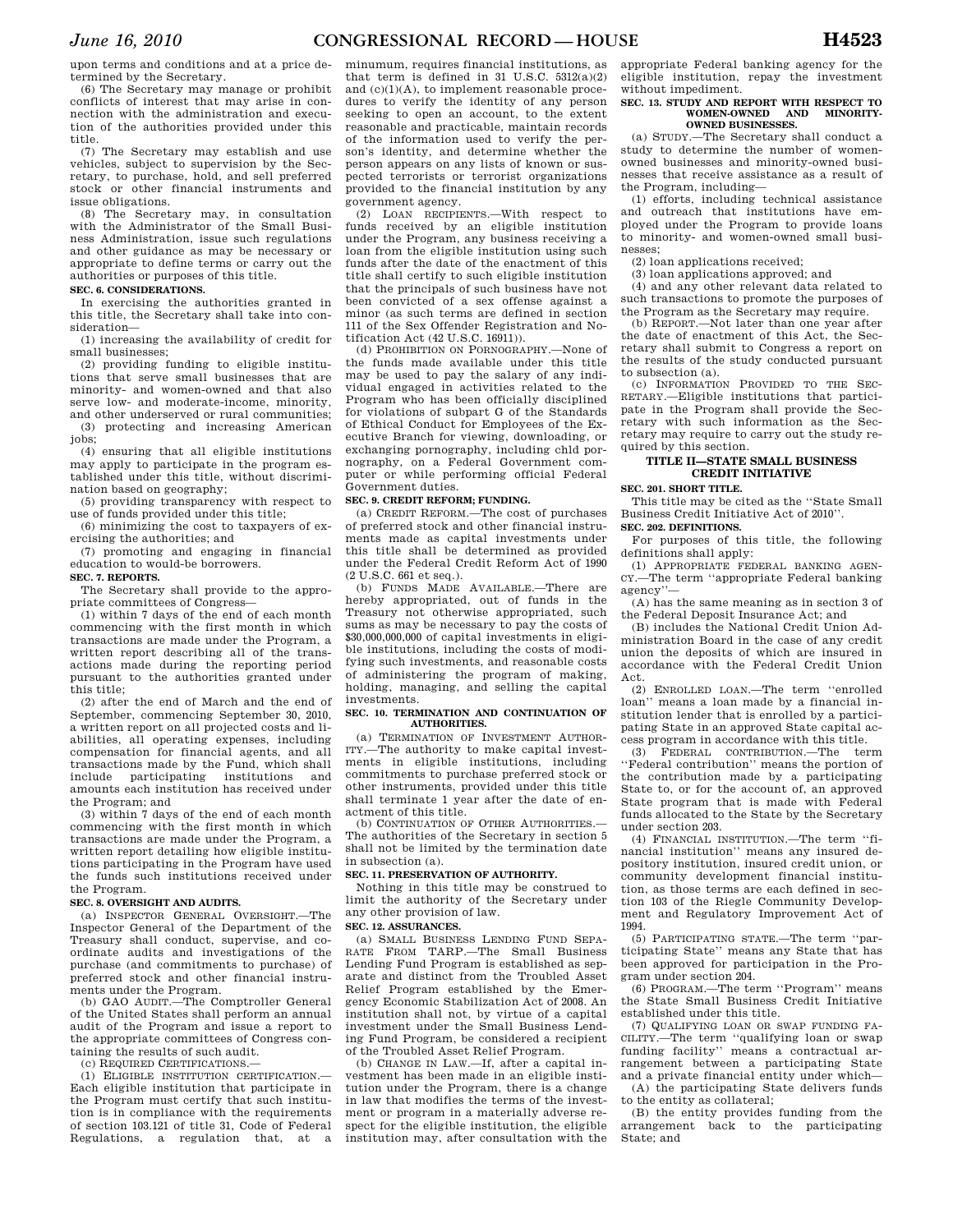(C) the full amount of resulting funding from the arrangement, less any fees and other costs of the arrangement, is contributed to, or for the account of, an approved State program.

(8) RESERVE FUND.—The term ''reserve fund'' means a fund, established by a participating State, dedicated to a particular financial institution lender, for the purposes of—

(A) depositing all required premium charges paid by the financial institution lender and by each borrower receiving a loan under an approved State program from that financial institution lender;

(B) depositing contributions made by the participating State, including State contributions made with Federal contributions; and

(C) covering losses on enrolled loans by disbursing accumulated funds.

(9) STATE.—The term ''State'' means—

(A) a State of the United States;

(B) the District of Columbia, the Commonwealth of Puerto Rico, the Commonwealth of Northern Mariana Islands, Guam, American Samoa, and the United States Virgin Islands;

(C) when designated by a State of the United States, a political subdivision of that State that the Secretary determines has the capacity to participate in the Program; and

(D) under the circumstances described in section 204(d), a municipality of a State of the United States to which the Secretary has given a special permission under section 204(d).

(10) STATE CAPITAL ACCESS PROGRAM.—The term ''State capital access program'' means a program of a State that—

(A) uses public resources to promote private access to credit; and

(B) meets the eligibility criteria in section 205(c).

(11) STATE OTHER CREDIT SUPPORT PRO-GRAM.—The term ''State other credit support program''—

(A) means a program of a State that—

(i) uses public resources to promote private access to credit;

(ii) is not a State capital access program; and (iii) meets the eligibility criteria in sec-

tion 206(c); and

(B) includes, collateral support programs, loan participation programs, and credit guarantee programs.

(12) STATE PROGRAM.—The term ''State program'' means a State capital access program or a State other credit support program.

(13) SECRETARY.—The term ''Secretary'' means the Secretary of the Treasury.

**SEC. 203. FEDERAL FUNDS ALLOCATED TO STATES.** 

(a) PROGRAM ESTABLISHED; PURPOSE.— There is established the State Small Business Credit Initiative (hereinafter in this title referred to as the ''Program''), to be administered by the Secretary. Under the Program, the Secretary shall allocate Federal funds to participating States and make the allocated funds available to the participating States as provided in this section for the uses described in this section.

(b) ALLOCATION FORMULA.—

(1) IN GENERAL.—Not later than 30 days after the date of enactment of this title, the Secretary shall allocate Federal funds to participating States so that each State is eligible to receive an amount equal to the average of the respective amounts that the State—

(A) would receive under the 2009 allocation, as determined under paragraph (2); and

(B) would receive under the 2010 allocation, as determined under paragraph (3).

(2) 2009 ALLOCATION FORMULA.—

(A) IN GENERAL.—The Secretary shall determine the 2009 allocation by allocating Federal funds among the States in the proportion that each such State's 2008 State employment decline bears to the aggregate of the 2008 State employment declines for all States.

(B) MINIMUM ALLOCATION.—The Secretary shall adjust the allocations under subparagraph (A) for each State to the extent necessary to ensure that no State receives less than 0.9 percent of the Federal funds.

(C) 2008 STATE EMPLOYMENT DECLINE DE-FINED.—For purposes of this paragraph and with respect to a State, the term ''2008 State employment decline'' means the excess (if any) of—

(i) the number of individuals employed in such State determined for December 2007; over

(ii) the number of individuals employed in such State determined for December 2008.

(3) 2010 ALLOCATION FORMULA.—

(A) IN GENERAL.—The Secretary shall determine the 2010 allocation by allocating Federal funds among the States in the proportion that each such State's 2009 unemployment number bears to the aggregate of the 2009 unemployment numbers for all of the States.

(B) MINIMUM ALLOCATION.—The Secretary shall adjust the allocations under subparagraph (A) for each State to the extent necessary to ensure that no State receives less than 0.9 percent of the Federal funds.

 $(C)$  2009 INEMPLOYMENT NUMBER DEFINED $-$ For purposes of this paragraph and with respect to a State, the term "2009 unemployment number" means the number of individuals within such State who were determined to be unemployed by the Bureau of Labor Statistics for December 2009.

(c) AVAILABILITY OF ALLOCATED AMOUNT. The amount allocated by the Secretary to each participating State under subsection (b) shall be made available to the State as follows:

(1) ALLOCATED AMOUNT GENERALLY TO BE AVAILABLE TO STATE IN ONE-THIRDS.—

(A) IN GENERAL.—The Secretary shall—

(i) apportion the participating State's allocated amount into one-thirds;

(ii) transfer to the participating State the first one-third when the Secretary approves the State for participation under section 204; and

(iii) transfer to the participating State each successive one-third when the State has certified to the Secretary that it has expended, transferred, or obligated 80 percent of the last transferred one-third for Federal contributions to, or for the account of, State programs.

(B) AUTHORITY TO WITHHOLD PENDING AUDIT.—The Secretary may withhold the transfer of any successive one-third pending results of a financial audit.

(C) TRANSFERS CONTINGENT ON INSPECTOR GENERAL AUDITS.—

(i) IN GENERAL.—Before a transfer to a participating State of the second one-third or the last one-third, the Inspector General of the Department of the Treasury shall carry out an audit of the participating State's use of amounts already received.

(ii) PENALTY FOR MISSTATEMENT.—Any participating State that is found to have intentionally misstated any report issued to the Secretary under the Program shall be ineligible to receive any additional funds under the Program. Funds that had been allocated or that would otherwise have been allocated to such participating State shall be paid into the general fund of the Treasury for reduction of the public debt.

(iii) MUNICIPALITIES.—For purposes of this<br>abparagraph, the term "participating" subparagraph, the term State'' shall include a municipality given special permission to participate in the Program, pursuant to section 204(d).

(D) EXCEPTION.—

(i) IN GENERAL.—The Secretary may, in the Secretary's discretion, transfer the full amount of the participating State's allocated amount to the State in a single transfer if the participating State applies to the Secretary for approval to use the full amount of the allocation as collateral for a qualifying loan or swap funding facility.

(ii) RECOUPMENT TRIGGERED BY INTENTIONAL MISSTATEMENT.—If, in any audit of a report issued by a participating State that receives a single transfer pursuant to clause (i), the Secretary or the Inspector General of the Department of the Treasury determines that such State intentionally misstated information in such report, the participating State shall be required to fully repay all amounts received by the State under the Program, and such amounts shall be paid into the general fund of the Treasury for reduction of the public debt.

(2) TRANSFERRED AMOUNTS.—Each amount transferred to a participating State under this section shall remain available to the State until used by the State as permitted under paragraph (3).

(3) USE OF TRANSFERRED FUNDS.—Each participating State may use funds transferred to it under this section only—

(A) for making Federal contributions to, or for the account of, an approved State program;

(B) as collateral for a qualifying loan or swap funding facility;

(C) in the case of the first one-third transferred, for paying administrative costs incurred by the State in implementing an approved State program in an amount not to exceed 5 percent of that first one-third; or

(D) in the case of each successive one-third transferred, for paying administrative costs incurred by the State in implementing an approved State program in an amount not to exceed 3 percent of that successive one-third.

(4) TERMINATION OF AVAILABILITY OF AMOUNTS NOT TRANSFERRED WITHIN 2 YEARS OF PARTICIPATION.—Any portion of a participating State's allocated amount that has not been transferred to the State under this section by the end of the 2-year period beginning on the date that the Secretary approves the State for participation may be deemed by the Secretary to be no longer allocated to the State and no longer available to the State and shall be returned to the General Fund of the Treasury.

(5) TRANSFERRED AMOUNTS NOT ASSIST-ANCE.—The amounts transferred to a participating State under this section shall not be considered ''assistance'' for purposes of subtitle V of title 31, United States Code.

(6) DEFINITIONS.—For purposes of this section—

(A) the term ''allocated amount'' means the total amount of Federal funds allocated by the Secretary under subsection (b) to the participating State; and

(B) the term ''one-third'' means—

(i) in the case of the first and second onethirds, an amount equal to 33 percent of a participating State's allocated amount; and

(ii) in the case of the last one-third, an amount equal to 34 percent of a participating State's allocated amount.

#### **SEC. 204. APPROVING STATES FOR PARTICIPA-TION.**

(a) APPLICATION.—Any State may apply to the Secretary for approval to be a participating State under the Program and to be eligible for an allocation of Federal funds under the Program.

(b) GENERAL APPROVAL CRITERIA.—The Secretary shall approve a State to be a participating State, if—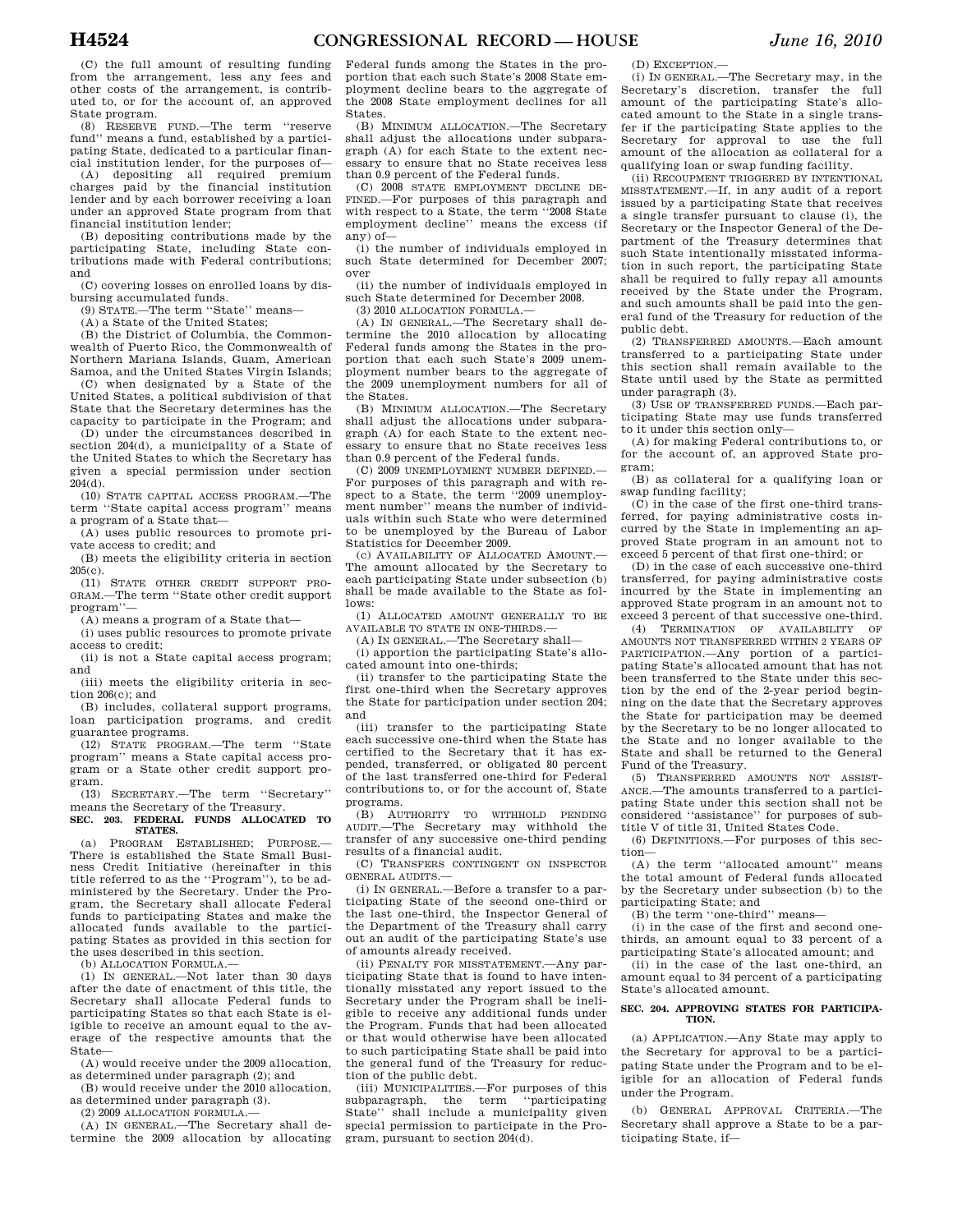(1) a specific department, agency, or political subdivision of the State has been designated to implement a State program and participate in the Program;

(2) all legal actions necessary to enable such designated department, agency, or political subdivision to implement a State program and participate in the Program have been accomplished;

(3) the State has filed an application with the Secretary for approval of a State capital access program under section 205 or approval as a State other credit support program under section 206, in each case within the time period provided in the respective section; and

(4) the State and the Secretary have executed an allocation agreement that—

(A) conforms to the requirements of this title;

(B) ensures that the State program complies with such national standards as are established by the Secretary under section  $209(a)(2)$ ;

(C) sets forth internal control, compliance, and reporting requirements as established by the Secretary, and such other terms and conditions necessary to carry out the purposes of this title, including an agreement by the State to allow the Secretary to audit State programs;

(D) requires that the State program be fully positioned, within 90 days of the State's execution of the allocation agreement with the Secretary, to act on providing the kind of credit support that the State program was established to provide; and

(E) includes an agreement by the State to deliver to the Secretary, and update annually, a schedule describing how the State intends to apportion among its State programs the Federal funds allocated to the State.

(c) CONTRACTUAL ARRANGEMENTS FOR IM-PLEMENTATION OF STATE PROGRAMS.—A State may be approved to be a participating State, and be eligible for an allocation of Federal funds under the Program, if the State has contractual arrangements for the implementation and administration of its State program with—

(1) an existing, approved State program administered by another State; or

(2) an authorized agent of, or entity supervised by, the State, including for-profit and not-for-profit entities.

(d) SPECIAL PERMISSION.—

(1) CIRCUMSTANCES WHEN A MUNICIPALITY MAY APPLY DIRECTLY.—If a State does not, within 60 days after the date of enactment of this title, file with the Secretary a notice of its intent to apply for approval by the Secretary of a State program or within 9 months after the date of enactment of this title, file with the Secretary a complete application for approval of a State program, the Secretary may grant to municipalities of that State a special permission that will allow them to apply directly to the Secretary without the State for approval to be participating municipalities.

(2) TIMING REQUIREMENTS APPLICABLE TO MUNICIPALITIES APPLYING DIRECTLY.—To qualify for the special permission, a municipality of a State must, within 12 months after the date of enactment of this title, file with the Secretary a complete application for approval by the Secretary of a State program.

(3) NOTICES OF INTENT AND APPLICATIONS FROM MORE THAN 1 MUNICIPALITY.—A municipality of a State may combine with 1 or more other municipalities of that State to file a joint notice of intent to file and a joint application.

(4) APPROVAL CRITERIA.—The general approval criteria in paragraphs (2) and (4) shall apply.

(5) ALLOCATION TO MUNICIPALITIES.—

(A) IF MORE THAN 3.—If more than 3 municipalities, or combination of municipalities as provided in paragraph (3), of a State apply for approval by the Secretary to be participating municipalities under this subsection, and the applications meet the approval criteria in paragraph (4), the Secretary shall allocate Federal funds to the 3 municipalities with the largest populations.

(B) IF 3 OR FEWER.—If 3 or fewer municipalities, or combination of municipalities as provided in paragraph (3), of a State apply for approval by the Secretary to be participating municipalities under this subsection, and the applications meet the approval criteria in paragraph (4), the Secretary shall allocate Federal funds to each applicant municipality or combination of municipalities.

(6) APPORTIONMENT OF ALLOCATED AMOUNT AMONG PARTICIPATING MUNICIPALITIES.—If the Secretary approves municipalities to be participating municipalities under this subsection, the Secretary shall apportion the full amount of the Federal funds that are allocated to that State to municipalities that are approved under this subsection in amounts proportionate to the population of those municipalities, based on the most recent available decennial census.

(7) APPROVING STATE PROGRAMS FOR MUNICI-PALITIES.—If the Secretary approves municipalities to be participating municipalities under this subsection, the Secretary shall take into account the additional considerations in section 206(d) in making the determination under section 205 or 206 that the State program or programs to be implemented by the participating municipalities, including a State capital access program, is eligible for Federal contributions to, or for the account of, the State program.

#### **SEC. 205. APPROVING STATE CAPITAL ACCESS PROGRAMS.**

(a) APPLICATION.—A participating State that establishes a new, or has an existing, State capital access program that meets the eligibility criteria in subsection (c) may apply to Secretary to have the State capital access program approved as eligible for Federal contributions to the reserve fund.

(b) APPROVAL.—The Secretary shall approve such State capital access program as eligible for Federal contributions to the reserve fund if—

(1) within 60 days after the date of enactment of this title, the State has filed with the Secretary a notice of intent to apply for approval by the Secretary of a State capital access program;

(2) within 9 months after the date of enactment of this title, the State has filed with the Secretary a complete application for approval by the Secretary of a capital access program;

(3) the State satisfies the requirements of subsections (a) and (b) of section 204; and

(4) the State capital access program meets the eligibility criteria in subsection (c).

(c) ELIGIBILITY CRITERIA FOR STATE CAP-ITAL ACCESS PROGRAMS.—For a State capital access program to be approved under this section, it must be a program of the State that—

(1) provides portfolio insurance for business loans based on a separate loan-loss reserve fund for each financial institution;

(2) requires insurance premiums to be paid by the financial institution lenders and by the business borrowers to the reserve fund to have their loans enrolled in the reserve fund;

(3) provides for contributions to be made by the State to the reserve fund in amounts at least equal to the sum of the amount of the insurance premium charges paid by the borrower and the financial institution to the reserve fund for any newly enrolled loan; and

(4) provides its portfolio insurance solely for loans that meet both the following requirements:

(A) The borrower has 500 employees or less at the time that the loan is enrolled in the Program.

(B) The loan amount does not exceed \$5,000,000

(d) FEDERAL CONTRIBUTIONS TO APPROVED STATE CAPITAL ACCESS PROGRAMS.—A State capital access program approved under this section will be eligible for receiving Federal contributions to the reserve fund in an amount equal to the sum of the amount of the insurance premium charges paid by the borrowers and by the financial institution to the reserve fund for loans that meet the requirements in subsection (c)(4). A participating State may use the Federal contribution to make its contribution to the reserve fund of an approved State capital access program.

(e) MINIMUM PROGRAM REQUIREMENTS FOR STATE CAPITAL ACCESS PROGRAMS.—The Secretary shall, by regulation or other guid-ance, prescribe Program requirements that meet the following minimum requirements:

(1) EXPERIENCE AND CAPACITY.—The participating State shall determine for each financial institution that participates in the State capital access program, after consultation with the appropriate Federal banking agency or, in the case of a financial institution that is a non depository community development financial institution, the Community Development Financial Institution Fund, that the financial institution has sufficient commercial lending experience and financial and managerial capacity to participate in the approved State capital access program. The determination by the State shall not be reviewable by the Secretary.

(2) INVESTMENT AUTHORITY.—Subject to applicable State law, the participating State may invest, or cause to be invested, funds held in a reserve fund by establishing a deposit account at the financial institution lender in the name of the participating State. In the event that funds in the reserve fund are not deposited in such an account, such funds shall be invested in a form that the participating State determines is safe and liquid.

(3) LOAN TERMS AND CONDITIONS TO BE DE-TERMINED BY AGREEMENT.—A loan to be filed for enrollment in an approved State capital access program may be made with such interest rate, fees, and other terms and conditions, and the loan may be enrolled in the approved State capital access program and claims may be filed and paid, as agreed upon by the financial institution lender and the borrower, consistent with applicable law.

(4) LENDER CAPITAL AT-RISK.—A loan to be filed for enrollment in the State capital access program must require the financial institution lender to have a meaningful amount of its own capital resources at risk in the loan.

(5) PREMIUM CHARGES MINIMUM AND MAX-IMUM AMOUNTS.—The insurance premium charges payable to the reserve fund by the borrower and the financial institution lender shall be prescribed by the financial institution lender, within minimum and maximum limits that require that the sum of the insurance premium charges paid in connection with a loan by the borrower and the financial institution lender may not be less than 2 percent nor more than 7 percent of the amount of the loan enrolled in the approved State capital access program.

(6) STATE CONTRIBUTIONS.—In enrolling a loan in an approved State capital access program, the participating State may make a contribution to the reserve fund to supplement Federal contributions made under this Program.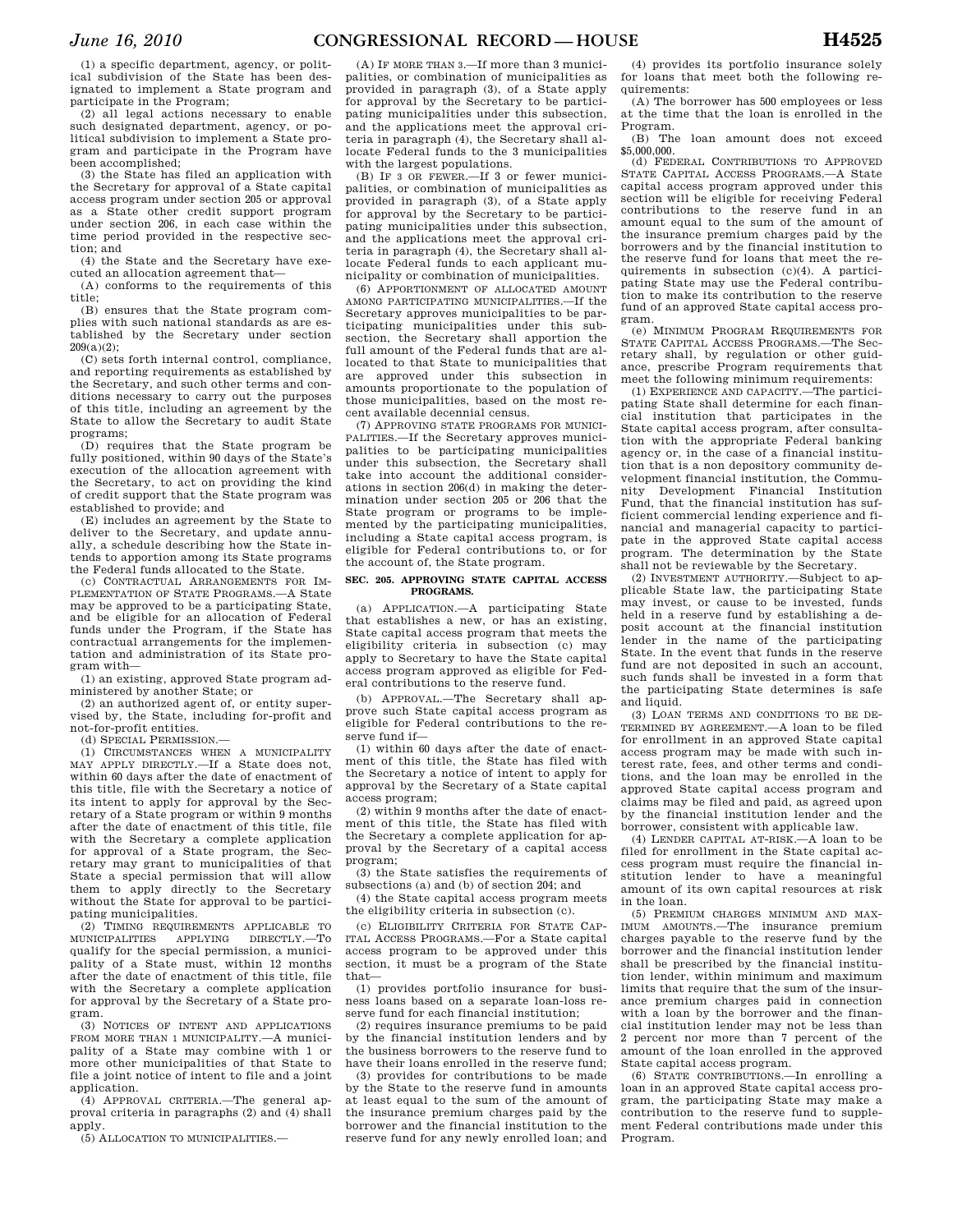(7) LOAN PURPOSE.—

(A) PARTICULAR LOAN PURPOSE REQUIRE-MENTS AND PROHIBITIONS.—In connection with the filing of a loan for enrollment in an approved State capital access program, the financial institution lender—

(i) shall obtain an assurance from each borrower that—

(I) the proceeds of the loan will be used for a business purpose;

(II) the loan will not be used to finance such business activities as the Secretary, by regulation, may proscribe as prohibited loan purposes for enrollment in an approved State capital access program; and

(III) the borrower is not—

(aa) an executive officer, director, or principal shareholder of the financial institution lender;

(bb) a member of the immediate family of an executive officer, director, or principal shareholder of the financial institution lender; or

(cc) a related interest of any such executive officer, director, principal shareholder, or member of the immediate family;

(ii) shall provide assurances to the participating State that the loan has not been made in order to place under the protection of the approved State capital access program prior debt that is not covered under the approved State capital access program and that is or was owed by the borrower to the financial institution lender or to an affiliate of the financial institution lender;

(iii) shall not allow the enrollment of a loan to a borrower that is a refinancing of a loan previously made to that borrower by the financial institution lender or an affiliate of the financial institution lender; and

(iv) may include additional restrictions on the eligibility of loans or borrowers that are not inconsistent with the provisions and purposes of this title, including compliance with all applicable Federal and State laws, regulations, ordinances, and Executive orders.

(B) DEFINITIONS.—For purposes of this subsection, the terms "executive officer", "di-<br>rector", "principal shareholder", "immerector", "principal shareholder", diate family'', and ''related interest'' refer to the same relationship to a financial institution lender as the relationship described in part 215 of title 12 of the Code of Federal Regulations, or any successor to such part.

(8) CAPITAL ACCESS FOR SMALL BUSINESSES IN UNDERSERVED COMMUNITIES.—At the time that a State applies to the Secretary to have the State capital axccess program approved as eligible for Federal contributions, the State shall deliver to the Secretary a report stating how the State plans to use the Federal contributions to the reserve fund to provide access to capital for small businesses in low- and moderate-income, minority, and other underserved communities, including women- and minority-owned small businesses.

#### **SEC. 206. APPROVING COLLATERAL SUPPORT AND OTHER INNOVATIVE CREDIT ACCESS AND GUARANTEE INITIA-TIVES FOR SMALL BUSINESSES AND MANUFACTURERS.**

(a) APPLICATION.—A participating State that establishes a new, or has an existing, credit support program that meets the eligibility criteria in subsection (c) may apply to the Secretary to have the State other credit support program approved as eligible for Federal contributions to, or for the account of, the State program.

(b) APPROVAL.—The Secretary shall approve such State other credit support program as eligible for Federal contributions to, or for the account of, the program if—

(1) the Secretary determines that the State satisfies the requirements of paragraphs (1) through (3) of section 205(b);

(2) the Secretary determines that the State other credit support program meets the eligibility criteria in subsection (c);

(3) the Secretary determines the State other credit support program to be eligible based on the additional considerations in subsection (d); and

(4) within 9 months after the date of enactment of this title, the State has filed with Treasury a complete application for Treasury approval.

(c) ELIGIBILITY CRITERIA FOR STATE OTHER CREDIT SUPPORT PROGRAMS.—For a State other credit support program to be approved under this section, it must be a program of the State that—

(1) can demonstrate that, at a minimum, 1 dollar of public investment by the State program will cause and result in 1 dollar of new private credit;

(2) can demonstrate a reasonable expectation that, when considered with all other State programs of the State, such State programs together have the ability to use amounts of new Federal contributions to, or for the account of, all such programs in the State to cause and result in amounts of new small business lending at least 10 times the new Federal contribution amount;

(3) for those State other credit support programs that provide their credit support through 1 or more financial institution lenders, requires the financial institution lenders to have a meaningful amount of their own capital resources at risk in their small business lending; and

(4) extends credit support that—

(A) targets an average borrower size of 500 employees or less;

(B) does not extend credit support to borrowers that have more than 750 employees;

(C) targets support towards loans with an average principal amount of \$5,000,000 or less; and

(D) does not extend credit support to loans that exceed a principal amount of \$20,000,000.

(d) ADDITIONAL CONSIDERATIONS.—In making a determination that a State other credit support program is eligible for Federal contributions to, or for the account of, the State program, the Secretary shall take into account the following additional considerations:

(1) The anticipated benefits to the State, its businesses, and its residents to be derived from the Federal contributions to, or for the account of, the approved State other credit support program, including the extent to which resulting small business lending will expand economic opportunities.

(2) The operational capacity, skills, and experience of the management team of the State other credit support program.

(3) The capacity of the State other credit support program to manage increases in the volume of its small business lending.

(4) The internal accounting and administrative controls systems of the State other credit support program, and the extent to which they can provide reasonable assurance that funds of the State program are safeguarded against waste, loss, unauthorized use, or misappropriation.

(5) The soundness of the program design and implementation plan of the State other credit support program.

(e) FEDERAL CONTRIBUTIONS TO APPROVED STATE OTHER CREDIT SUPPORT PROGRAMS.—A State other credit support program approved under this section will be eligible for receiving Federal contributions to, or for the account of, the State program in an amount consistent with the schedule describing the apportionment of allocated Federal funds among State programs delivered by the State to the Secretary under the allocation agreement.

(f) MINIMUM PROGRAM REQUIREMENTS FOR STATE OTHER CREDIT SUPPORT PROGRAMS.—

(1) FUND TO PRESCRIBE.—The Secretary shall, by regulation or other guidance, prescribe Program requirements for approved State other credit support programs.

(2) CONSIDERATIONS FOR FUND.—In prescribing minimum Program requirements for approved State other credit support programs, the Secretary shall take into consideration, to the extent the Secretary determines applicable and appropriate, the minimum Program requirements for approved State capital access programs in section 205(e).

#### **SEC. 207. REPORTS.**

(a) QUARTERLY USE-OF-FUNDS REPORT.—

(1) IN GENERAL.—Not later than 30 days after the beginning of each calendar quarter, beginning after the first full calendar quarter to occur after the date the Secretary approves a State for participation, the participating State shall submit to the Secretary a report on the use of Federal funding by the participating State during the previous calendar quarter.

(2) REPORT CONTENTS.—The report shall—

(A) indicate the total amount of Federal funding used by the participating State;

(B) include a certification by the participating State that—

(i) the information provided in accordance with subparagraph (A) is accurate;

(ii) funds continue to be available and legally committed to contributions by the State to, or for the account of, approved State programs, less any amount that has been contributed by the State to, or for the account of, approved State programs subsequent to the State being approved for participation in the Program; and

(iii) the participating State is implementing its approved State program or programs in accordance with this title and regulations issued pursuant to section 210.

(b) ANNUAL REPORT.—Not later than March 31 of each year, beginning March 31, 2011, each participating State shall submit to the Secretary an annual report that shall include the following information:

(1) The number of borrowers that received new loans originated under the approved State program or programs after the State program was approved as eligible for Federal contributions.

(2) The total amount of such new loans.

(3) Breakdowns by industry type, loan size, annual sales, and number of employees of the borrowers that received such new loans.

(4) The zip code of each borrower that received such a new loan.

(5) Such other data as the Secretary, in the Secretary's sole discretion, may require to carry out the purposes of the Program.

(c) FORM.—The reports and data filed pursuant to subsections (a) and (b) shall be in such form as the Secretary, in the Secretary's sole discretion, may require.

(d) TERMINATION OF REPORTING REQUIRE-MENTS.—The requirement to submit reports under subsections (a) and (b) shall terminate for a participating State with the submission of the completed reports due on the first March 31 to occur after 5 complete 12-month periods after the State is approved by the Secretary to be a participating State.

#### **SEC. 208. REMEDIES FOR STATE PROGRAM TER-MINATION OR FAILURES.**

(a) REMEDIES.—

(1) IN GENERAL.—If any of the events listed in paragraph (2) occur, the Secretary, in the Secretary's discretion, may—

(A) reduce the amount of Federal funds allocated to the State under the Program; or

(B) terminate any further transfers of allocated amounts that have not yet been transferred to the State.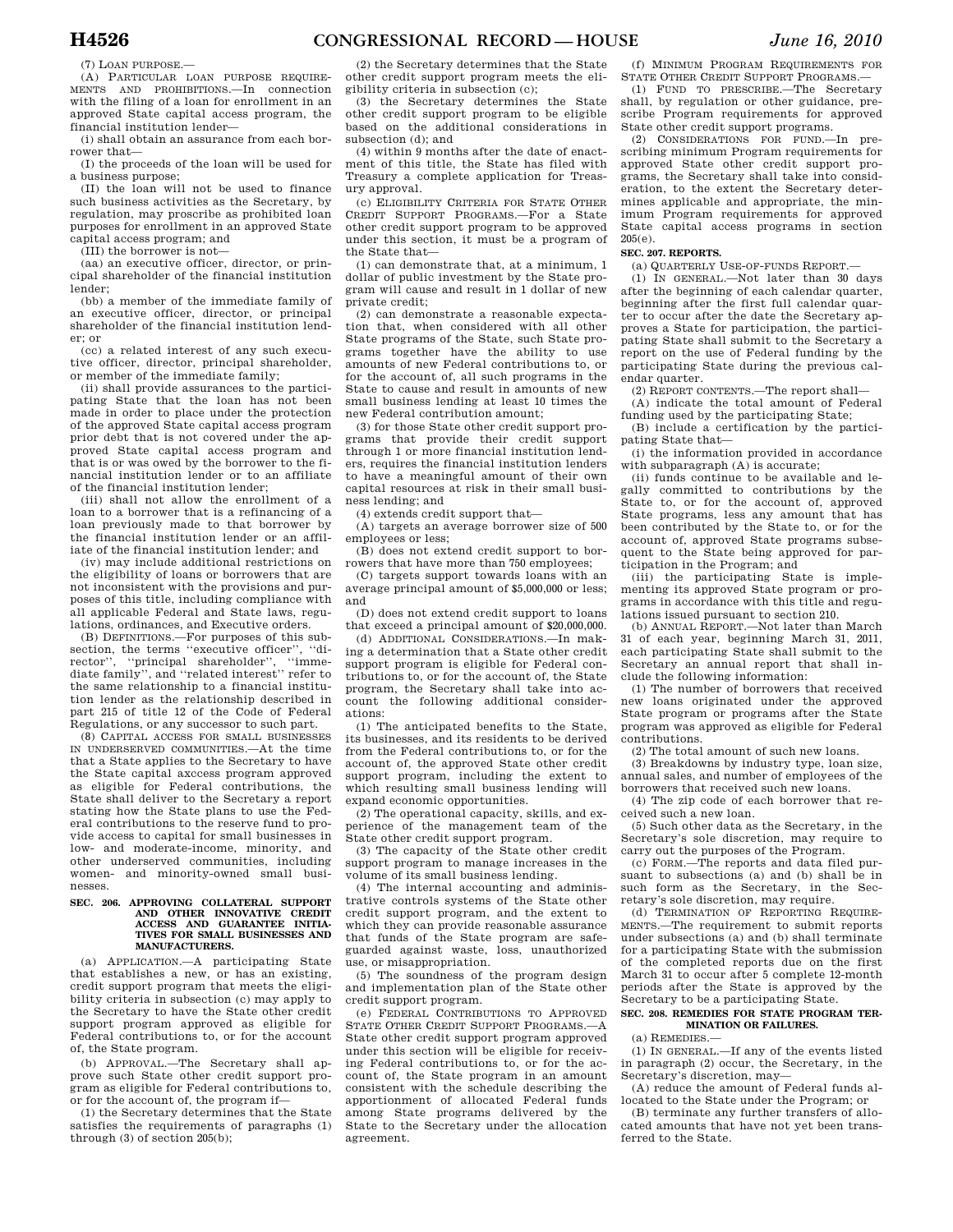(2) CAUSAL EVENTS.—The events referred to in paragraph (1) are—

(A) termination by a participating State of its participation in the Program;

(B) failure on the part of a participating State to submit complete reports under section 207 on a timely basis; or

(C) noncompliance by the State with the terms of the allocation agreement between the Secretary and the State.

(b) DEALLOCATED AMOUNTS TO BE REALLO-CATED.—If, after 13 months, any portion of the amount of Federal funds allocated to a participating State is deemed by the Secretary to be no longer allocated to the State after actions taken by the Secretary under subsection (a)(1), the Secretary shall reallocate that portion among the participating States, excluding the State whose allocated funds were deemed to be no longer allocated, as provided in section 203(b).

#### **SEC. 209. IMPLEMENTATION AND ADMINISTRA-TION.**

(a) GENERAL AUTHORITIES AND DUTIES.— The Secretary shall—

(1) consult with the Administrator of the Small Business Administration and the appropriate Federal banking agencies on the administration of the Program;

(2) establish minimum national standards for approved State programs;

(3) provide technical assistance to States for starting State programs and generally disseminate best practices;

(4) manage, administer, and perform necessary program integrity functions for the Program; and

(5) ensure adequate oversight of the approved State programs, including oversight of the cash flows, performance, and compliance of each approved State program.

(b) APPROPRIATIONS.—There is hereby appropriated to the Secretary, out of funds in the Treasury not otherwise appropriated, \$2,000,000,000 to carry out the Program, including to pay reasonable costs of administering the Program.

(c) TERMINATION OF SECRETARY'S PROGRAM ADMINISTRATION FUNCTIONS.—The authorities and duties of the Secretary to implement and administer the Program shall terminate at the end of the 7-year period beginning on the date of enactment of this title.

## **SEC. 210. REGULATIONS.**

The Secretary, in consultation with the Administrator of the Small Business Administration, shall issue such regulations and other guidance as the Secretary determines necessary or appropriate to implement this title including, but not limited to, to define terms, to establish compliance and reporting requirements, and such other terms and conditions necessary to carry out the purposes of this title.

#### **SEC. 211. OVERSIGHT AND AUDITS.**

(a) INSPECTOR GENERAL OVERSIGHT.—The Inspector General of the Department of the Treasury shall conduct, supervise, and coordinate audits and investigations of the use of funds made available under the Program.

(b) GAO AUDIT.—The Comptroller General of the United States shall perform an annual audit of the Program and issue a report to the appropriate committees of Congress, as such term is defined under section 3(1), containing the results of such audit.

(c) REQUIRED CERTIFICATION.—

(1) FINANCIAL INSTITUTIONS CERTIFI-CATION.—With respect to funds received by a participating State under the Program, any financial institution that receives a loan, a loan guarantee, or other financial assistance using such funds after the date of the enactment of this title must certify that such institution is in compliance with the requirements of section 103.121 of title 31, Code of Federal Regulations, a regulation that, at a

minimum, requires financial institutions, as that term is defined in 31 U.S.C.  $5312(a)(2)$ and (c)(1)(A), to implement reasonable procedures to verify the identity of any person seeking to open an account, to the extent reasonable and practicable, maintain records of the information used to verify the person's identity, and determine whether the person appears on any lists of known or suspected terrorists or terrorist organizations provided to the financial institution by any government agency.

(2) SEX OFFENSE CERTIFICATION.—With respect to funds received by a participating State under the Program, any private entity that receives a loan, a loan guarantee, or other financial assistance using such funds after the date of the enactment of this title shall certify to the participating State that the principals of such entity have not been convicted of a sex offense against a minor (as such terms are defined in section 111 of the Sex Offender Registration and Notification Act (42 U.S.C. 16911)).

(d) PROHIBITION ON PORNOGRAPHY.—None of the funds made available under this title may be used to pay the salary of any individual engaged in activities related to the Program who has been officially disciplined for violations of subpart G of the Standards of Ethical Conduct for Employees of the Executive Branch for viewing, downloading, or exchanging pornography, including child pornography, on a Federal Government computer or while performing official Federal Government duties.

## **TITLE III—SMALL BUSINESS EARLY-STAGE INVESTMENT PROGRAM**

**SEC. 301. SHORT TITLE.** 

This title may be cited as the ''Small Business Early-Stage Investment Program Act of  $2010$ 

#### **SEC. 302. SMALL BUSINESS EARLY-STAGE INVEST-MENT PROGRAM.**

Title III of the Small Business Investment Act of 1958 (15 U.S.C. 681 et seq.) is amended by adding at the end the following:

#### **''PART D—SMALL BUSINESS EARLY-STAGE INVESTMENT PROGRAM**

#### **''SEC. 399A. ESTABLISHMENT OF PROGRAM.**

''The Administrator shall establish and carry out an early-stage investment program (hereinafter referred to in this part as the 'program') to provide equity investment financing to support early-stage small businesses in accordance with this part.

## **''SEC. 399B. ADMINISTRATION OF PROGRAM.**

''The program shall be administered by the Administrator acting through the Associate Administrator described under section 201. **''SEC. 399C. APPLICATIONS.** 

''(a) IN GENERAL.—Any existing or newly formed incorporated body, limited liability company, or limited partnership organized and chartered or otherwise existing under Federal or State law for the purpose of performing the functions and conducting the activities contemplated under the program and any manager of any small business investment company may submit to the Administrator an application to participate in the program.

'(b) REQUIREMENTS FOR APPLICATION.—An application to participate in the program shall include the following:

''(1) A business plan describing how the applicant intends to make successful venture capital investments in early-stage small businesses and direct capital to small business concerns in targeted industries or other business sectors.

''(2) Information regarding the relevant venture capital investment qualifications and backgrounds of the individuals responsible for the management of the applicant.

''(3) A description of the extent to which the applicant meets the selection criteria under section 399D.

''(c) APPLICATIONS FROM MANAGERS OF SMALL BUSINESS INVESTMENT COMPANIES.— The Administrator shall establish an abbreviated application process for applicants that are managers of small business investment companies that are licensed under section 301 and that are applying to participate in the program. Such abbreviated process shall incorporate a presumption that such managers satisfactorily meet the selection criteria under paragraphs (3) and (5) of section 399D(b).

#### **''SEC. 399D. SELECTION OF PARTICIPATING IN-VESTMENT COMPANIES.**

''(a) IN GENERAL.—Not later than 90 days after the date on which the Administrator receives an application from an applicant under section 399C, the Administrator shall make a determination to conditionally approve or disapprove such applicant to participate in the program and shall transmit such determination to the applicant in writing. A determination to conditionally approve an applicant shall identify all conditions necessary for a final approval and shall provide a period of not less than one year for satisfying such conditions.

''(b) SELECTION CRITERIA.—In making a determination under subsection (a), the Administrator shall consider each of the following:

''(1) The likelihood that the applicant will meet the goals specified in the business plan of the applicant.

''(2) The likelihood that the investments of the applicant will create or preserve jobs, both directly and indirectly.

''(3) The character and fitness of the management of the applicant.

''(4) The experience and background of the management of the applicant.

''(5) The extent to which the applicant will concentrate investment activities on earlystage small businesses.

''(6) The likelihood that the applicant will achieve profitability.

''(7) The experience of the management of the applicant with respect to establishing a profitable investment track record.

''(c) FINAL APPROVAL.—For each applicant provided a conditional approval under subsection (a), the Administrator shall provide final approval to participate in the program not later than 90 days after the date the applicant satisfies the conditions specified by the Administrator under such subsection or, in the case of applicants whose partnership or management agreements conform to models approved by the Administrator, the Administrator shall provide final approval to participate in the program not later than 30 days after the date the applicant satisfies the conditions specified under such subsection. If an applicant provided conditional approval under subsection (a) fails to satisfy the conditions specified by the Administrator in the time period designated under such subsection, the Administrator shall revoke the conditional approval.

#### **''SEC. 399E. EQUITY FINANCINGS.**

''(a) IN GENERAL.—The Administrator may make one or more equity financings to a participating investment company.

''(b) EQUITY FINANCING AMOUNTS.—

''(1) NON-FEDERAL CAPITAL.—An equity financing made to a participating investment company under the program may not be in an amount that exceeds the amount of the capital of such company that is not from a Federal source and that is available for investment on or before the date on which an equity financing is drawn upon. Such capital may include legally binding commitments with respect to capital for investment.

''(2) LIMITATION ON AGGREGATE AMOUNT.— The aggregate amount of all equity financings made to a participating investment company under the program may not exceed \$100,000,000.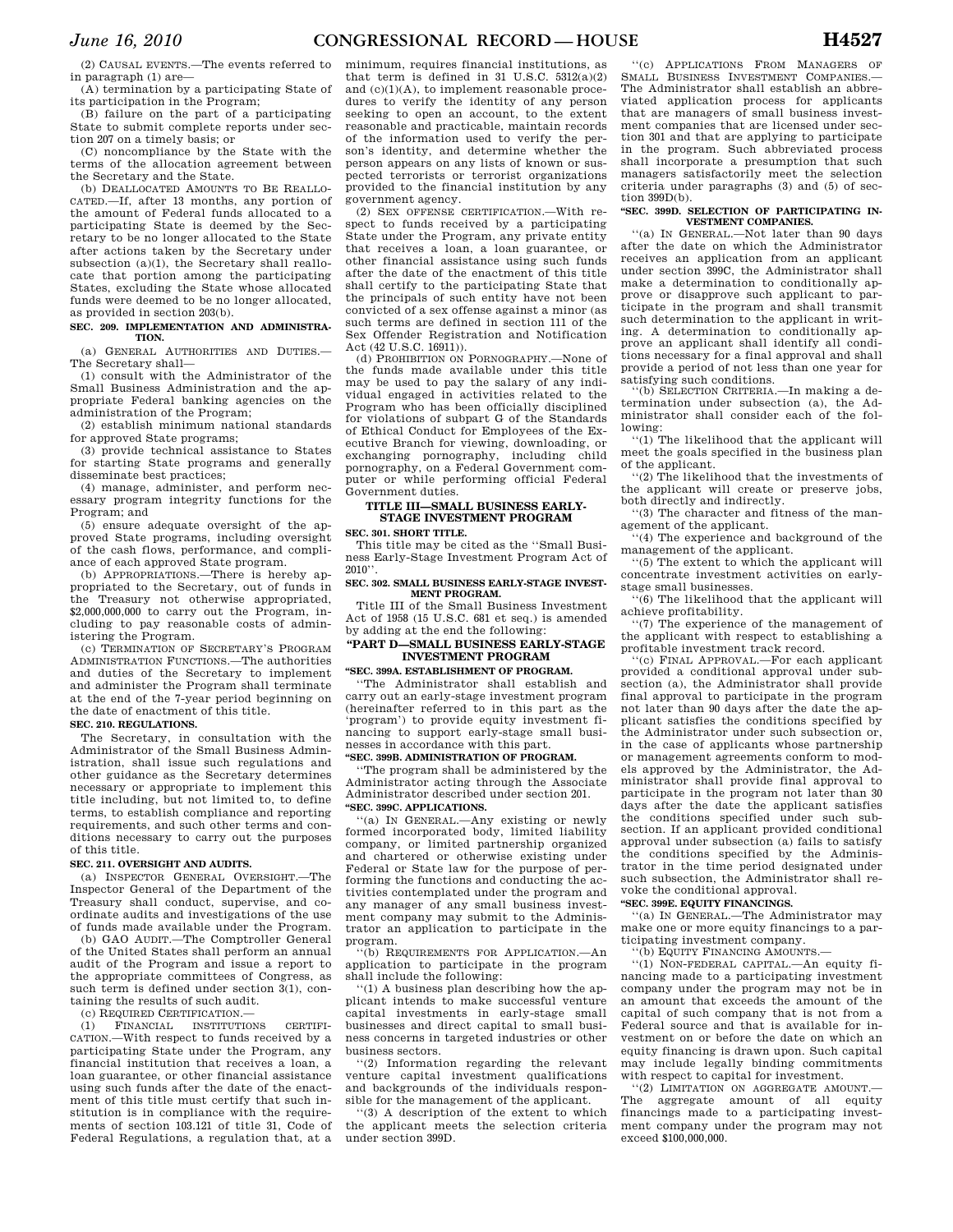''(c) EQUITY FINANCING PROCESS.—In making an equity financing under the program, the Administrator shall commit an equity financing amount to a participating investment company and the amount of each such commitment shall remain available to be drawn upon by such company—

''(1) for new-named investments during the 5-year period beginning on the date on which each such commitment is first drawn upon; and

''(2) for follow-on investments and management fees during the 10-year period beginning on the date on which each such commitment is first drawn upon, with not more than 2 additional 1-year periods available at the discretion of the Administrator.

''(d) COMMITMENT OF FUNDS.—The Administrator shall make commitments for equity financings not later than 2 years after the date funds are appropriated for the program. **''SEC. 399F. INVESTMENTS IN EARLY-STAGE SMALL BUSINESSES.** 

''(a) IN GENERAL.—As a condition of receiving an equity financing under the program, a participating investment company shall make all of the investments of such company in small business concerns, of which at least 50 percent shall be early-stage small businesses.

''(b) EVALUATION OF COMPLIANCE.—With respect to an equity financing amount committed to a participating investment company under section 399E, the Administrator shall evaluate the compliance of such company with the requirements under this section if such company has drawn upon 50 percent of such commitment.

#### **''SEC. 399G. PRO RATA INVESTMENT SHARES.**

''Each investment made by a participating investment company under the program shall be treated as comprised of capital from equity financings under the program according to the ratio that capital from equity financings under the program bears to all capital available to such company for investment.

#### **''SEC. 399H. EQUITY FINANCING INTEREST.**

''(a) EQUITY FINANCING INTEREST.—

''(1) IN GENERAL.—As a condition of receiving an equity financing under the program, a participating investment company shall convey an equity financing interest to the Administrator in accordance with paragraph (2).

''(2) EFFECT OF CONVEYANCE.—The equity financing interest conveyed under paragraph (1) shall have all the rights and attributes of other investors attributable to their interests in the participating investment company, but shall not denote control or voting rights to the Administrator. The equity financing interest shall entitle the Administrator to a pro rata portion of any distributions made by the participating investment company equal to the percentage of capital in the participating investment company that the equity financing comprises. The Administrator shall receive distributions from the participating investment company at the same times and in the same amounts as any other investor in the company with a similar interest. The investment company shall make allocations of income, gain, loss, deduction, and credit to the Administrator with respect to the equity financing interest as if the Administrator were an investor.

''(b) MANAGER PROFITS.—As a condition of receiving an equity financing under the program, the manager profits interest payable to the managers of a participating investment company under the program shall not exceed 20 percent of profits, exclusive of any profits that may accrue as a result of the capital contributions of any such managers with respect to such company. Any excess of this amount, less taxes payable thereon,

shall be returned by the managers and paid to the investors and the Administrator in proportion to the capital contributions and equity financings paid in. No manager profits interest (other than a tax distribution) shall be paid prior to the repayment to the investors and the Administrator of all contributed capital and equity financings made.

''(c) DISTRIBUTION REQUIREMENTS.—As a condition of receiving an equity financing under the program, a participating investment company shall make all distributions to all investors in cash and shall make distributions within a reasonable time after exiting investments, including following a public offering or market sale of underlying investments.

#### **''SEC. 399I. FUND.**

''There is hereby created within the Treasury a separate fund for equity financings which shall be available to the Administrator subject to annual appropriations as a revolving fund to be used for the purposes of the program. All amounts received by the Administrator, including any moneys, property, or assets derived by the Administrator from operations in connection with the program, shall be deposited in the fund. All expenses and payments, excluding administrative expenses, pursuant to the operations of the Administrator under the program shall be paid from the fund.

#### **''SEC. 399J. APPLICATION OF OTHER SECTIONS.**

''To the extent not inconsistent with requirements under this part, the Administrator may apply sections 309, 311, 312, 313, and 314 to activities under this part and an officer, director, employee, agent, or other participant in a participating investment company shall be subject to the requirements under such sections.

#### **''SEC. 399K. ANNUAL REPORTING.**

''The Administrator shall report on the performance of the program in the annual performance report of the Administration. **''SEC. 399L. DEFINITIONS.** 

''In this part, the following definitions apply:

''(1) EARLY-STAGE SMALL BUSINESS.—The term 'early-stage small business' means a small business concern that—

''(A) is domiciled in a State; and

''(B) has not generated gross annual sales revenues exceeding \$15,000,000 in any of the previous 3 years.

''(2) PARTICIPATING INVESTMENT COMPANY.— The term 'participating investment company' means an applicant approved under section 399D to participate in the program.

''(3) TARGETED INDUSTRIES.—The term 'targeted industries' means any of the following business sectors:

- ''(A) Agricultural technology.
- ''(B) Energy technology.
- ''(C) Environmental technology.
- $\lq\lq$  . Life science.
- ''(E) Information technology.
- ''(F) Digital media.
- ''(G) Clean technology.
- ''(H) Defense technology.
- ''(I) Photonics technology.
- **''SEC. 399M. APPROPRIATION.**

''From funds not otherwise appropriated, there is hereby appropriated \$1,000,000,000 to carry out the program.

#### **''SEC. 399N. CERTIFICATION.**

''(a) IMMIGRATION CERTIFICATION.—

''(1) PARTICIPATING INVESTMENT COMPA-NIES.—Each participating investment company that receives an equity financing under this part after the date of the enactment of this part must, if applicable, certify that such company is in compliance with the requirements of section 103.121 of title 31, Code of Federal Regulations, a regulation that, at a minimum, requires financial institutions, as that term is defined in 31 U.S.C. 5312(a)(2) and (c)(1)(A), to implement reasonable procedures to verify the identity of any person seeking to open an account, to the extent reasonable and practicable, maintain records of the information used to verify the person's identity, and determine whether the person appears on any lists of known or suspected terrorists or terrorist organizations provided to the financial institution by any government agency.

''(2) EARLY-STAGE SMALL BUSINESSES.— Each early-stage small business that receives funds from a participating investment company that receives an equity financing under this part after the date of the enactment of this part must, if applicable, certify that such company is in compliance with the requiremetns of section 103.121 of title 31, Code of Federal Regulations, a regulation that, at a minimum, requires financial institutions, as that term is defined in 31 U.S.C.  $5312(a)(2)$  and  $(c)(1)(A)$ , to implement reasonable procedures to verify the identity of any person seeking to open an account, to the extent reasonable and practicable, maintain records of the information used to verify the person's identity, and determine whether the person appears on any lists of known or suspected terrorists or terrorist organizations provided to the financial institution by any government agency.

''(b) SEX OFFENDER CERTIFICATION.—

''(1) PARTICIPATING INVESTMENT COMPA-NIES.—Each participating investment company that receives an equity financing under this part after the date of the enactment of this part shall certify to the Administrator that the principals of such company have not been convicted of a sex offense against a minor (as such terms are defined in section 111 of the Sex Offender Registration and Notification Act (42 U.S.C. 16911)).

''(2) EARLY-STAGE SMALL BUSINESSES.— Each early-stage small business that receives funds from a participating investment company that receives an equity financing under this part after the date of the enactment of this part shall certify to the Administrator that the principals of such business have not been convicted of a sex offense against a minor (as such terms are defined in section 111 of the Sex Offender Registration and Notification Act (42 U.S.C. 16911)).

''(c) PORNOGRAPHY CERTIFICATION.—None of the funds made available under this part may be used to pay the salary of any individual engaged in activities related to the provisions of this part who has been officially disciplined for violations of supbart G of the Standards of Ethical Conduct for Employees of the Executive Branch for viewing, downloading, or exchanging pornography, including child pornography, on a Federal Government computer or while performing official Federal Government duties.''.

#### **SEC. 303. REGULATIONS.**

Not later than 180 days after the date of enactment of this Act, the Administrator shall issue regulations to carry out this title and the amendments made by this title. **SEC. 304. PROHIBITIONS ON EARMARKS.** 

None of the funds appropriated for the program established under part D of title III of the Small Business Investment Act of 1958, as added by this Act, may be used for a Congressional earmark as defined in clause 9(e) of rule XXI of the Rules of the House of Representatives.

# **TITLE \_\_MISCELLANEOUS**<br> **BUDGETARY EFFECTS.**

**SEC. SUDGETARY EFFECTS.**<br>The budgetary effects of this Act, for the purpose of complying with the Statutory Pay-As-You-Go Act of 2010, shall be determined by reference to the latest statment titled ''Budgetary Effects of PAYGO Legislation'' for this Act, submitted for printing in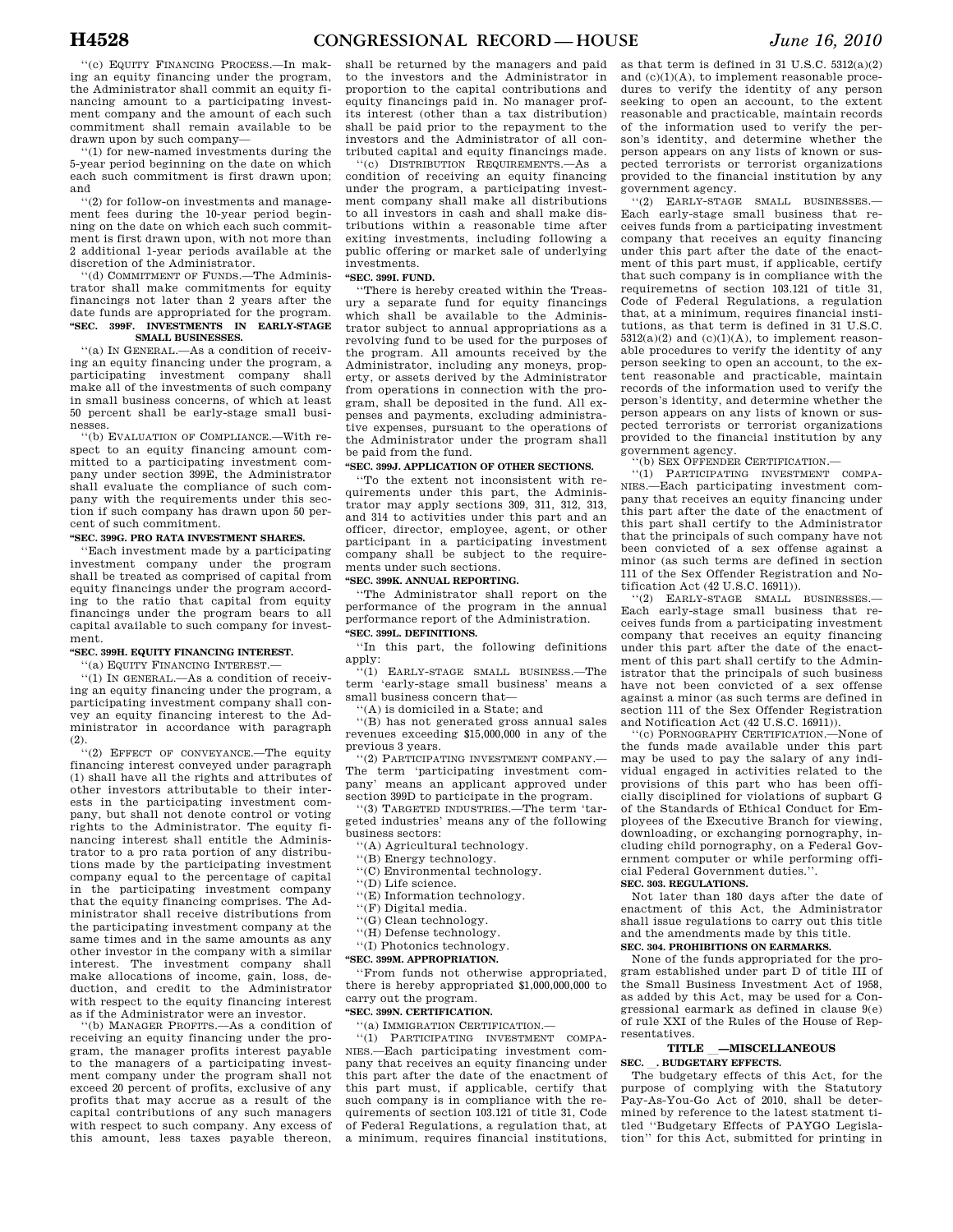the Congressional Record by the Chairman of the House Budget Committee, provided that such statement has been submitted prior to the vote on passage.

The CHAIR. No amendment to that amendment in the nature of a substitute is in order except those printed in part C of the report. Each amendment may be offered only in the order printed in the report, by a Member designated in the report, shall be considered read, shall be debatable for the time specified in the report, equally divided and controlled by the proponent and an opponent, shall not be subject to amendment, and shall not be subject to a demand for division of the question.

#### $\square$  1130

AMENDMENT NO. 1 OFFERED BY MR. ISRAEL

The CHAIR. It is now in order to consider amendment No. 1 printed in part C of House Report 111–506.

Mr. ISRAEL. Mr. Chairman, I have an amendment at the desk made in order under the rule.

The CHAIR. The Clerk will designate the amendment.

The text of the amendment is as follows:

Amendment No. 1 offered by Mr. ISRAEL:

Page 6, insert after line 25 the following:

(17) VETERAN-OWNED BUSINESS.—

(A) The term ''veteran-owned business'' means a business—

(i) more than 50 percent of the ownership or control of which is held by 1 or more veterans;

(ii) more than 50 percent of the net profit or loss of which accrues to 1 or more veterans; and

(iii) a significant percentage of senior management positions of which are held by veterans.

(B) For purposes of this paragraph, the term ''veteran'' has the meaning given such term in section 101(2) of title 38, United States Code.

Page 18, line 6, strike ''MINORITY OUT-REACH'' and insert the following: ''OUTREACH TO MINORITIES, WOMEN, AND VETERANS''.

Page 18, strike lines 15–16 and insert the following:

tions, and individuals that—

(A) represent or work within or are members of minority communities;

(B) represent or work with or are women; and

(C) represent or work with or are veterans. Page 21, line 14, insert after ''minority-'' the following: '', veteran-,''.

Page 25, line 10, insert after "**WOMEN-**<br> **OWNED**" the following: " **VETERAN**the following: ", **VETERAN-OWNED,**''.

Page 25, line 12, insert after ''women-owned businesses'' the following: '', veteran-owned businesses,''.

Page 25, line 14, insert after ''Program'' the following: ''(including determining the percentage of the total number of all businesses that receive assistance that such number represents)''.

Page 25, line 17, insert after ''minority-'' the following: '', veteran-,''.

The CHAIR. Pursuant to House Resolution 1436, the gentleman from New York (Mr. ISRAEL) and a Member opposed each will control 5 minutes.

The Chair recognizes the gentleman from New York.

Mr. ISRAEL. Mr. Chairman, I yield myself 2 minutes.

I rise in support of the Israel-Barrow amendment. In particular, I would like to thank the gentleman from Georgia (Mr. BARROW) for his leadership and his partnership on behalf of veterans.

This amendment is rather direct. The underlying bill creates a new community bank lending fund for small businesses. It is essential that as we continue our recovery, we expand the amount of credit to America's small businesses so they can buy products and hire people.

Our amendment does three things. One, it ensures that community banks participating in the lending fund prioritize veteran-owned businesses. Two, it requires aggressive outreach in advertising to veteran-owned small businesses. And, third, it requires the Secretary of Treasury, when designating lending institutions in the fund, to focus on veteran-owned businesses.

Mr. Chairman, last year there were 3.6 million veteran-owned businesses in the United States of America; 250,000 were owned by service-disabled veterans. They fought our battles, we should fight for their businesses, and that is precisely what our amendment does.

I again want to thank the gentleman from Georgia (Mr. BARROW) for working with me on this amendment. It is the Israel-Barrow amendment, but it might as well be called the Barrow-Israel amendment as a result of the partnership that we brought to this task on behalf of small businesses and veterans.

Mr. Chairman, I reserve the balance of my time.

Mr. NEUGEBAUER. Mr. Chairman, I rise to claim the time in opposition, although I am not opposed to the amendment.

The CHAIR. Without objection, the gentleman from Texas is recognized for 5 minutes.

There was no objection.

Mr. NEUGEBAUER. The bill currently includes language regarding women and minority-owned business, and adding the veteran-owned businesses makes sense. And so with that, we support this amendment and we thank the gentleman for bringing it forward.

I yield back the balance of my time. Mr. ISRAEL. Mr. Chairman, I yield such time as he may consume to the gentleman from Georgia (Mr. BARROW).

Mr. BARROW. Mr. Chairman, I thank the gentleman for yielding. I have spent a lot of time meeting with small business owners across my district because small businesses are the backbone of our economy and they hold the key to our recovery. In the last decade, 70 percent of all new jobs are created by small businesses. But many are now facing a credit squeeze which makes it hard to cover everyday expenses, including hiring and remaining workers. It is in the best interest of our country that our small businesses thrive. That is why the Small Business Lending Fund Act deserves our support.

I am pleased to offer an amendment with Congressman ISRAEL that I think makes this good bill just a little bit better. Our amendment simply asks banks receiving funds under this act to reach out to women, minority and veteran-owned businesses to make them aware of the availability of these funds. These businesses are a valuable but often disadvantaged part of our economy, and I think they deserve our special attention.

I want to thank Congressman ISRAEL for his collaboration on this amendment and his leadership, I want to thank the chairman for his support.

Mr. ISRAEL. Mr. Chairman, we have proven today to the American people that both sides of this aisle can agree on at least one thing, and that is supporting veterans and supporting small businesses. I am grateful for the bipartisan cooperation that we have received on this.

I have no further requests for time, and I yield back the balance of my time.

The CHAIR. The question is on the amendment offered by the gentleman from New York (Mr. ISRAEL).

The question was taken; and the Chair announced that the ayes appeared to have it.

Mr. ISRAEL. Mr. Chair, I demand a recorded vote.

The CHAIR. Pursuant to clause 6 of rule XVIII, further proceedings on the amendment offered by the gentleman from New York will be postponed.

AMENDMENT NO. 3 OFFERED BY MR. NYE

The CHAIR. The Chair understands that amendment No. 2 will not be offered.

It is now in order to consider amendment No. 3 printed in part C of House Report 111–506.

Mr. NYE. Mr. Chairman, I have an amendment at the desk.

The CHAIR. The Clerk will designate the amendment.

The text of the amendment is as follows:

Amendment No. 3 offered by Mr. NYE: Page 3, line 5, strike ''and''.

Page 3, line 12, strike the period and insert  $\therefore$  and"

Page 3, after line 12, insert the following new subparagraph:

(D) with respect to an eligible institution for which no report exists that is described under subparagraph (A), (B), or (C), such other report or set of information as the Secretary, in consultation with the Administrator of the Small Business Administration, may prescribe.

Page 4, line 25, strike "and".

Page 5, line 3, strike the period and insert  $\cdots$  and"

Page 5, after line 3, insert the following new subparagraph:

(D) any small business lending company that has total assets of equal to or less than \$10,000,000,000.

Page 6, line 1, after ''report,'' insert the following: ''where each loan comprising such lending is made to a small business and is one''.

Page 6, after line 25 insert the following new paragraphs:

(1) SMALL BUSINESS.—The term ''small business'' has the meaning given the term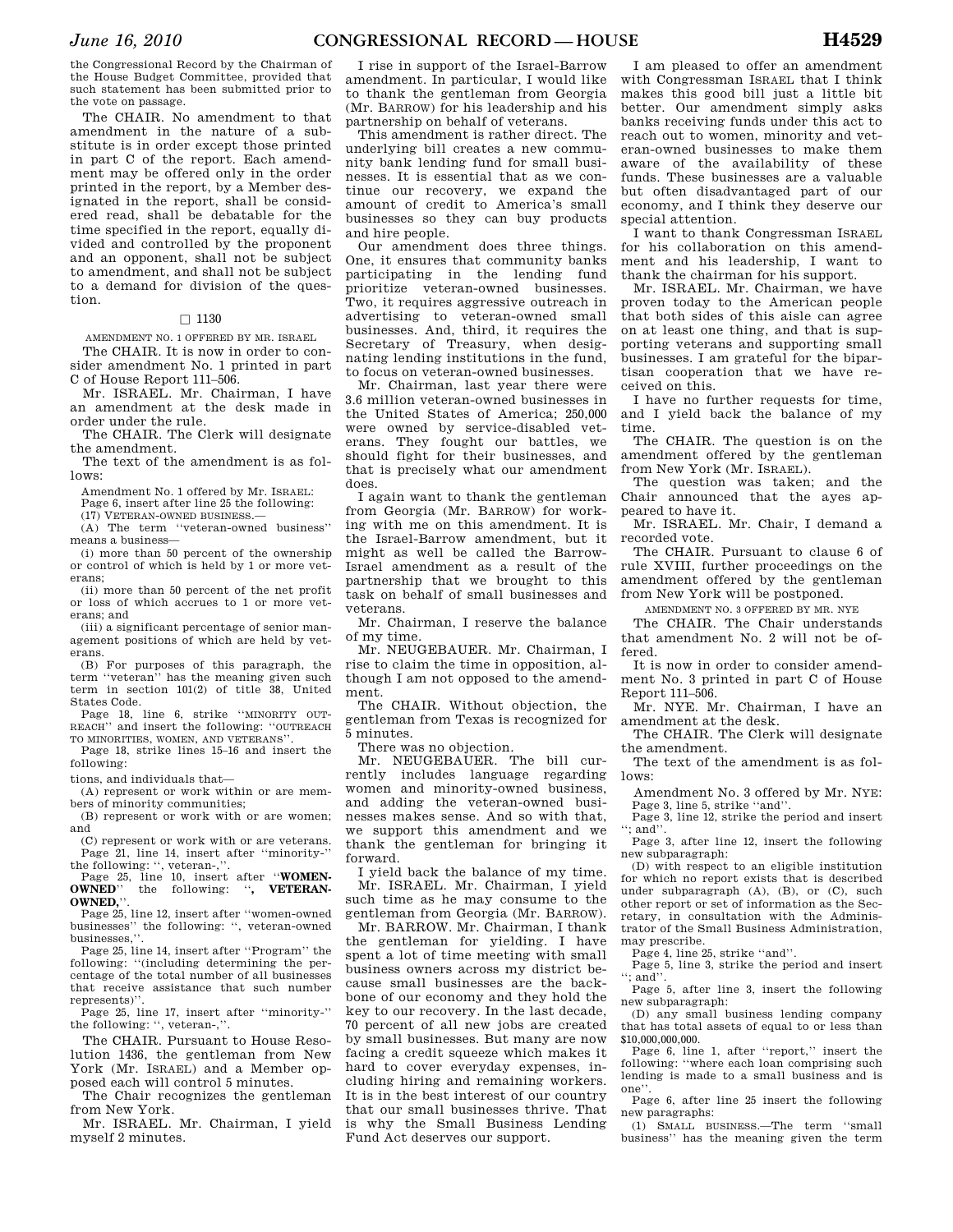''small business concern'' under section 3 of the Small Business Act (15 U.S.C. 632).

(2) SMALL BUSINESS LENDING COMPANY.—The term ''small business lending company'' has the meaning given such term under section  $3(r)(1)$  of the Small Business Act (15 U.S.C.  $632(r)(1)$ ).

Page 12, beginning on line 19, strike ''the amount of small business lending reported by the eligible institution in its call report for the last quarter in calendar year 2009 or the average amount of small business lending reported by the eligible institution in all call reports for calendar year 2009, whichever is lower'' and insert ''the average amount of small business lending reported by the eligible institution in its call reports for the 4 full quarters immediately preceding the enactment of this title''.

Page 17, after line 9, insert the following new subparagraph:

(I) INCENTIVES CONTINGENT ON AN INCREASE IN THE NUMBER OF LOANS MADE.—For any quarter during the first 41⁄2-year period following the date on which an eligible institution receives a capital investment under the Program, other than the first such quarter, in which the institution's change in the amount of small business lending relative to the baseline is positive, if the number of loans made by the institution does not increase by 2.5 percent for each 2.5 percent increase of small business lending, then the rate at which dividends and interest shall be payable during the following quarter on preferred stock or other financial instruments issued to the Treasury by the eligible institution shall be—

(i) 5 percent, if such quarter is within the 2-year period following the date on which the eligible institution receives the capital investment under the Program; or

(ii) 7 percent, if such quarter is after such 2-year period.

(J) ALTERNATIVE COMPUTATION.—An eligible institution may choose to compute their small business lending amount by computing the amount of small business lending, as if the definition of such term did not require that the loans comprising such lending be made to small business. Any eligible institution choosing to compute their small business lending in this manner shall certify that all lending included by the institution for purposes of computing the increase in lending under this paragraph was made to small businesses.

The CHAIR. Pursuant to House Resolution 1436, the gentleman from Virginia (Mr. NYE) and a Member opposed each will control 5 minutes.

The Chair recognizes the gentleman from Virginia.

Mr. NYE. Mr. Chairman, I yield myself such time as I may consume.

Mr. Chairman, recent reports on U.S. economic growth are promising and suggest that recovery is taking hold. However, I continue to hear from small business owners in my district who are still having a tough time obtaining the business loans that they need today. They have weathered the worst of the storm and are ready to lead our economy to a strong recovery. However, in order to do this, they need capital; capital from loans that banks are unwilling to lend.

As chairman of the Small Business Subcommittee on Contracting and Technology, my subcommittee examines every day how the Federal Government can incentivize business innovation.

For example, last year, with my fellow Virginian MARK WARNER, I proposed the Small Business Administration take action on the ARC loan program, a vital loan program that had been delayed months until Congress authorized it. Because of our efforts, soon after the ARC loan program was implemented, and it is expected to create or retain 24,000 jobs and assist 4,900 businesses this year alone.

We must continue to implement these types of small business programs that will unfreeze the small business credit markets. However, as we create this program to increase lending capacity to small banks, we must ensure that it is not another bank bailout.

The amendment I offer today puts controls in place to guarantee the funds in this bill are in fact going to small businesses. First and foremost, we must define what a small business is. If the Small Business Lending Fund is created with the intention to spur small business lending, we must ensure that the funds are in fact lent to businesses that are properly defined as small business. In order to do this, we should use the definition already being used by Federal agencies to determine a business's size.

Second, we want to increase lending volume and open up the credit markets to every qualified small business. To do this effectively, we need to link lending incentives to volume, or in other words, to the number of loans that a bank makes and not just the amount of money lent. If we measure the lending of a bank merely by the amount of money lent, then a bank could make a few large loans and call it a day. Working capital for most small businesses requires small loans, and many times it takes more than one. Thus, to effectively measure if this program is truly supporting working capital efforts, we must certify that the volume of these small loans increases.

Third, in the same vein, a hardened baseline with real meaning must be set when measuring a bank's lending record. Currently, the bill only requires a bank to increase its lending according to its 2009 fourth quarter record. The fourth quarter of 2009 saw a historically low lending rate. Small financial institutions decreased their small business lending by an average of 12.8 percent, and small business lending by large banks dropped by more than 20 percent. To gather a more accurate measure of small business lending, this amendment requires a full year's worth of data to measure a bank's lending report.

Finally, small business lending companies exist only to lend to small businesses. It would be nearsighted not to make these institutions that already have a strong infrastructure and proven ability to lend to small businesses eligible in this bill. My amendment includes small business lending companies with less than \$10 billion in assets as qualified financial institutions, alongside community banks and small credit unions.

If our economic recovery is going to translate into economic expansion, we must open up the credit markets to our small businesses who are proven job creators and we must ensure that programs created to provide capital to small businesses take the necessary measures to promote small business lending and not big business bailouts.

I urge my colleagues to support this amendment for our small businesses and for our economic future.

I reserve the balance of my time.

Mr. NEUGEBAUER. Mr. Chairman, I rise to claim the time in opposition.

The CHAIR. The gentleman from Texas is recognized for 5 minutes.

Mr. NEUGEBAUER. Mr. Chairman, I am opposed to this amendment because it removes some of the safeguards to ensure the banks use the money in the way that they are supposed to and not simply just building up their capital buffers. Allowing recipients to self-certify that they have increased small business lending guts all of the other protections in this bill.

If we are going to allow recipients to pay dividends as low as 1 percent, we need to make sure that the money is used the way the legislation is intended. We already have less oversight of this money than we did in the TARP program, and even though it is the same program, cutting back even further is the wrong approach.

Already under this bill, banks are getting a good deal on the cost of capital, thanks to the taxpayers. Community banks that issue preferred equity paid dividends of 9 percent or more in the private market, here we have the government giving them the capital for 5 percent, or as low as 1 percent.

This amendment changes the incentives in the wrong way, and we need more safeguards for the taxpayers, not fewer.

Mr. Chairman, I reserve the balance of my time.

Mr. NYE. Mr. Chairman, I yield the balance of my time to Congresswoman VELÁZQUEZ, the chairwoman of the Small Business Committee.

Ms. VELAZQUEZ. I thank the gentleman for yielding.

Mr. Chairman, since the financial crisis struck in 2007, much has already been done to help banks and financial institutions stay solvent. Those steps were necessary. I firmly believe that without them, the financial crisis would deepened, unemployment would have been higher, more Americans would have suffered, and our economic recovery may have been delayed for many years.

Despite these efforts, our entrepreneurs are still struggling to tap into the credit they need. As we revisit this problem once more, it is vital that we ensure that the benefits of this bill reach small businesses. That is the intent of this legislation. But without the right safeguards, this will be another attempt that fails to address the underlying problem of small business access to capital.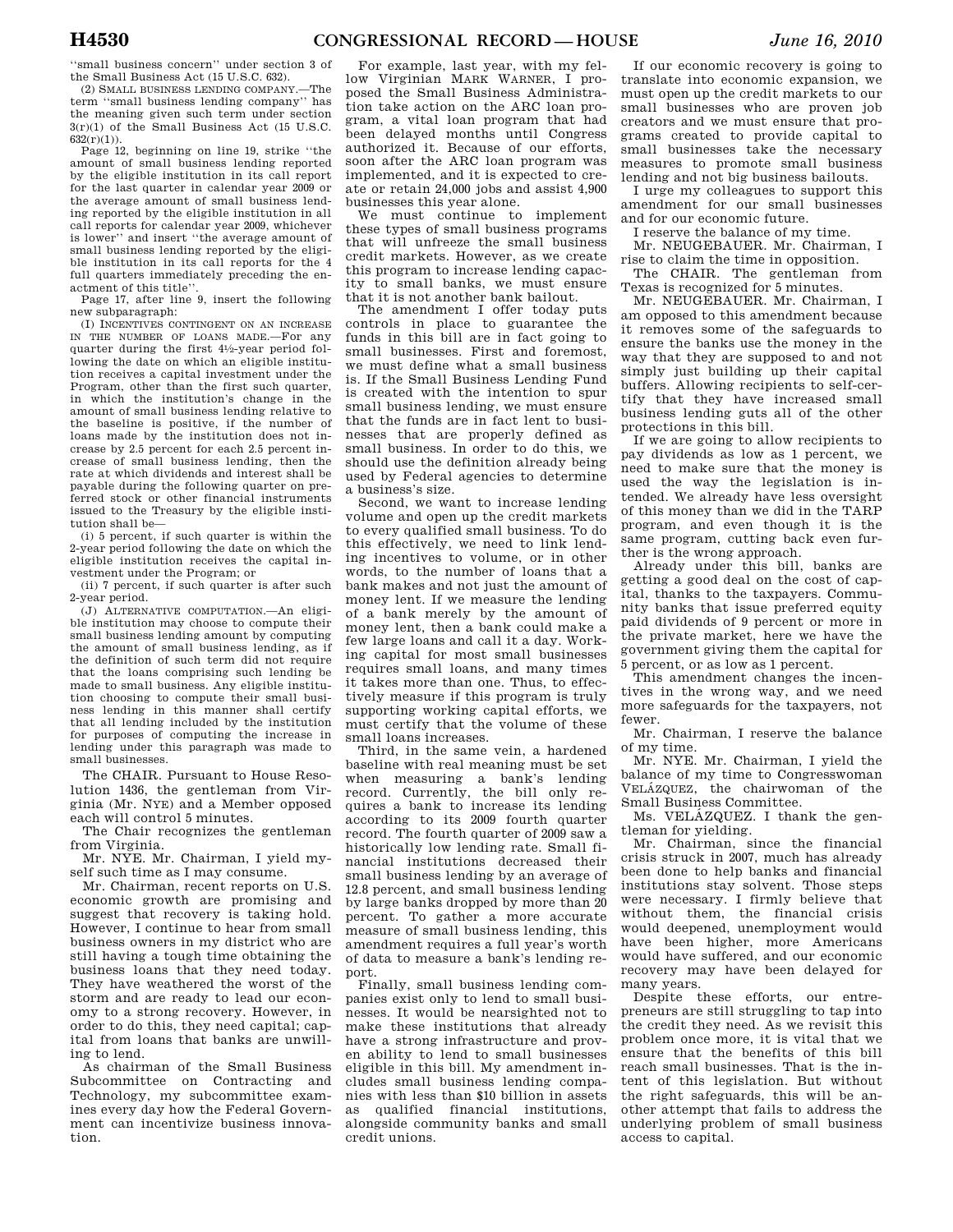If this measure is not crafted properly, loans which go to large businesses could qualify under the program. Mr. Chairman, I support this amendment.

Mr. NEUGEBAUER. Mr. Chairman, I just want to repeat that when we are going to give a dividend, a lesser dividend rate for the more performance that these banks have, letting themselves certify is not a good check and balance. Certainly we want them to increase their lending, but we need thirdparty validation to make sure that if they are going to get as low as a 1 percent capital dividend rate, that some third-party validation validates that because obviously that has impact on this program.

I reserve the balance of my time.

Mr. NYE. I ask unanimous consent that each side be allocated an additional 2 minutes.

The CHAIR. Is there objection to the request of the gentleman from Virginia?

There was no objection.

Mr. NYE. Mr. Chairman, I yield 2 minutes to the distinguished ranking member of the committee, Congressman GRAVES.

Mr. GRAVES of Missouri. Mr. Chairman, I rise in support of the amendment offered by the gentleman from Virginia.

Under the program, the way it was reported out of the Financial Services Committee, the bill bases its lending on the size of loans, and assumes that loans of under \$250,000 and \$1 million will be made to small businesses. However, there is no such assurance in the bill, and loans of those sizes could be made to large businesses, but count as small business lending. If this is a small business lending program, then it should use the definition of small business used throughout the government, and that is the one in the Small Business Act. The approach offered by the gentleman from Virginia (Mr. NYE) does just that. It makes that sensible change.

The other change that the gentleman's amendment does is to include small business lending companies. These institutions are not overseen by the Federal financial regulators, but are authorized by the Small Business Administration to make guaranteed loans. If the idea of the program is to increase lending to small businesses, small business lending companies should not be excluded from this program.

For these reasons, I definitely support the gentleman's amendment, and I appreciate his offering it.

Mr. NEUGEBAUER. Mr. Chairman, I yield back the balance of my time.

Mr. NYE. Mr. Chairman, I yield back the balance of my time.

The CHAIR. The question is on the amendment offered by the gentleman from Virginia (Mr. NYE).

The amendment was agreed to.

AMENDMENT NO. 4 OFFERED BY MR. MINNICK, AS MODIFIED

The CHAIR. It is now in order to consider amendment No. 4 printed in part C of House Report 111–506.

Mr. MINNICK. Mr. Chair, I have an amendment at the desk designated under the rule.

The CHAIR. The Clerk will designate the amendment.

The text of the amendment is as follows:

Amendment No. 4 offered by Mr. MINNICK: Page 11, after line 3, insert the following new subparagraph:

(F) ELECTION TO INCLUDE OTHER NONFARM, NONRESIDENTIAL REAL ESTATE LOANS IN AMOUNT OF SMALL BUSINESS LENDING.—At the time that an applicant submits an application to the Secretary for a capital investment under the Program, the applicant may notify the Secretary that it elects to have included in the determination of the amount of its small business lending, for purposes of the computations made under paragraph (4), the amount of lending reported as other nonfarm, nonresidential real estate loans in its quarterly call report, but for purposes of this subparagraph, other nonfarm, nonresidential real estate loans shall not include a loan having an original amount greater than \$10,000,000. If an applicant makes the election under this subparagraph, the amount of lending reported as other nonfarm, nonresidential real estate loans shall be included in the determination of the amount of its small business lending for purposes of the computations made under paragraph (4).

The CHAIR. Pursuant to House Resolution 1436, the gentleman from Idaho (Mr. MINNICK) and a Member opposed each will control 5 minutes.

The Chair recognizes the gentleman from Idaho.

### $\Box$  1145

Mr. MINNICK. Mr. Chairman, I ask unanimous consent to modify my amendment.

The CHAIR. The Clerk will report the modification.

The Clerk read as follows:

Amendment No. 4 offered by Mr. MINNICK, as modified:

Page 6, after line 9, insert the following:

(v) Nonowner-occupied commercial real estate loans.

The CHAIR. Is there objection to the request of the gentleman from Idaho?

Without objection, the amendment is modified.

There was no objection.

Mr. MINNICK. Mr. Chairman, I yield myself such time as I may consume.

Mr. Chairman, this amendment, while short in length, is extremely important to the commercial banking industry and to small business in my State and all of the United States. What it does is adds commercial real estate to the category of assets that can be covered by small business loan guarantees and increases the amount of those assets up to \$10 million.

This allows a category of assets that is now being held by small business men throughout the country, a category that is very large that needs to be refinanced because commercial real estate loans are short term and banks simply do not have the capacity in the current market to finance and process all of the commercial loans that need to be reprocessed over the next 3 to 5 years. By making these smaller loans that our community banks have made

to strip shopping centers, to restaurants, to small business, making them more liquid by applying a Federal guarantee, they will be able to sell these loans in the market. The bank will get cash and be able to make another commercial loan.

So this is a very important piece of legislation, an important component of the Small Business Lending Act that will do more, I think, than any other single thing in terms of getting our banking system functioning again and providing credit to the entrepreneurs and small businesses across this country who will fuel the economic recovery and create the jobs that will bring us out of this recession.

I urge my colleagues to accept this amendment, and I reserve the balance of my time.

Mr. NEUGEBAUER. Mr. Chairman, I seek time in opposition, although I am not opposed to the amendment.

The CHAIR. Without objection, the gentleman from Texas is recognized for 5 minutes.

There was no objection.

Mr. NEUGEBAUER. I appreciate the gentleman's point here of trying to create a new source of capital in commercial real estate at a time when there is a significant amount of stress on our community banks. Financing for commercial real estate, particularly the smaller loan market that serves small businesses, has been limited. The commercial mortgage-backed securities market, the CMBS market, which accounted for nearly 50 percent of the commercial real estate lending in 2007, remains dormant.

So while I continue to believe the \$30 billion lending fund will not improve lending for small businesses, I do not oppose the gentleman's amendment.

I yield back the balance of my time. Mr. MINNICK. I thank the gentleman.

I would urge my colleagues to endorse this amendment and ask that it be added to the bill.

I yield back the balance of my time. The CHAIR. The question is on the

amendment offered by the gentleman from Idaho (Mr. MINNICK), as modified.

The amendment was agreed to.

AMENDMENT NO. 5 OFFERED BY MR.

PERLMUTTER

The CHAIR. It is now in order to consider amendment No. 5 printed in part C of House Report 111–506.

Mr. PERLMUTTER. Mr. Chairman, I have an amendment at the desk made in order under the rule.

The CHAIR. The Clerk will designate the amendment.

The text of the amendment is as follows:

Amendment No. 5 offered by Mr. PERLMUTTER:

Add at the end of title I the following new section:

#### **SEC. 14. TEMPORARY AMORTIZATION AUTHOR-ITY.**

(a) PURPOSE.—The purpose this section is to address the ongoing effects of the financial crisis on small businesses by providing temporary authority to amortize losses or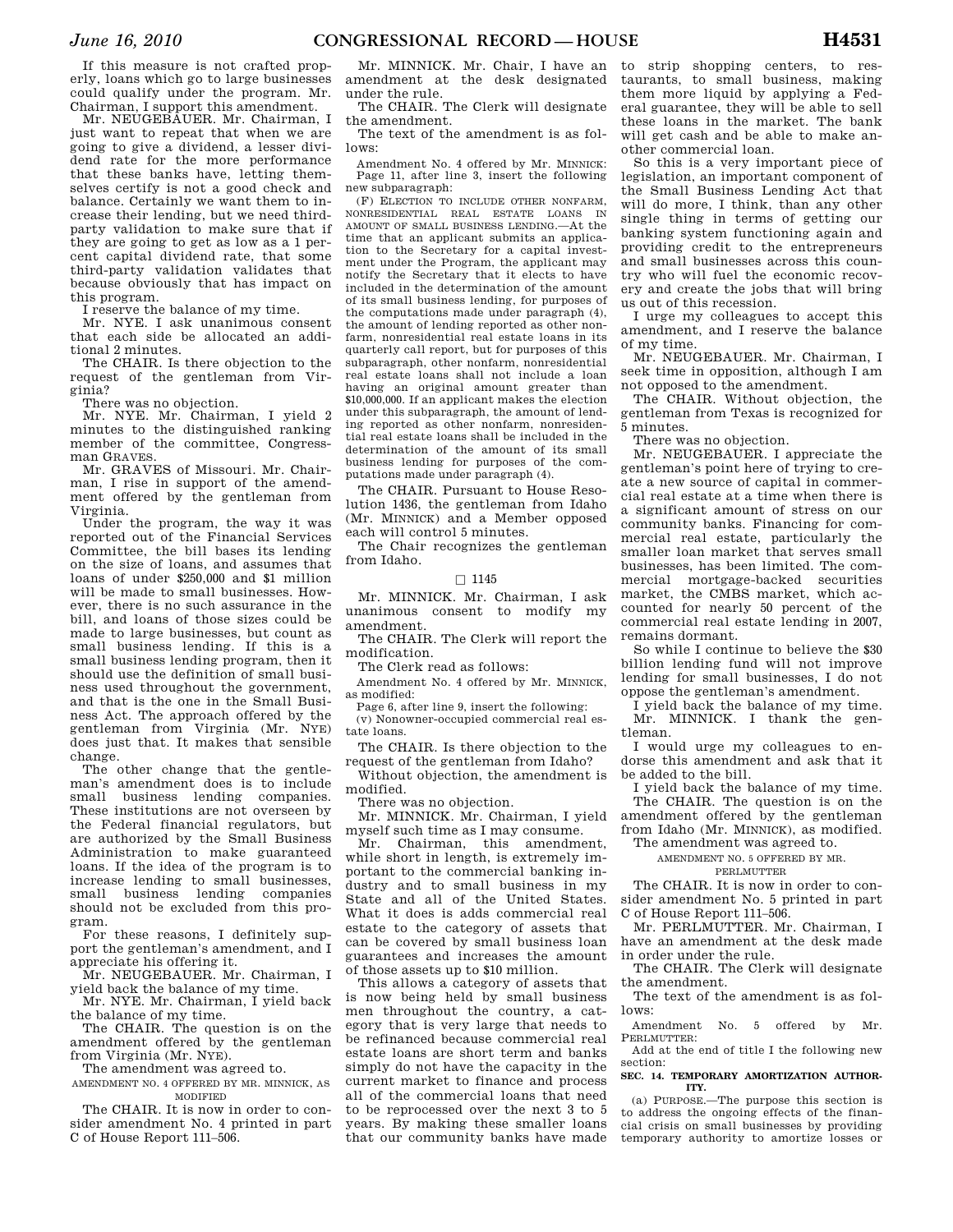write-downs in order to increase the availability of credit for small businesses.

(b) IN GENERAL.—For purposes of capital calculation under the Financial Institutions Examination Council's Consolidated Reports of Condition, an eligible institution may choose to amortize any loss or write-down, on a quarterly straight line basis over a period determined under subsection (c), beginning with the month in which such loss or write-down occurs, resulting from the application of FASB Statement 114 or 144 to—

(1) other real estate owned (as defined under section 34.81 of title 12, Code of Federal Regulation), or

(2) an impared loan secured by real estate, provided that the institution discloses the difference in the amount of the institution's capital, when calculated taking into account the temporary amortization, from the amount of the institution's capital when calculated without taking into account the temporary amortization on the Financial Institutions Examination Council's Consolidated Reports of Condition.

(c) AMORTIZATION REQUIREMENTS.—During the initial 2-year period referred to in section 4(d)(4), an eligible institution's amortization period shall be adjusted to reflect the following schedule based on the institution's change in the amount of small business lending relative to the baseline:

(1) If the amount of small business lending has increased by less than 2.5 percent, the amortization period shall be 6 years.

(2) If the amount of small business lending has increased by 2.5 percent or greater, but by less than 5.0 percent, the amortization period shall be 7 years.

(3) If the amount of small business lending has increased by 5.0 percent or greater, but by less than 7.5 percent, the amortization period shall be 8 years.

(4) If the amount of small business lending has increased by 7.5 percent or greater, but by less than 10.0 percent, the amortization period shall be 9 years.

(5) If the amount of small business lending has increased by 10 percent or greater, the amortization period shall be 10 years.

(d) MINIMUM UNDERWRITING STANDARDS.— The appropriate Federal banking agency for an eligible institution that chooses to amortize any loss or write-down as permitted under subsection (b) shall, within 60 days of the date of the enactment of this title, issue regulations defining minimum underwriting standards that must be used for loans made by the eligible institution.

(e) EFFECTIVE DATE.—The provisions of this section shall apply to loan origination that occurred on or after January 1, 2003, and before January 1, 2008.

The CHAIR. Pursuant to House Resolution 1436, the gentleman from Colorado (Mr. PERLMUTTER) and a Member opposed each will control 5 minutes.

The Chair recognizes the gentleman from Colorado.

Mr. PERLMUTTER. Mr. Chairman, I yield myself such time as I might consume.

Mr. Chairman, the amendment I offer with my colleagues today would increase the availability of capital for small businesses. It temporarily allows banks to amortize real estate losses over 6 years. In addition, smaller community banks would be incentivized to increase small business lending through an extended amortization period of up to 10 years.

The impact of this amendment deals with regional and small banks. It will be immediate and is a necessary step in

providing greater availability of credit, which will lead to job creation and economic growth.

We had an earthquake on Wall Street about a year-and-a-half ago. Those aftershocks are still being felt by small businesses and small banks all across the country. It is for that reason these banks, in an effort to help small businesses regain their footing, deserve this kind of amortization and flexibility with respect to their loan portfolios. They did not cause the trouble that they now find themselves in, and we believe that amortization is appropriate.

Mr. Chair, I reserve the balance of my time.

Mr. NEUGEBAUER. Mr. Chair, I am opposed to the amendment.

The CHAIR. The gentleman from Texas is recognized for 5 minutes.

Mr. NEUGEBAUER. Certainly I am sympathetic to the many community banks coping with real estate assets on their books that have lost their value; however, I am not sure this amendment is the best solution.

This amendment would essentially allow certain banks to hide losses for up to 10 years. The practice of legislative forbearance is a dangerous one and could result in problems that only get worse because they are not properly addressed. Accounting rules function to provide a clear record of the health of the institution. This amendment does just the opposite by hiding the losses.

The amortization provided by this amendment does not take effect for 2 years, when the increase in small business lending is measured; thus, it doesn't really address the current credit problems that this bill attempts to solve. This amendment creates the wrong incentive of allowing banks to hide losses for longer periods of time based on making even more loans. Instead of continuing to distort the market, the government should instead create an expansionary environment where we are lowering taxes and providing regulatory certainty and not hiding accounting losses.

I urge opposition to this amendment. I yield back the balance of my time.

Mr. PERLMUTTER. Mr. Chairman, I would say the amendment provides that if there is a \$250,000 loss, it is booked and it is open, but then is spread out for 6 up to 10 years. It's easily transparent and open.

I yield 1 minute to my friend from Florida (Mr. KLEIN).

Mr. KLEIN of Florida. I thank the gentleman from Colorado. All of us share a common goal: We are committed to an economic recovery. We also agree that small business lending is critical to achieving that recovery.

Small businesses in my district in south Florida and around the country are struggling to get access to credit so they can grow their businesses and create jobs. Even though bank regulators at the top are telling banks to lend, I have heard over and over again directly

from dozens of businesses in my community and the banks locally that examiners on the ground are giving the exact opposite message.

It is essential that we do everything we can to increase small business lending. This amendment provides incentives for small business and real estate lending, exactly what south Florida and other communities need to continue on the road to recovery. The amendment provides a solution to a critical problem, and I am proud to have worked with community banks, our Realtors and real estate community on this issue.

I urge my colleagues to support this amendment.

Mr. PERLMUTTER. At this point, I would also say to my friend from Texas, the amendment takes place immediately, not after 2 years.

I yield 1 minute to my colleague from Colorado (Mr. COFFMAN).

Mr. COFFMAN of Colorado. I thank the gentleman from Colorado for yielding.

Mr. Chair, I rise today in strong support of this amendment to House Resolution 5297, the Small Business Lending Fund Act of 2010. The amendment offered by my friend from Colorado, Representative PERLMUTTER, would do a great deal to increase the availability of loans to our Nation's small businesses. Small businesses are the engine that drives our economy.

This amendment will allow Colorado banks to amortize, or write down, commercial real estate loan losses over a period of time to ensure an adequate amount of capital for continued lending. The amendment encourages continued lending to small businesses by establishing a graduated scale with a maximum 10-year period of amortization for increased small business lending of 10 percent or more.

Enacting commonsense measures such as this will do a great deal to help small businesses, while also protecting many community banks from the volatility that currently surrounds their commercial real estate portfolio.

I have run a small business, and access to capital was always a pressing concern. I am glad that Congress is addressing this important issue.

I urge my colleagues to vote in favor of this amendment.

Mr. PERLMUTTER. I yield 1 minute to my friend from Wisconsin (Mr. KAGEN).

Mr. KAGEN. I rise in strong support of the Perlmutter, Gutierrez, Klein, and Kagen amendment. Why? It's exactly the medicine we need in our economy right now. Small businesses in Wisconsin, small businesses in Colorado and across the country are looking for access to credit at a price they can afford to pay. And right now our community banks are unable to lend, not because of their own activity, but because of the bad judgment of big banks on Wall Street.

Main Street community banks and Main Street small businesses should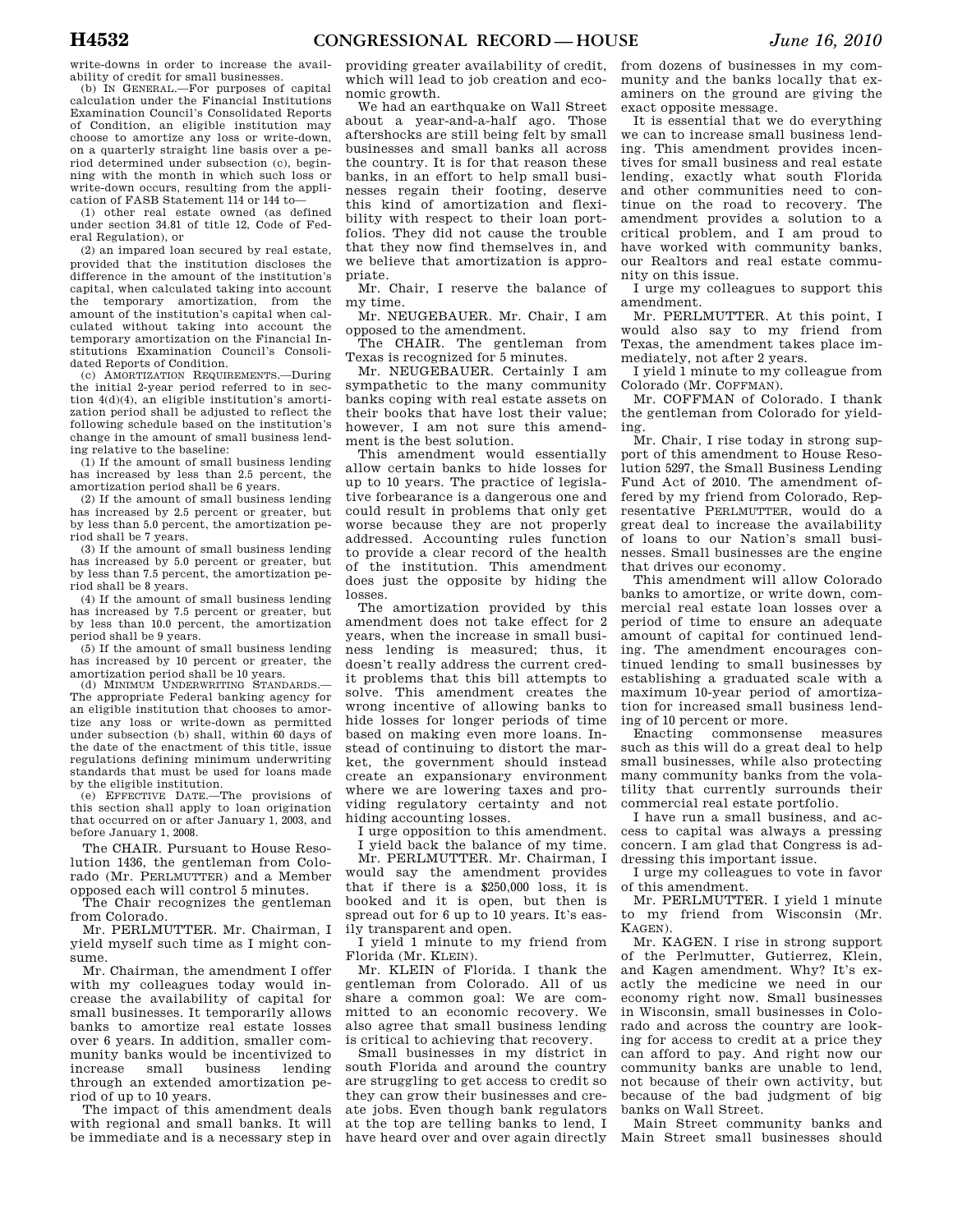not have to continue to pay for the mistakes of Wall Street. The Perlmutter amendment would allow community banks under \$10 billion of assets to amortize potential losses over 6 years and up to 10 years if they increase their lending to small businesses.

We get it. We understand that small businesses are the economic engines of this country. It's time to give small businesses the opportunity to grow our economy and the jobs we need to work our way back into prosperity.

I would urge a strong ''yes'' vote on this amendment.

Mr. PERLMUTTER. Mr. Chairman, how much time do I have left?

The CHAIR. The gentleman has 1 minute remaining.

Mr. PERLMUTTER. Thank you.

The point here is smaller banks, regional banks, unlike banks on Wall Street, did not create the credit and lending mess that exists today. Small businesses didn't create the mess that we see. And it is small business that employs so many people, and we have got to get folks back to work.

So the amendment allows for a bank to take a loss and then spread it over a period of time so that they can weather this storm until we get back to a good financial footing in this country. It is something that is necessary. It will assist with the availability of credit today and doesn't cost the taxpayer any money.

Something like this was used in the 1980s to assist the agricultural banks, and it worked at that time. It will work today.

I urge an ''aye'' vote on amendment No. 5, and I yield back the balance of my time.

The Acting CHAIR (Ms. NORTON). The question is on the amendment offered by the gentleman from Colorado (Mr. PERLMUTTER)

The amendment was agreed to.

AMENDMENT NO. 6 OFFERED BY MR. PRICE OF GEORGIA

The Acting CHAIR. It is now in order to consider amendment No. 6 printed in part C of House Report 111–506.

Mr. PRICE of Georgia. Madam Chair, I have an amendment at the desk made in order under the rule.

The Acting CHAIR. The Clerk will designate the amendment.

The text of the amendment is as follows:

Amendment No. 6 offered by Mr. PRICE of Georgia:

Page 26, after line 7, insert the following new section:

## **SEC. 14. SENSE OF CONGRESS.**

It is the sense of Congress that the Federal Deposit Insurance Corporation and other bank regulators are sending mixed messages to banks regarding regulatory capital requirements and lending standards, which is a contributing cause of decreased small business lending and increased regulatory uncertainty at community banks.

The Acting CHAIR. Pursuant to House Resolution 1436, the gentleman from Georgia (Mr. PRICE) and a Member opposed each will control 5 minutes.

The Chair recognizes the gentleman from Georgia.

Mr. PRICE of Georgia. Madam Chair, I want to thank the chairman of the committee and the ranking member for working with me on this amendment. And although, as they know, I am opposed to the underlying bill, this amendment is extremely important to highlight the serious problem of mixed messages that financial regulators are sending to our community banks. And I appreciate the support of the chairman on this amendment.

Banks in Georgia employ almost 50,000 people and hold \$276 billion in assets. Most of these banks are community institutions, which were mere bystanders to the financial and liquidity crisis of the last 2 years.

#### $\Box$  1200

Late last week, the Treasury Department reported that TARP will cost less than they originally estimated. In fact, Treasury expects to spend less than the \$550 billion of the \$700 billion authorized. Regrettably, this figure does not factor in the bailouts for Fannie Mae, Freddie Mac, and AIG.

But even so, this is a revolving taxpayer bailout fund, meaning that there is \$550 billion that the administration and leadership could put towards small business lending. However, the administration chose not to do this and, instead, wants Congress to appropriate another \$33 billion of taxpayer money. That's right, another \$33 billion.

Certainly, small business lending is a priority for banks and businesses. However, this bill doesn't address the underlying causes of contraction in lending but invests much more in a failed regulatory agency.

Unfortunately, the mixed messages being sent by failed bank regulators will not be fixed. Instead of making the FDIC and the other regulators send a clear, consistent message to our Nation's banks, this Congress feels that throwing more money at the problem will fix it.

In February, bank regulators, both State and Federal, issued a joint statement providing guidance to banks and to credit unions, encouraging them to make loans to credit-worthy small business borrowers. The regulators described the guidance as intended to ''emphasize that financial institutions engaging in prudent small business lending after performing a comprehensive review of a borrower's financial condition will not be subject to supervisory criticism for small business loans made on that basis.''

However, reports from the field show a much different picture. I hear from bankers in my district and across our State that there is capital to lend. However, I also hear from those same banks that they're nervous and anxious about the unpredictable regulators' response and scrutiny of their regulatory capital ratios and loan requirements. For many banks, it's easier and better just to ride out the storm by hoarding

their cash than to justify every penny that they lend to the regulators, possibly risking their capitalized standing.

Banks cannot hold capital for regulatory compliance and comply with regulators' instructions to lend at the same time. They're mutually exclusive. My amendment states that these mixed messages sent by the regulators are a very serious problem and a cause of the contraction in small business lending and are destructive to communities.

In order to highlight this, I urge adoption of the amendment.

I reserve the balance of my time.

Ms. BEAN. I claim time in opposition, even though I'm not opposed.

The Acting CHAIR. Without objection, the gentlewoman from Illinois is recognized for 5 minutes.

There was no objection.

Ms. BEAN. I yield myself such time as I may consume.

I want to acknowledge Congressman PRICE's amendment and its recognition of the challenges facing not only community businesses seeking loans but the community bankers that are trying to provide them. His amendment recognizes mixed messages between legislators urging more lending while regulators and examiners are often urging less, particularly in the area of commercial real estate. That's why I have a bill that addresses both priorities by expanding the SBA 504 program to allow banks to lend to small businesses for owner-occupied properties, while easing the exposure on their bank's balance sheet with investments from the CDCs.

I also want to acknowledge that this amendment recognizes the credit crisis that's challenging our country and our small businesses particularly, which is the point of this underlying bill. And I hope my colleague will support the underlying bill as it addresses those credit challenges.

I yield back the balance of my time. Mr. PRICE of Georgia. I thank the gentlelady for her support of the amendment and would just point out, once again, the mixed messages that are being received by our community banks.

I would also like to point out that the amount of money left available in TARP right now could easily cover the intent of this bill. However, this bill has in it an extra \$33 billion, \$33 billion, Madam Chair, that, frankly, we do not have as a Nation. We put it on backs of our kids and grandkids and borrow it from some other nation when we could be utilizing money that has already been appropriated for the same positive purpose.

I urge adoption of the amendment.

I yield back the balance of my time. The Acting CHAIR. The question is on the amendment offered by the gentleman from Georgia (Mr. PRICE).

The amendment was agreed to.

AMENDMENT NO. 7 OFFERED BY MR. AL GREEN OF TEXAS

The Acting CHAIR. It is now in order to consider amendment No. 7 printed in part C of House Report 111–506.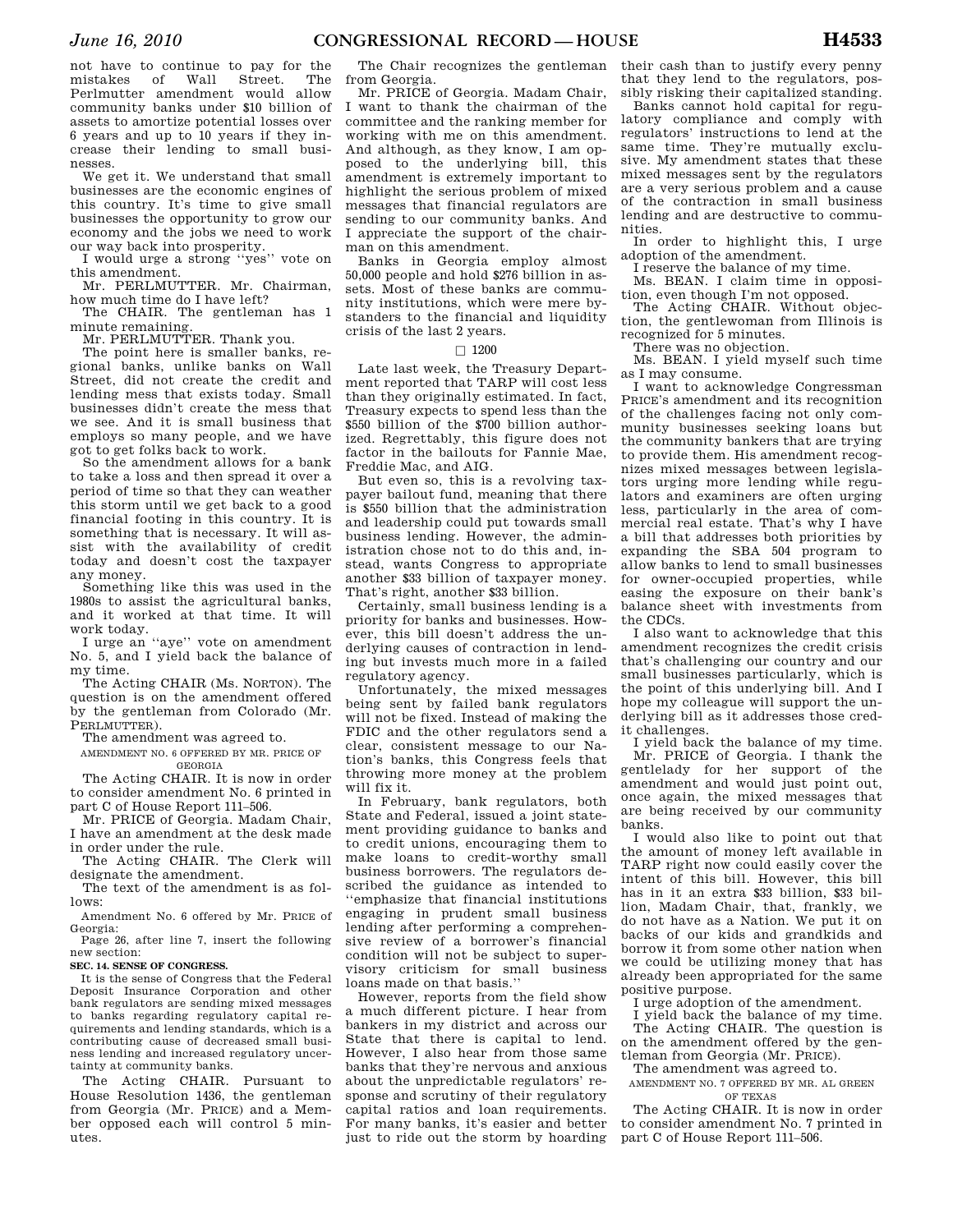The Acting CHAIR. The Clerk will designate the amendment.

The text of the amendment is as follows:

Amendment No. 7 offered by Mr. AL GREEN of Texas:

Page 19, after line 4, insert the following new subsection:

(e) NOTIFICATION TO CUSTOMERS.—Any eligible institution receiving funds under the Program shall—

(1) disclose on every applicable loan transaction that the loan is being made possible by the Program; and

(2) if such institution has an established internet website, such institution shall make available on its internet website—

(A) the written reports made by the Secretary pursuant to paragraphs (1) and (2) of section 7; and

(B) a statement that the institution, as a participant in the Program, is seeking to make small business loans to qualified borrowers and may not discriminate on the basis of any factor prohibited under the Equal Credit Opportunity Act, including the race, color, religion, national origin, sex, marital status, or age.

The Acting CHAIR. Pursuant to House Resolution 1436, the gentleman from Texas (Mr. AL GREEN) and a Member opposed each will control 5 minutes.

The Chair recognizes the gentleman from Texas.

Mr. AL GREEN of Texas. I yield myself 3 minutes at this time.

Madam Chair, this is an important amendment. This amendment will not be a perfect amendment with references to what it seeks to do, but it is a perfecting amendment. This amendment seeks to provide disclosure and enhance accountability, and I'd like to make it known that this amendment received a lot of help and input from the Office of Congressman HENSARLING, and I thank him for what he has done.

This amendment would provide that an institution engaged in the lending process with the funds from the program, that this institution will on applicable loan documents indicate that the funds being loaned are funds that are coming from the fund. This is important because the public desires to know where the money is going, how it is being utilized.

This amendment would also require, if the institution has a Web site, it will require that that Web site contain the written reports of the Treasury Secretary. These reports would indicate, to the extent that loans have been made, how the money has been utilized, and this, again, would provide additional transparency which will lead to accountability.

Finally, the amendment will require lending institutions to make known to the capable, competent, and qualified borrowers that they will have the opportunity to participate in the program by way of receiving loans and that these loans must be based upon the law as it is written and not allow any type of discrimination, invidious

discrimination to infiltrate the program.

I think this is an amendment that goes a long way toward helping us improve our transparency and accountability. It is not a perfect amendment, but it is a perfecting amendment.

I reserve the balance of my time.

Mr. NEUGEBAUER. Madam Chair, I claim time in opposition, although I don't think I'm going to oppose the amendment.

The Acting CHAIR. Without objection, the gentleman from Texas is recognized for 5 minutes.

There was no objection.

Mr. NEUGEBAUER. I just wanted to clarify something that the gentleman said.

I understand that the bank will disclose to the borrower that they are loaning them funds because they are participating under this program, and then the gentleman went on to say that the Treasury would then post a report on their Web site. Now, would that list the names of the borrowers? Will the Treasury report list on their Web site the names of each borrower that borrowed money under this program?

Mr. AL GREEN of Texas. If the gentleman would yield to me?

Mr. NEUGEBAUER. I yield.

Mr. AL GREEN of Texas. It will indicate what transactions took place, and it will indicate who the banks, the lending institutions, that engaged in the transaction. The borrower's name would not be a part of the information.

Mr. NEUGEBAUER. I thank the gentleman because I was concerned about the privacy of those business owners, you know, letting the world know how much money they're borrowing. So I'm not opposed to the gentleman's amendment. I think disclosure is a good thing.

I just want to make a point that there have been several discussions up here today that this is not going to cost the taxpayers any money, and only in Washington, D.C., can you go spend \$33 billion and say it's not going to cost anything. The problem is, if this program is participated up to \$33 billion, we don't have \$33 billion, and so we're going to go have to borrow \$33 billion from the Chinese to loan banks to loan to small businesses in this country.

And a lot of folks I think understand that kind of how we got here was that the whole world, small businesses, individuals, and governments, have been on this borrowing and spending binge, borrow and spend, borrow and spend, and quite honestly, that's how we wove this web where we've got our financial markets in somewhat of a wrinkle right now.

So, while I applaud the gentleman's amendment, I still go back to the fundamental point here that, one, this bill will not help small businesses have any additional capital, but more importantly, we are going to go spend \$33 billion that we don't have, and I don't think that's the right prescription for our country.

With that, I reserve the balance of my time.

Mr. AL GREEN of Texas. Let me simply say in response that the bill anticipates that loans will be repaid. It's not a circumstance where persons are going to receive or businesses will receive loans that are not going to be paid. And the bill causes banks or lending institutions to make the loans because they will receive a better interest rate upon making loans such that they are incentivized to make these loans.

So, while the bill will not cure all of the ails of society, all of the ills that we have, it certainly will go a long way towards stimulating small business lending, which is important to the economic recovery.

I believe in this bill. I believe that this amendment will help with transparency and accountability. And I also believe that it is time for us to do all that we can to help the small businesses in this country. I believe that this is something we can do, and I believe that it is the something that will make a difference.

I reserve the balance of my time.

Mr. NEUGEBAUER. I appreciate the gentleman.

I still go back to the point, and I think that's where we get kind of in a, we're living in Wally World here in Washington, D.C., where you still have to have \$33 billion. If you're going to go invest in the preferred shares of these banks, you've still got to find the \$33 billion. And the truth of the matter is for every dollar we're going to appropriate or allocate in this country this year, we're going to have to borrow 42 cents of it.

So I guess the question is, should we go out and hock another \$33 billion for a program that many people think that there's adequate capital and liquidity already in the banking industry? Some people have been quoted as saying, well, 42 percent of the small businesses have been turned down for loans in this country. Well, you know, I was in the loan business, and everybody that came in to my borrow money from me when I was a loan officer wasn't creditworthy or it wasn't in their best interest to leverage their business further.

So I'm afraid that we're out here trying to encourage behavior that the marketplace may be already taking care of.

My good friend from Georgia did make a point that the regulatory folks are sending mixed messages. I think that's a bad policy. I think the regulators need to be more consistent with their policy, again bringing that certainty because what we've heard time and time again, whether it's from the business community or from the lending community, all of this uncertainty about what Congress is doing and the regulatory reforms that are going on, all of this is creating a huge amount of uncertainty. And so what happens when we have uncertainty in the marketplace, people just sit on the sidelines.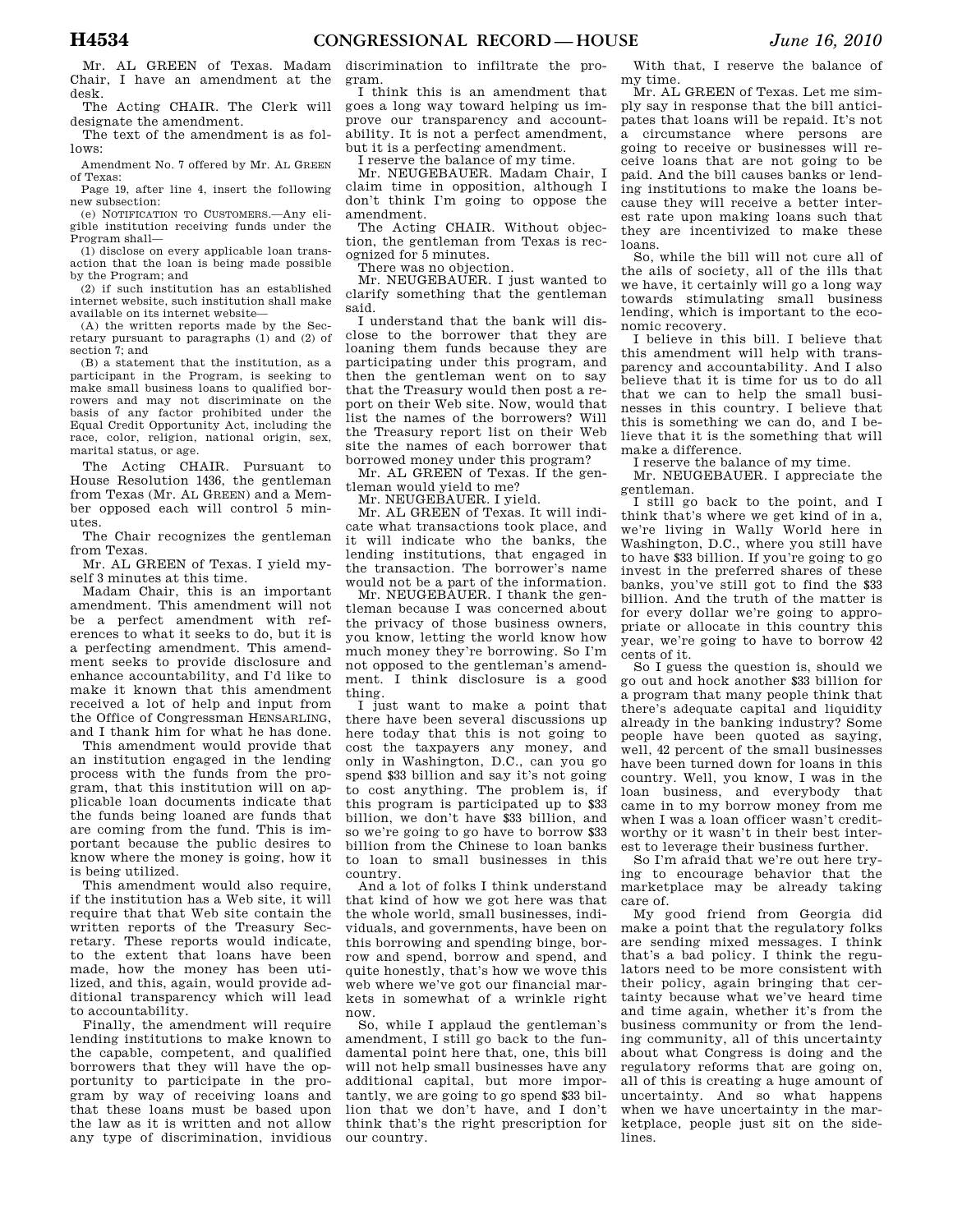If you want to get businesses going again, if you want to get the economy going again, we've got to get the government out of the banking business. We've got to get the government out of all these huge regulations. We've got to bring economic certainty by not imposing more restrictions on companies on their health care; cap-and-trade affecting what they're potentially going to pay for energy in the future; uncertainty with our tax code, where we don't know what provisions are going to expire, what provisions aren't.

And you know, wouldn't it be nice for the American people to get to see a budget of how Congress is planning to spend their money, instead of going through a daily, monthly, weekly exercise of spending money without a budget? The American people don't do their business that way. They're a little bit concerned that the United States Congress just keeps on spending money but without a budget.

So, with that, I yield back the balance of my time.

Mr. AL GREEN of Texas. I yield myself such time as I may consume.

While I appreciate the gentleman from Texas' desire to make sure that budgets are balanced and to make sure that we have accountability and transparency, I do have to remind the gentleman that the desire and the need to balance the budget did not start this year, nor did it start last year. We should have had a balanced budget for the 8 years of the prior administration.

### $\Box$  1215

I think that you find this administration burdened with the problems that were created by the past administration. I believe that in an effort to correct these problems, we will have to take some necessary steps toward helping small business.

I hear my colleagues on the other side quite regularly contending that small businesses need help. This is help, and my trust and my hope and my belief is that the small business help will be supported by not only this side of the aisle, but by both sides of the aisle.

Madam Chair, I yield back the balance of my time.

The Acting CHAIR. The question is on the amendment offered by the gentleman from Texas (Mr. AL GREEN).

The amendment was agreed to.

AMENDMENT NO. 8 OFFERED BY MR. DRIEHAUS

The Acting CHAIR. It is now in order to consider amendment No. 8 printed in part C of House Report 111–506.

Mr. DRIEHAUS. Madam Chair, I have an amendment at the desk.

The Acting CHAIR. The Clerk will designate the amendment.

The text of the amendment is as follows:

Amendment No. 8 offered by Mr. DRIEHAUS: Page 23, strike lines 7 through 9 and insert the following: ''of the Program through the Office of Small Business Lending Fund Program Oversight established under subsection (b)''.

Page 23, after line 9, insert the following new subsection: (b) OFFICE OF SMALL BUSINESS LENDING

FUND PROGRAM OVERSIGHT.—

(1) ESTABLISHMENT.—There is hereby established within the Office of the Inspector General of the Department of the Treasury a new office to be named the ''Office of Small Business Lending Fund Program Oversight''

to provide oversight of the Program. (2) LEADERSHIP.—The Inspector General shall appoint a Special Deputy Inspector General for SBLF Program Oversight to lead the Office, with commensurate staff, who shall report directly to the Inspector General and who shall be responsible for the performance of all auditing and investigative activities relating to the Program.

(3) REPORTING.—

(A) IN GENERAL.—The Inspector General shall issue a report no less than two times a year to the Congress and the Secretary devoted to the oversight provided by the Office, including any recommendations for improvements to the Program.

(B) RECOMMENDATIONS.—With respect to any deficiencies identified in a report under subparagraph (A), the Secretary shall either—

(i) take actions to address such deficiencies; or

(ii) certify to the appropriate committees of Congress that no action is necessary or appropriate.

(4) COORDINATION.—The Inspector General, in maximizing the effectiveness of the Office, shall work with other Offices of Inspector General, as appropriate, to minimize duplication of effort and ensure comprehensive oversight of the Program.

(5) TERMINATION.—The Office shall terminate at the end of the 6-month period beginning on the date on which all capital investments are repaid under the Program or the date on which the Secretary determines that any remaining capital investments will not be repaid.

(6) DEFINITIONS.—For purposes of this subsection:

(A) OFFICE.—The term ''Office'' means the Office of Small Business Lending Fund Program Oversight established under paragraph (1).

(B) INSPECTOR GENERAL.—The term ''Inspector General'' means the Inspector General of the Department of the Treasury.

Page 23, line 10, strike "(b)" and insert  $(c)$ ''. The Acting CHAIR. Pursuant to

House Resolution 1436, the gentleman from Ohio (Mr. DRIEHAUS) and a Member opposed each will control 5 minutes.

The Chair recognizes the gentleman from Ohio.

Mr. DRIEHAUS. Madam Chair, I yield myself such time as I may consume.

Madam Chair, we know that small businesses account for the majority of new jobs created in this country, and we know that making it easier for small businesses to borrow is essential to our continued economic recovery. This legislation will help small businesses access the credit they need to create the jobs that will move our economy forward, but we need to provide strong oversight to ensure that these loans are being put to use where they are most effective and put to use in a way that is responsible to the American taxpayer.

The amendment I have offered with my colleagues from Virginia and Kansas will establish the Office of Small Business Lending Fund Oversight under the authority of the Treasury Inspector General. The Special Deputy Inspector General of the oversight office will be required to monitor the Small Business Loan Fund and to report to Congress at least twice a year with recommendations for improving the program.

This amendment is about good government. It places no additional burdens on banks or small businesses. Instead, it makes a good bill better by ensuring accountability and transparency to the American people.

We've seen what happens when government fails to provide adequate protections when special interests are put ahead of the public good. Now we're taking steps to make up for the years of lax oversight and neglected responsibility.

Make no mistake, this bill is about creating jobs. Small business owners tell me constantly that they could begin hiring again if only they had access to credit and capital. This legislation will encourage banks to lend to small businesses, and my amendment will help protect taxpayers in the process.

This bill will strengthen our economic recovery without adding a dime to the deficit. I encourage my colleagues to support this amendment as well as the underlying legislation.

Madam Chair, I reserve the balance of my time.

Mr. NEUGEBAUER. Madam Chair, I rise to claim time in opposition to the bill.

The Acting CHAIR. The gentleman from Texas is recognized for 5 minutes.

Mr. NEUGEBAUER. This new capital injection program is designed to operate exactly like the TARP program but without any of the taxpayer protection or oversight bodies. Now, this amendment is intended to substitute for putting the experience of the Inspector General for this type of program in charge of this new fund.

Republicans had an amendment that put the Special Inspector General for TARP, or SIGTARP, in charge of the oversight of this new fund, but the Rules Committee blocked it. Really, this creates a new regulator where we had an existing regulator in place for TARP-like programs, which this is, and we think that that was a better alternative. And now we want to put someone that doesn't have as much experience with this type of program in charge of oversight, and we just don't think that's in the best interest of the taxpayers.

Republicans, as I want to remind the chairman, offered a number of amendments that would have given the taxpayers much more protection even than this amendment would. Unfortunately, again—and I don't want to be redundant here, but the Rules Committee, which is controlled by the majority, only allowed one Republican amendment to be heard while we've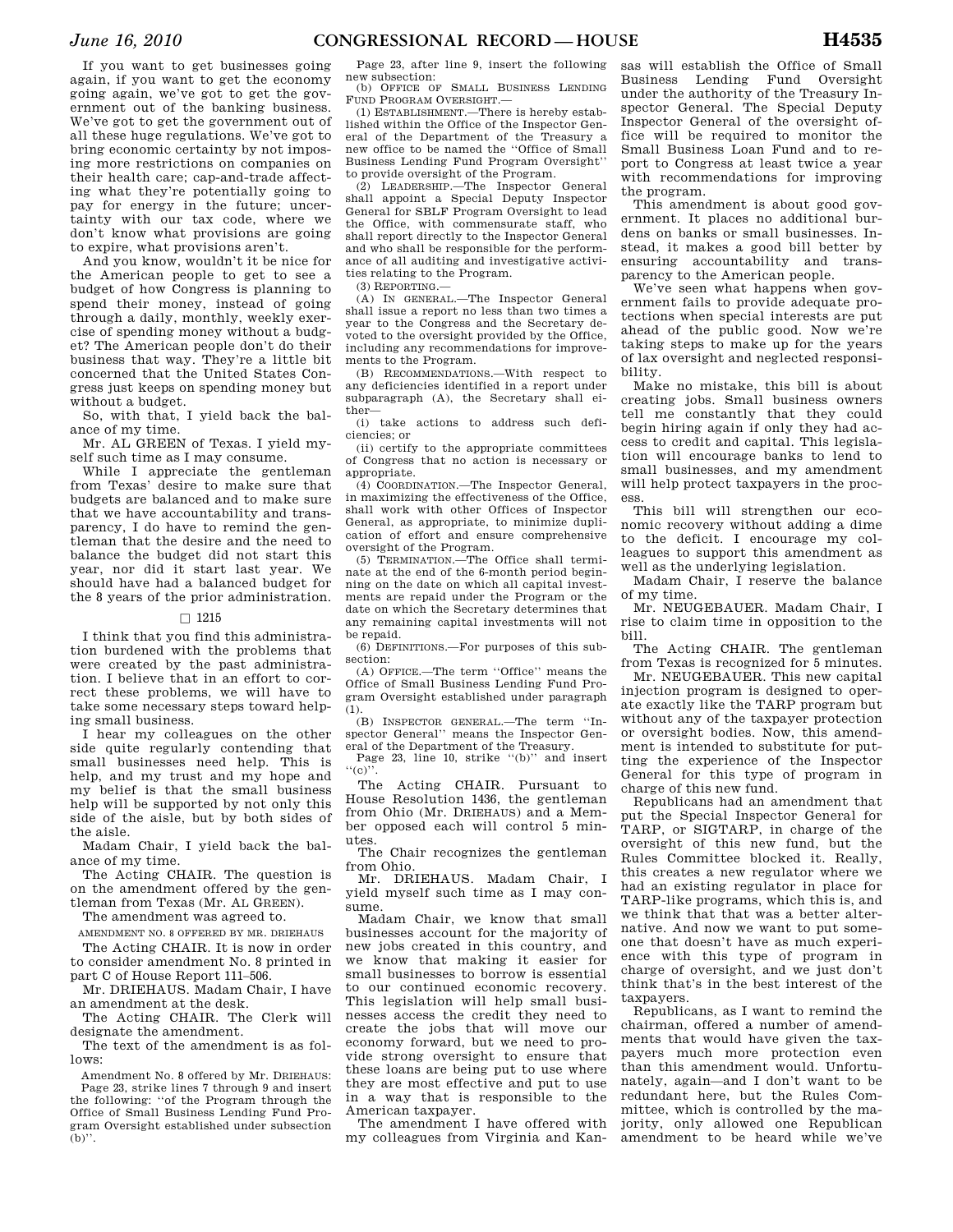had 16 amendments from the majority. Again, we wondered why Republican amendments to provide better protection and better oversight were blocked by the majority when I think the American people think that any kind of amendment that would have provided them more opportunity, more protection, and more oversight would have been in their best interest.

We don't think that this amendment does the job that it needs to do, and therefore we're opposed to it.

Madam Chair, I reserve the balance of my time.

Mr. DRIEHAUS. Madam Chair, I would just comment on the gentleman's comments.

Yes, those amendments were offered, but as you know, not a dime of TARP money is being used in this bill, so it's not appropriate for SIGTARP to have the oversight. In fact, Mr. Thorson, who will have the oversight, has incredible experience overseeing small business programs. Before becoming the Inspector General of the Treasury Department, Mr. Thorson served as the Inspector General for the Small Business Administration from 2006 to 2008. In that short time, his office uncovered what is believed to be the largest government-backed loan fraud scheme in history, roughly \$75 million. As a result of that investigation, they arrested 15 people in one day. That's oversight.

And so while the gentleman is asking for SIGTARP to have oversight, despite the fact that not a dime of TARP is being spent on this bill, we have oversight that is adequate, that is strong, that is contained in Treasury, that should have the oversight within this bill.

Madam Chair, I yield 30 seconds to my colleague from Illinois (Ms. BEAN). Ms. BEAN. I just want to applaud Congressmen DRIEHAUS, CONNOLLY, and MOORE's efforts to improve the oversight of the SBLF program. This amendment importantly expands oversight to ensure taxpayer dollars are protected. I urge my colleagues to adopt the amendment.

I would further rebut our colleague from Texas' inaccurate assertion that the program is not paid for. The gentleman knows full well that it is fully paid for and that, according to the CBO, the government will earn a profit.

Mr. NEUGEBAUER. I concede to the gentleman that none of this money is coming from the TARP program; it probably should have because it's a TARP program. I want to just remind the gentleman that Neil Barofsky, the Special Inspector General who oversees TARP, said, In terms of its basic design, its participants, its application process, from an oversight perspective the Small Business Lending Fund would essentially be an extension of TARP's capital purchase program.

From Elizabeth Warren, the SBLF's prospects are far from certain. The SBLF also raises the question whether, in light of the capital purchase pro-

gram's poor performance in improving credit access, any capital infusion for the program can essentially jump-start small business lending. So everybody but the Democrats understands that this is a TARP program.

Now, why did we want SIGTARP to have oversight? Because this is a TARP-like program. And just today it was released that SIGTARP helped bring a new lawsuit today for \$1.9 billion in fraud collection with the failure of Colonial Bank. Colonial Bank received \$553 million in TARP funds. To say that you're going to go out and put \$33 billion into the marketplace and not suffer any losses at a time when we have over 100 banks that have already missed one dividend payment—we've had one bank that has missed six dividend payments—and that several billion dollars have already been lost from some of these banks that were defaulted and were closed after the taxpayers had put money in there.

And I go back to you saying, well, it doesn't cost the taxpayers any money. I keep asking the majority, where is the \$33 billion for this program coming from?

I yield to the gentleman.

Mr. DRIEHAUS. Well, I appreciate your yielding because I would like to rebut your first point about the TARP.

Mr. NEUGEBAUER. No. I would like the gentleman to answer the question

Mr. DRIEHAUS. There is not a dime of TARP money going into this bill. You are undermining the authority—or attempting to undermine the authority of the Inspector General of Treasury.

Mr. NEUGEBAUER. I will reclaim my time if the gentleman is not going to answer my question. The question to the gentleman was, Where is the \$33 billion coming from? If the gentleman wants to answer that question, I would love to yield him time. If he's not prepared to tell me where the \$33 billion is coming from, then I would not yield the gentleman time.

Mr. DRIEHAUS. As the gentleman knows, we disposed of that issue yesterday and we paid for it.

Mr. NEUGEBAUER. No. The pay-for was to cover any potential losses, supposedly. But where is the \$33 billion that you're going to invest in these banks coming from?

Mr. DRIEHAUS. With all due respect to the gentleman, I know that this doesn't fit into the political framework of the Republicans to suggest that this is not TARP, this is not another bailout, this is about helping small businesses.

Mr. NEUGEBAUER. I will reclaim my time because the gentleman obviously doesn't know where the \$33 billion is coming from, which is part of the problem up here. People just think this money appears when you start saying I'm going to put \$33 billion here or \$100 billion here, \$250 billion here; and nobody knows where the money is coming from. But the bottom line is we know where the money is coming from.

We're going out and borrowing that money because the Treasury doesn't have \$33 billion.

Mr. DRIEHAUS. Madam Chair, the political framework of the Republicans is that they want to call everything a bailout. And when it's not a bailout, they want to act like it is. They want to call this TARP even when it's not. So this doesn't fit into the definition that they want to use out there on Fox News and elsewhere, but the fact of the matter is it's coming out of Treasury. Treasury deserves the oversight.

Madam Chair, I yield  $1\frac{1}{2}$  minutes to the gentleman from Virginia (Mr. CONNOLLY).

Mr. CONNOLLY of Virginia. I thank my colleague from Ohio for his leadership and my friend from Illinois for her kind words.

The Small Business Lending Fund Act will expand opportunities for small businesses to access critically needed capital today. Our amendment ensures that the program works as intended, that America's small businesses receive access to that capital and that taxpayers' loans are repaid.

The lending facility encourages small business loans to credit-worthy companies, with the repaid funds and interest payments all going to reduce the deficit that our friends on the other side say they're concerned about.

Small businesses will lead private sector job growth if they can obtain the necessary capital. The Office of Small Business Lending Fund Program Oversight established by our amendment will provide accountability and enhance the effectiveness of the lending fund, helping to spur a more robust small business sector.

The current Treasury IG has a reputation for safeguarding taxpayer funds, as my friend from Ohio said. A review of the Office of Thrift Supervision uncovered six cases where it improperly allowed private thrifts to backdate capital deposits, allowing institutions like failed IndyMac to appear more solvent than they were. This amendment will correct that problem moving forward in the future. I urge its adoption.

The Acting CHAIR. The gentleman from Ohio has 15 seconds remaining.

Mr. DRIEHAUS. Madam Chair, I just want to remind the Members this amendment is about oversight; it's about doing our job to make government work properly. And while I realize it doesn't always fit into the political rhetoric of the other side, it is about good government. This isn't TARP; this isn't a bailout. This is about helping small businesses, moving the economy forward, and good government.

The Acting CHAIR. The question is on the amendment offered by the gentleman from Ohio (Mr. DRIEHAUS).

The amendment was agreed to.

AMENDMENT NO. 11 OFFERED BY MR. MICHAUD The Acting CHAIR. The Chair understands that amendment Nos. 9 and 10 will not be offered.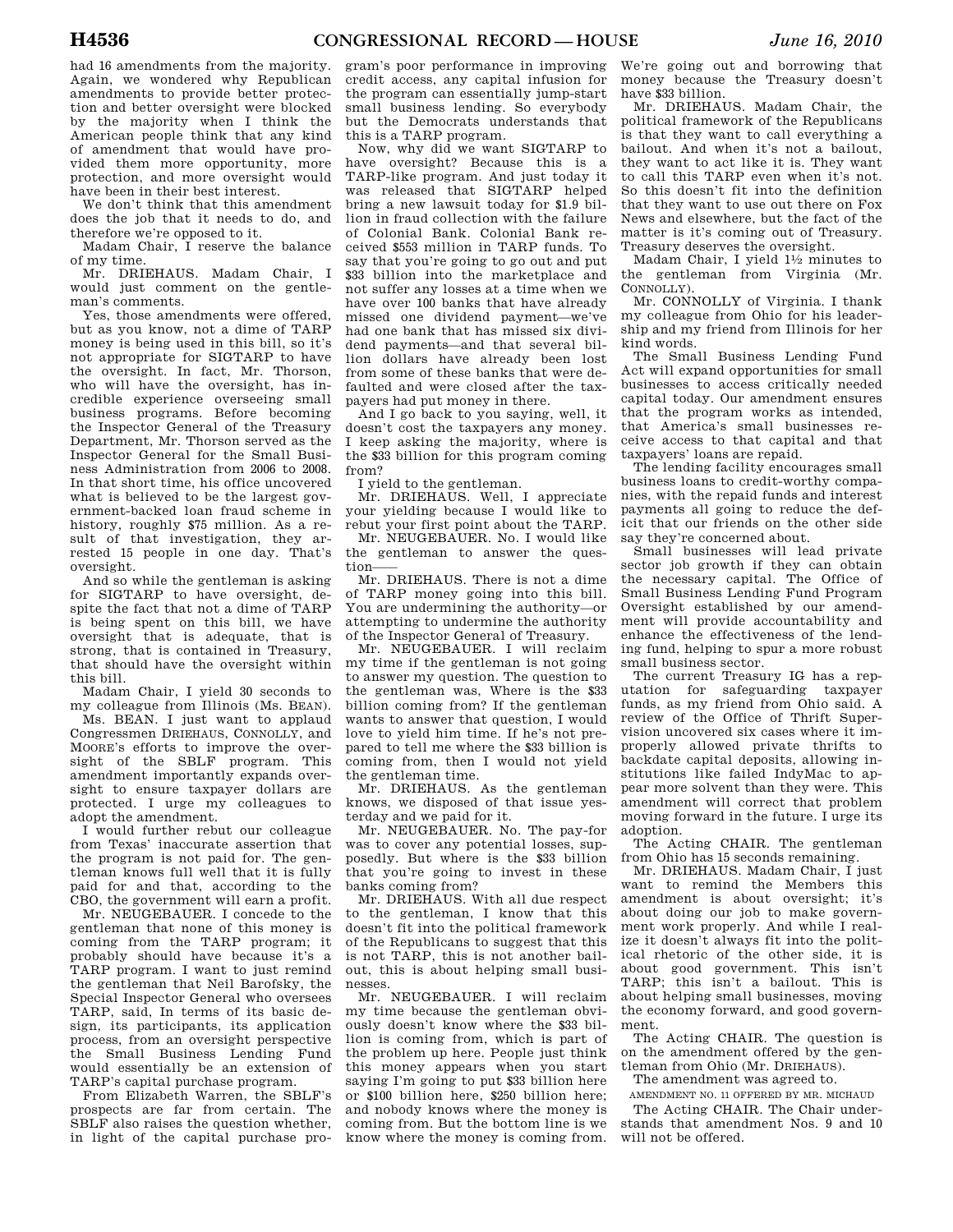It is now in order to consider amendment No. 11 printed in part C of House Report 111–506.

Mr. MICHAUD. Madam Chair, I have an amendment at the desk made in order under the rule.

The Acting CHAIR. The Clerk will designate the amendment.

The text of the amendment is as follows:

Amendment No. 11 offered by Mr. MICHAUD: Page 30, line 14, after ''programs,'' insert the following: ''State-run venture capital fund programs,''.

Page 51, line 3, strike ''extends credit support that'' and insert ''uses Federal funds allocated under this title to extend credit support that''.

The Acting CHAIR. Pursuant to House Resolution 1436, the gentleman from Maine (Mr. MICHAUD) and a Member opposed each will control 5 minutes.

The Chair recognizes the gentleman from Maine.

#### $\square$  1230

Mr. MICHAUD. I yield myself such time as I may consume.

Madam Chair, I rise today in support of my amendment to the Small Business Lending Fund Act.

The amendment I offer today does two things to improve the underlying bill's State Small Business Credit Initiative program.

First, it ensures that State-run venture capital programs are eligible to participate in the program. Second, it clarifies that State financing programs will be eligible for the program as long as their use of the new funds meets the business-sized requirements in the bill.

The programs created in the Small Business Lending Fund Act build on the proven potential of existing State lending programs. In Maine, these programs have been enormously effective at getting small businesses the access to capital and to the technical support they need.

My amendment ensures that States are able to maintain their existing initiatives while taking advantage of the new programs created in this bill.

I urge my colleagues to support this amendment and the underlying bill.

I reserve the balance of my time.

Mr. NEUGEBAUER. Madam Chair, we do not object to this amendment.

Mr. MICHAUD. Madam Chair, I would encourage my colleagues to adopt this amendment.

yield back the balance of my time. The Acting CHAIR. The question is on the amendment offered by the gentleman from Maine (Mr. MICHAUD).

The amendment was agreed to.

AMENDMENT NO. 12 OFFERED BY MR. CAO The Acting CHAIR. It is now in order

to consider amendment No. 12 printed in part C of House Report 111–506. Mr. CAO. As the designee of the gen-

tlewoman from Texas, I have an amendment at the desk.

The Acting CHAIR. The Clerk will designate the amendment.

The text of the amendment is as follows:

Amendment No. 12 offered by Mr. CAO: In section 6(6) of the bill, strike ''and'' at the end.

In section 6(7) of the bill, strike the period at the end and insert "; and"

In section 6 of the bill, add at the end the following:

(8) providing funding to eligible institutions that serve small businesses directly affected by the discharge of oil arising from the explosion on and sinking of the mobile offshore drilling unit *Deepwater Horizon* and small businesses in communities that have suffered negative economic effects as a result of that discharge with particular consideration to States along the coast of the Gulf of Mexico.

The Acting CHAIR. Pursuant to House Resolution 1436, the gentleman from Louisiana (Mr. CAO) and a Member opposed each will control 5 minutes.

The Chair recognizes the gentleman from Louisiana.

Mr. CAO. I yield myself such time as I may consume.

Madam Chair, I rise today in support of amendment No. 12 to H.R. 5297, the Small Business Lending Fund Act of 2010, and I urge my colleagues to support this amendment.

This amendment requires the Secretary of the Treasury to provide consideration, in the allocation of funds, to gulf region States in the areas where businesses and the economy have been adversely affected by the Deepwater Horizon oil spill.

I thank the gentlewoman from Texas for her partnership in drafting this amendment and for her consideration for gulf coast communities during our time of crisis.

I would also like to thank the gentleman from Alabama, the ranking member of the Financial Services Committee, for his ongoing assistance and support.

The district that I represent includes Louisiana's Orleans and Jefferson Parishes. In my district and all across the gulf coast, we were still recovering from the devastating storms of 2005 when we were hit with the latest disaster.

The oil spill in the Gulf of Mexico in April presents us with economic, environmental, and health challenges of unprecedented proportions. The shutters have gone down on businesses throughout the gulf region because they simply do not have the short-term or long-term resources to operate. Industries such as fishing and seafood processing, recreational fishing, restaurants, and tourism are all suffering disproportionately.

I have spoken with hundreds of fishermen and oystermen from my district who are no longer able to fish the waters they and their families have fished for generations. Many have spoken of desperation in not knowing how they will provide for their families. Tens of thousands of claims have been filed through BP, and the SBA has made disaster loans available to businesses adversely affected by the oil spill, and they will defer loan payments for 1 year.

These provide only temporary relief, however, and a long-term solution for economic assistance to the gulf region is what is needed now because the last thing we need is more unemployment. Without immediate economic assistance, the very businesses that in 2005 returned to the Orleans and Jefferson Parishes, committed to our recovery, will be forced to leave.

This amendment is a strong step in the right direction to providing desperately needed economic assistance, because it will see that small businesses along the gulf coast receive the credit necessary to keep our businesses alive. At the same time, it will spur new business which will be able to absorb any unavoidable and unfortunate job losses caused by the oil spill.

Again, I urge my colleagues to pass this amendment, and I yield back the balance of my time.

Ms. JACKSON LEE of Texas. I rise to claim time in opposition, but I will not oppose the amendment.

The Acting CHAIR. Without objection, the gentlewoman from Texas is recognized for 5 minutes.

There was no objection.

Ms. JACKSON LEE of Texas. Madam Chair, I am delighted to have Mr. CAO join me in my amendment that I offered in the Rules Committee, and I am delighted that he was able to rise to claim the time for this amendment. This is an amendment that I have written, and I have asked Mr. CAO to join me, as he had a similar amendment. I appreciate very much the support that he has given, and I recognize the concerns that he has expressed.

I want to support the underlying bill as well and to make note of the fact that small businesses are now facing the most difficult time in the worst recession in our history.

According to a February 2010 report of the Federal Deposit Insurance Corporation, total bank loans and leases declined for the sixth straight quarter, with total loans to commercial and industrial borrowers declining by 4.3 percent and real estate construction development loans declining by 8.4 percent.

What that means is that small businesses are taking the strongest hit. This bill will focus, in particular, on the question of providing a lending scheme, a lending structure, which is paid for to provide the start-up credit for our small businesses.

Well, here we find ourselves addressing an enormous crisis that has occurred in the gulf. During the Memorial Day recess, I did a flyover of the gulf and of the Deepwater Horizon, and I saw the magnitude and the growth of this disaster. Somewhere between millions—or at least a million gallons but somewhere between 20,000 and 40,000 barrels per day are gushing into the gulf. We don't know where this is going to stop.

Many small businesses are impacted in the Gulf States. That would include Florida. That would include Texas.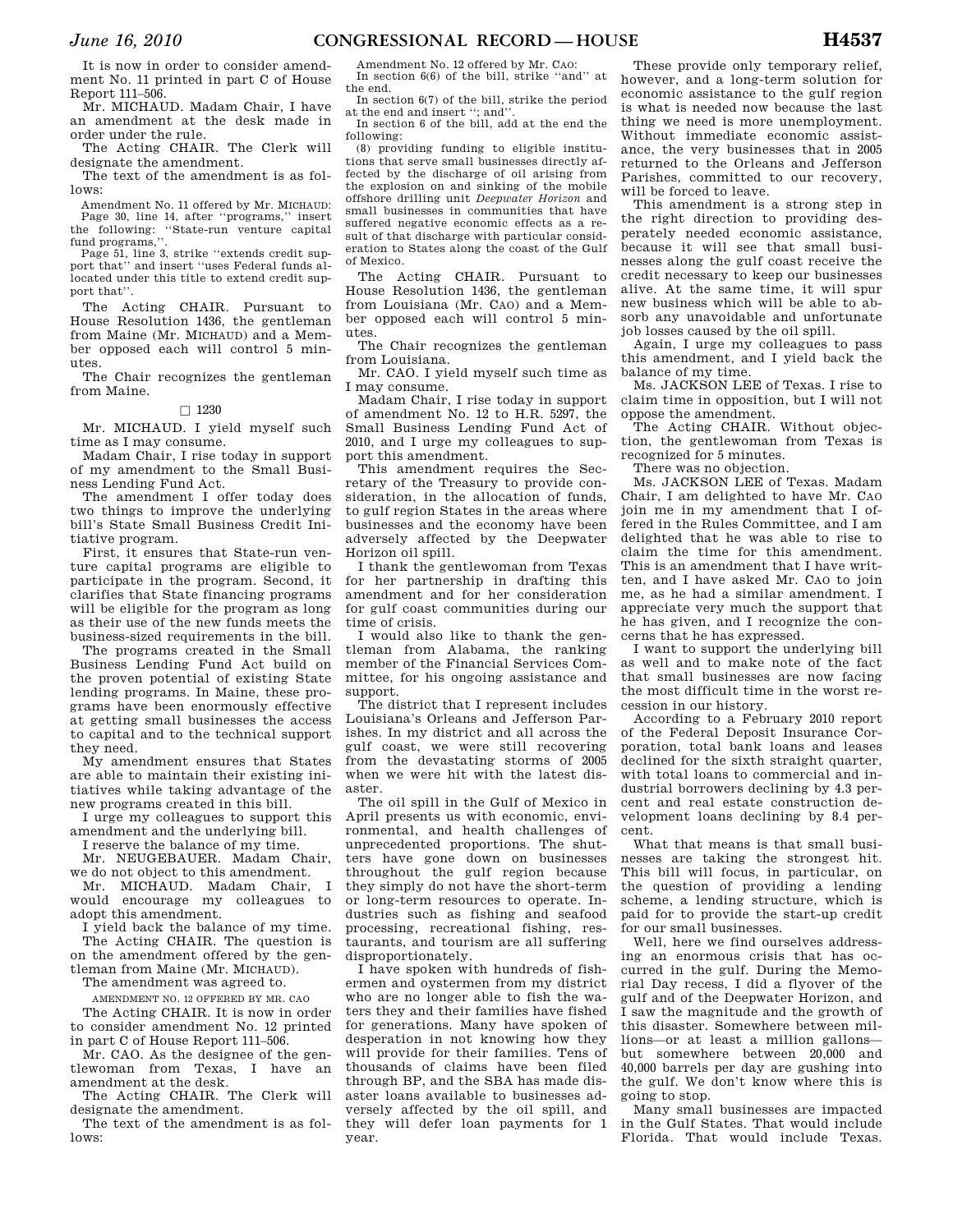That would include Alabama, Mississippi, and Louisiana. This amendment, for which I am delighted to be joined by Mr. CAO, will, in fact, cause lending institutions to focus resources on the small business community.

Even Linda Smith, who owns the Alligator Cafe in Houston, Texas, is shut down because she cannot get product. When I visited New Orleans, there were restaurants that seemed to close early because they couldn't get product. What about the oystermen and shrimpers and fishermen who can't seem to get a lump sum payment from BP for which we've advocated?

In speaking just a few minutes ago to an oysterman in Pointe a la Hache, he indicated he had not gotten his money. So, therefore, I am asking my colleagues to support this amendment.

I reserve the balance of my time.

Mr. CAO. Madam Chair, again, I just want to express my gratitude and appreciation to the gentlewoman from Texas. She has been a very strong voice and has been very committed to the gulf coast region and has been committed to helping the many people who are in desperate need. Again, I would like to convey to her my thanks.

I yield back the balance of my time.

Ms. JACKSON LEE of Texas. I thank the gentleman from Louisiana and New Orleans, especially for his leadership. I look forward to working with him as we go forward on legislation that addresses some of the concerns I have heard him express so as we may establish a real national energy policy.

I would ask my colleagues to support this amendment. As I have indicated, I have obtained the time in opposition, but I will not oppose the amendment that we have both offered on the floor of the House. I will argue vigorously that this is an excellent opportunity to protect small businesses which are yet noted, which are yet listed, which are going to be impacted across that gulf from tourism in Florida, Alabama, Mississippi, on to the shrimpers, fishermen, oystermen, and to the restaurants that are now in conditions where they are shutting down and where they are letting go of their employees. They are pleading for assistance.

This is a good amendment, and it is a good amendment to this legislation. It focuses on our small businesses, so I would ask my colleagues to support this amendment.

I yield back the balance of my time. The Acting CHAIR. The question is on the amendment offered by the gentleman from Louisiana (Mr. CAO).

The question was taken; and the Acting Chair announced that the ayes appeared to have it.

Ms. JACKSON LEE of Texas. Madam Chair, I demand a recorded vote.

The Acting CHAIR. Pursuant to clause 6 of rule XVIII, further proceedings on the amendment offered by the gentleman from Louisiana will be postponed.

AMENDMENT NO. 13 OFFERED BY MS. LORETTA SANCHEZ OF CALIFORNIA

The Acting CHAIR. It is now in order to consider amendment No. 13 printed in part C of House Report 111–506.

Ms. LORETTA SANCHEZ of California. Madam Chairwoman, I have an amendment at the desk.

The Acting CHAIR. The Clerk will designate the amendment.

The text of the amendment is as follows:

Amendment No. 13 offered by Ms. LORETTA SANCHEZ of California:

Page 62, after line 15, insert the following: ''(8) The extent to which the applicant will concentrate investment activities on small business concerns in targeted industries.

The Acting CHAIR. Pursuant to House Resolution 1436, the gentlewoman from California (Ms. LORETTA SANCHEZ) and a Member opposed each will control 5 minutes.

The Chair recognizes the gentlewoman from California.

Ms. LORETTA SANCHEZ of California. I yield myself such time as I may consume.

Madam Chairwoman, I rise today in support of H.R. 5297, the Small Business Lending Fund Act.

It is crucial in today's world that we further expand the potential of small businesses and of key industries that have proven to create jobs and to increase our manufacturing base here in the United States.

As a former investor and financial analyst, I was particularly impressed with title III of this bill, the Small Business Early Stage Investment program. In recent years, we have seen a shift from the entrepreneur and small business start-up community, from the traditional loans and from leverage such as mortgaging our own homes, to using intellectual capital and innovation as our leverage.

As a Californian, I understand the importance of start-up businesses and the economy as California makes up a large percentage of start-ups and venture capital funders. Creating a publicprivate partnership designed to channel investment capital to them is increasingly important in order to get our economy on track, which is why I submitted an amendment that would include additional criteria during the selection process of these investment companies.

My amendment would ensure that, as part of the selection criteria, the small business administrator would examine the extent the investment company would concentrate its investment capital on our targeted industries. Such targeted industries have been historical in job and economic growth, such as the information technologies, life sciences, defense technologies, clean technology, and digital media.

The small business start-ups are the backbone of our economy, and they will contribute to all of the sectors so that we can get our economy going again.

I urge my colleagues to support this amendment and the underlying legislation.

I reserve the balance of my time.

#### $\square$  1245

Ms. VELÁZQUEZ. Madam Chair, while I am not opposed to the amendment, I rise to claim the time in opposition.

The Acting CHAIR. Without objection, the gentlewoman from New York is recognized for 5 minutes.

There was no objection.

Ms. VELÁZQUEZ. America's small businesses have always pioneered new economic fields and sectors. Today, small businesses continue to be some of our most creative innovators. As our Nation shifts away from the fossil fuels and seeks clean sources of energy, entrepreneurs are leading the way. Today, small businesses represent 90 percent of those companies operating in the renewable and energy efficiency industries.

Small firms are also making important contributions in the realm of life sciences and biomedicine, uncovering groundbreaking therapies and medicines. Technologies used in our national defense have also been advanced by small businesses. Components of the Predator drone, for instance, were developed by small firms. And small businesses are helping develop new information technology and digital media services that better connect our world.

The United States must continue to lead in all these areas if our economy is to remain strong in the long term. This type of innovation creates goodpaying, highly skilled jobs. However, before these businesses can develop the next game-changing defense technology, unearth the next medical breakthrough, or discover a new source of clean energy, they need capital. The amendment before us simply ensures that the Small Business Early-Stage Investment program is targeted to fields like these, where there will be the biggest payoff for economic growth and job creation.

Madam Chair, this is a good amendment. It will ensure the industries of tomorrow and future companies can secure financing to get off the ground. I urge my colleagues to vote ''yes.''

I yield the balance of my time to the gentleman from Missouri (Mr. GRAVES).

Mr. GRAVES of Missouri. Thank you, Madam Chair.

Madam Chair, I rise in support of the amendment from the gentlewoman from California. If we're going to enact a program that's designed to target investment in certain industries, then selection of the applicants should be based on the likelihood that a venture capital company will make those amendments. As a result, I believe it provides a very important technical clarification to the bill, and I support it.

Ms. LORETTA SANCHEZ of California. Madam Chair, first, I would like to thank our great chairwoman of the Small Business Committee. I know that she's a little under the weather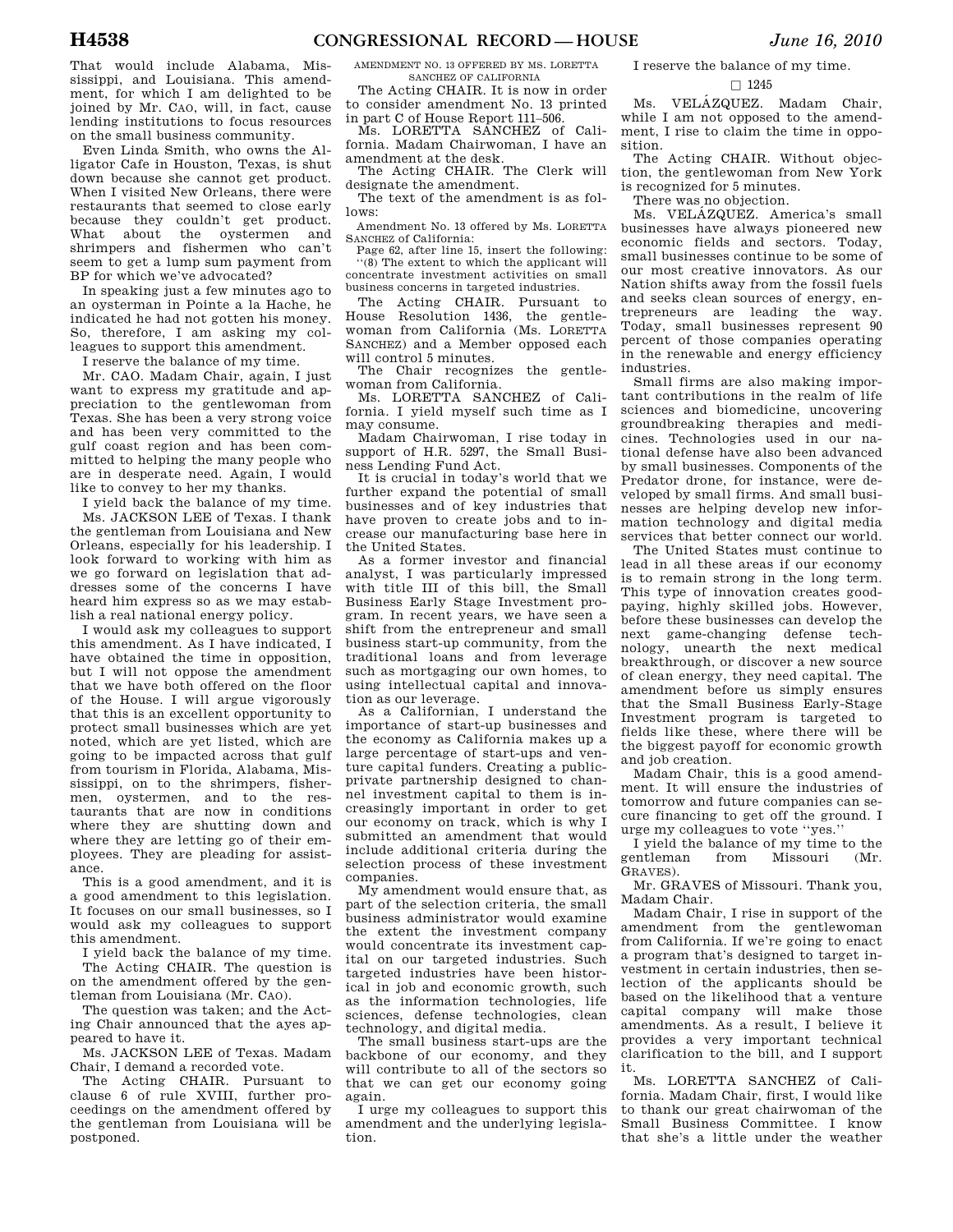today, so we really appreciate that she would come down and speak on our amendment.

As a Californian, I continue to go back every week to my district, and our small businesses are ailing. They're asking for help. They're holding on. A lot of them have not been able to make it through. Those who are still holding on are waiting for us to help them to do something.

About a month ago, I had Chairman Bernanke before us in the Joint Economic Committee. And we talked about the fact that we need—really we need to help small business. Small business is really where the hiring of America happens. So if they're ailing, then there will be unemployment. So I really believe in this bill. I thank those who have worked on it. I urge a ''yes'' vote on the underlying bill and on this amendment.

I have no further requests for time, and I yield back the balance of my time.

The Acting CHAIR. The question is on the amendment offered by the gentlewoman from California (Ms. LORET-TA SANCHEZ).

The amendment was agreed to.

AMENDMENT NO. 14 OFFERED BY MR. CUELLAR

The Acting CHAIR. It is now in order to consider amendment No. 14 printed in part C of House Report 111–506.

Mr. CUELLAR. Madam Chair, I have an amendment at the desk.

The Acting CHAIR. The Clerk will designate the amendment.

The text of the amendment is as follows:

Amendment No. 14 offered by Mr. CUELLAR: Page 21, after line 18, insert the following new paragraph (and redesignate succeeding paragraphs accordingly):

(4) increasing the opportunity for small business development in areas with high unemployment rates that exceed the national average;

The Acting CHAIR. Pursuant to House Resolution 1436, the gentleman from Texas (Mr. CUELLAR) and a Member opposed each will control 5 minutes.

The Chair recognizes the gentleman from Texas.

Mr. CUELLAR. Madam Chair, I yield myself such time as I may consume.

I rise today in support of my amendment to H.R. 5297, the Small Business Lending Act of 2010. The concept of this bill is simple: Create a lending fund to help small businesses get important capital. This bill will help stabilize our economy and create jobs. And certainly I want to thank the chairwoman from New York and the gentlewoman from Illinois also for the work that they all have been working on.

My particular commonsense amendment is straightforward. My amendment requires that the Secretary take into consideration those areas with high unemployment rates that exceed the national average. This consideration will increase opportunities for small business development in places

where it's needed the most. The national unemployment rate is about 9.7, as of last month. There are certain communities suffering at rates severely above the State and national average for unemployment.

Like many counties across the Nation, counties in my congressional district are particularly higher than the national rate. One of my counties, Starr County in south Texas, has a high of 17.3 unemployment rate. Hidalgo County is another one, at an 11.1 unemployment rate. Again, this is not a partisan matter. Areas throughout the country have unemployment rates that exceed the national average.

This is a matter of importance to every worker and family and businessperson. And that's why this bill is good for the backbone of American small businesses, in many ways, the Nation's economic engine. I urge all of my colleagues to support this bill.

At this time I will yield  $1\frac{1}{2}$  minutes to the gentleman from North Carolina (Mr. ETHERIDGE).

Mr. ETHERIDGE. Madam Chair, I thank Mr. CUELLAR for offering this amendment to make sure that creating jobs where they are needed most is the focus of this piece of legislation.

As a former small businessman myself, I call on the House to pass this important piece of legislation. Small businesses form the backbone of our economy and create jobs that we need to continue our recovery. But far too many are having difficulty getting the credit they need to grow and expand.

Today we have the opportunity to do more than just praise small businesses and lament the credit crunch. We have a bill that frees up \$30 billion directly for small businesses across our communities that are responsible for job growth in our country. Business leaders in Smithfield, community bankers in Dunn, and folks across my district in North Carolina have said that what they need most is to expand credit, and have shared their support of this initiative with me.

Today, we have an opportunity to provide real help for our Main Street businesses. Let us avoid partisan bickering, end the delay, and pass this piece of legislation now.

Mr. NEUGEBAUER. Madam Chair, I rise to claim time in opposition, although I am not opposed to the bill.

The Acting CHAIR. Without objection, the gentleman from Texas is recognized for 5 minutes.

There was no objection.

Mr. NEUGEBAUER. I thank my friend from Texas.

I think this is a commonsense amendment. I think if you're going to do this program—certainly, I don't support the underlying program, but if we are going to do it, we are going to put this capital into some of these banks for lending, it certainly ought to be in areas where they have the highest unemployment. That makes sense.

I still think we can do better for small businesses by providing an environment where there's less uncertainty; more certainty on what the tax situation is going to be, and less uncertainty about what the regulatory environment is going to be. But I think the gentleman's amendment makes the underlying bill better. So we would not object to it.

I yield back the balance of my time. Mr. CUELLAR. Madam Chair, I thank my colleague from Texas, and thank him for the kind words. And I appreciate it. I thank him for the work that he's been doing.

At this time, Madam Chair, I'd certainly just want to ask my colleagues to support this. I'm also a former small businessperson, and I understand how hard capital can be to get to the small businesses. So I would ask Members to support my amendment.

I yield back the balance of my time. The Acting CHAIR. The question is on the amendment offered by the gentleman from Texas (Mr. CUELLAR).

The amendment was agreed to. AMENDMENT NO. 15 OFFERED BY MR. BRALEY OF IOWA

The Acting CHAIR. It is now in order to consider amendment No. 15 printed in part C of House Report 111–506.

Mr. BRALEY of Iowa. Madam Chair, I have an amendment at the desk made in order under the rule.

The Acting CHAIR. The Clerk will designate the amendment.

The text of the amendment is as follows:

Amendment No. 15 offered by Mr. BRALEY of Iowa:

Add at the end the following new title:

**TITLE IV—PLAIN WRITING ACT** 

## **SECTION 401. SHORT TITLE.**

This title may be cited as the ''Plain Writing Act of 2010'

#### **SEC. 402. PURPOSE.**

The purpose of this title is to improve the effectiveness and accountability of Federal agencies to the public by promoting clear Government communication that the public can understand and use.

**SEC. 403. DEFINITIONS.** 

In this title:

(1) AGENCY.—The term ''agency'' means the Department of the Treasury and the Small Business Administration.

(2) COVERED DOCUMENT.—The term ''covered document''—

(A) means any document that—

(i) is relevant to obtaining any Federal Government benefit or service provided under title I, II, or III;

(ii) provides information about any Federal Government benefit or service provided under title I, II, or III; or

(iii) explains to the public how to comply with a requirement the Federal Government administers or enforces under title I, II, or III;

(B) includes (whether in paper or electronic form) a letter, publication, form, notice, or instruction; and

(C) does not include a regulation.

(3) PLAIN WRITING.—The term ''plain writing'' means writing that the intended audience can readily understand and use because that writing is clear, concise, well-organized, and follows other best practices of plain writing.

#### **SEC. 404. RESPONSIBILITIES OF FEDERAL AGEN-CIES.**

(a) PREPARATION FOR IMPLEMENTATION OF PLAIN WRITING REQUIREMENTS.—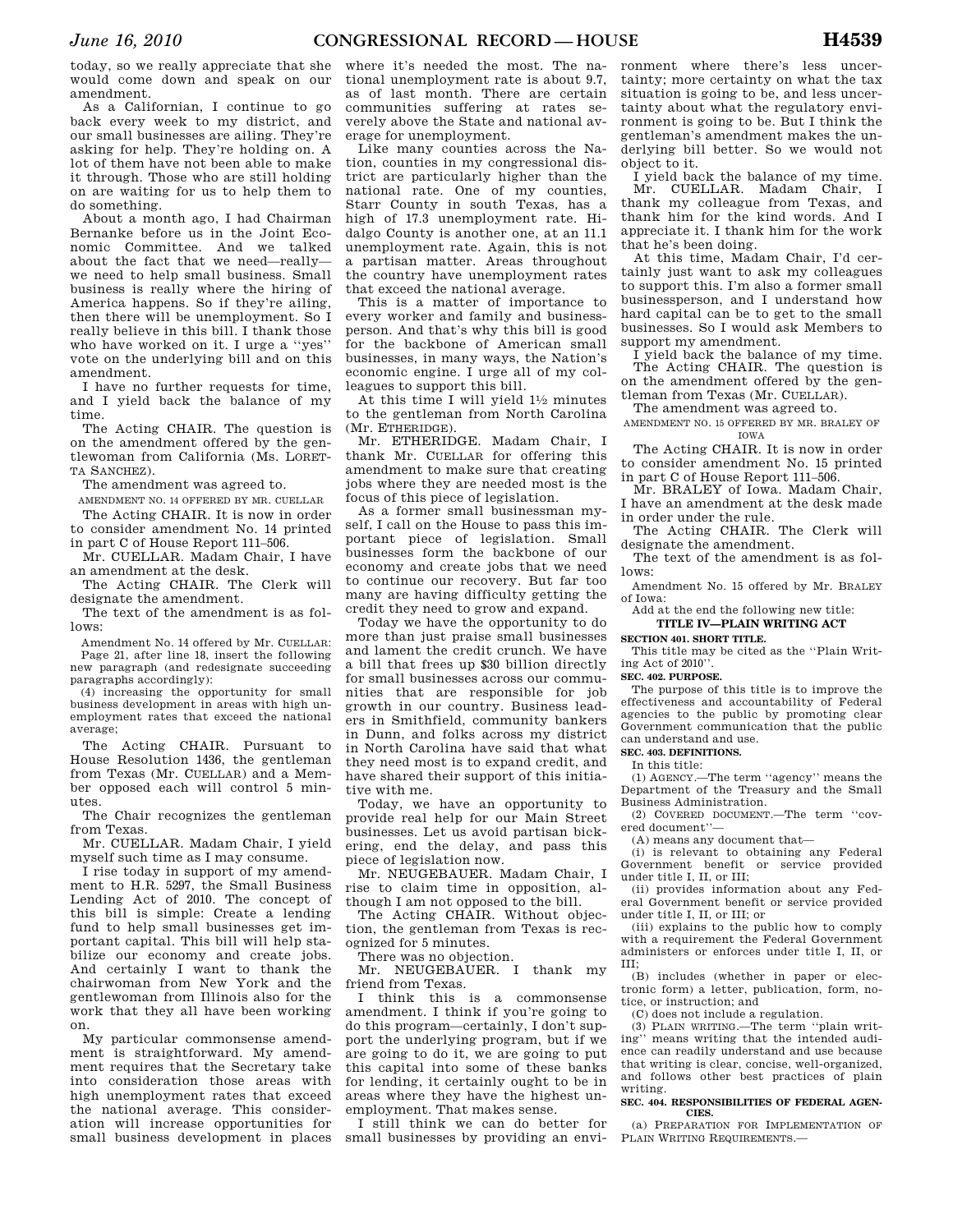(1) IN GENERAL.—Not later than 9 months after the date of enactment of this title, the head of each agency shall—

(A) designate 1 or more senior officials within the agency to oversee the agency implementation of this title;

(B) communicate the requirements of this title to the employees of the agency;

(C) train employees of the agency in plain writing;

(D) establish a process for overseeing the ongoing compliance of the agency with the requirements of this title;

(E) create and maintain a plain writing section of the agency's website that is accessible from the homepage of the agency's website; and

(F) designate 1 or more agency points-ofcontact to receive and respond to public input on—

(i) agency implementation of this title; and

(ii) the agency reports required under section 405.

(2) WEBSITE.—The plain writing section described under paragraph (1)(E) shall—

(A) inform the public of agency compliance with the requirements of this title; and

(B) provide a mechanism for the agency to receive and respond to public input on—

(i) agency implementation of this title; and

(ii) the agency reports required under section 405.

(b) REQUIREMENT TO USE PLAIN WRITING IN NEW DOCUMENTS.—Beginning not later than 1 year after the date of enactment of this title, each agency shall use plain writing in every covered document of the agency that the agency issues or substantially revises.

(c) GUIDANCE.—In carrying out the provisions of this title, agencies may follow the guidance of—

(1) the writing guidelines developed by the Plain Language Action and Information Network; or

(2) guidance provided by the head of the agency.

#### **SEC. 405. REPORTS TO CONGRESS.**

(a) INITIAL REPORT.—Not later than 9 months after the date of enactment of this title, the head of each agency shall publish on the plain writing section of the agency's website a report that describes the agency plan for compliance with the requirements of this title.

(b) ANNUAL COMPLIANCE REPORT.—Not later than 18 months after the date of enactment of this title, and annually thereafter, the head of each agency shall publish on the plain writing section of the agency's website a report on agency compliance with the requirements of this title.

The Acting CHAIR. Pursuant to House Resolution 1436, the gentleman from Iowa (Mr. BRALEY) and a Member opposed each will control 5 minutes.

The Chair recognizes the gentleman from Iowa.

Mr. BRALEY of Iowa. Madam Chair, I yield myself such time as I may consume.

My amendment to H.R. 5297 is a commonsense bill that is consistent with what we've already passed in the 111th Congress by a vote of 386–33 on March 17. It was my Plain Language in Government Communications Act.

Madam Chairwoman, when I go back and I talk to small business owners in my district, one of their biggest complaints is a Federal bureaucracy with too much red tape, written in language they can't understand, which forces them to go hire lawyers and account-

ants so that they can understand the requirements that we impose upon them.

My amendment would require plain language to be used for documents that go to the public related to this lending fund. It will improve the effectiveness and accountability of the Department of the Treasury and the Small Business Administration by promoting clear government communication that the public can understand and use.

Plain language is writing that the intended audience can clearly understand because it is concise, well-organized, and follows other practices of plain writing. The Department of the Treasury and Small Business Administration will be required to implement plain writing requirements by designating a senior official to oversee the implementation of the provision; communicate the requirements to employees; train employees in plain writing; establish a process to oversee compliance; create a plain language requirement on their agency's Web site; and designate one or more agency points of contact to receive and respond to public feedback.

Writing government documents in plain language will increase government accountability and save taxpayers, community banks, and small business owners time and money. Plain, straightforward language makes it easier to understand these loan documents. And my amendment will make it easier for small businesses and community banks to work with and understand the government. That is why it is so important that we move forward to implement plain writing requirements across the board, but particularly in these two agencies, as it relates to the loan programs that are under consideration.

I reserve the balance of my time.

Mr. NEUGEBAUER. Madam Chair, I claim opposition to the amendment, but I am not opposed to it.

The Acting CHAIR. Without objection, the gentleman is recognized for 5 minutes.

There was no objection.

Mr. NEUGEBAUER. Well, I thank the gentleman for this commonsense amendment. It's unfortunate that we have to bring an amendment to the floor of the House of Representatives to tell government agencies to write out the instructions in plain English. But I appreciate the gentleman's amendment. I think it makes the bill better.

I yield back the balance of my time. Mr. BRALEY of Iowa. Madam Chair, I would yield 1 minute to the gentlewoman from Illinois (Ms. BEAN).

Ms. BEAN. Madam Chairwoman, I just want to acknowledge Congressman BRALEY's efforts recognizing the challenges Americans have reading many government documents, particularly lending disclosures, which are very difficult to understand. This amendment is a commonsense approach to making the program more accessible. And I commend his leadership to expand plain language to all government documents.

Mr. BRALEY of Iowa. Madam Chairwoman, I think that the comments that you've heard are indicative of what's wrong with the way the government agencies write their documents. I think it is deplorable that we have to take this action.

But the sad truth is, anybody who's looked at these loan documents knows how serious this problem is. I think this is a small step in the right direction. I call this ''the little engine that could.'' I think if we implement this across the board in federal agencies, American taxpayers and consumers of Federal information will be much better off. And I urge my colleagues to vote in support of the amendment.

I yield back the balance of my time. The Acting CHAIR. The question is on the amendment offered by the gentleman from Iowa (Mr. BRALEY).

The amendment was agreed to.

AMENDMENT NO. 16 OFFERED BY MR. LOEBSACK The Acting CHAIR. It is now in order to consider amendment No. 16 printed

in part C of House Report 111–506. Mr. LOEBSACK. Madam Chair, I

have an amendment at the desk. The Acting CHAIR. The Clerk will

designate the amendment.

The text of the amendment is as follows:

Amendment No. 16 offered by Mr. LOEBSACK:

Add at the end the following new title:

#### **TITLE IV—SENSE OF CONGRESS ON AGRI-CULTURE AND FARMING SMALL BUSI-NESS LOANS**

**SEC. 401. SENSE OF CONGRESS.** 

It is the sense of the Congress that—

(1) agriculture operations, farms, and rural communities should receive equal consideration through lending activities for small businesses in this Act, particularly smalland mid-size farms and agriculture operations; and

(2) attention should be given to ensuring there is adequate small business credit and financing availability under this Act in the agriculture and farming sectors.

The Acting CHAIR. Pursuant to House Resolution 1436, the gentleman from Iowa (Mr. LOEBSACK) and a Member opposed each will control 5 minutes.

The Chair recognizes the gentleman from Iowa.

Mr. LOEBSACK. Madam Chair, I yield myself such time as I may consume.

My amendment is simple. It states that farmers and rural communities should receive equal consideration through lending activities for small businesses, particularly our Nation's small- and mid-sized farms and agriculture operations, which make up the majority of our agriculture community.

It also states that we should give attention to ensuring that there is adequate credit and financing available in the agriculture and farming sectors.

While the amendment itself is simple, the issue is not. Throughout this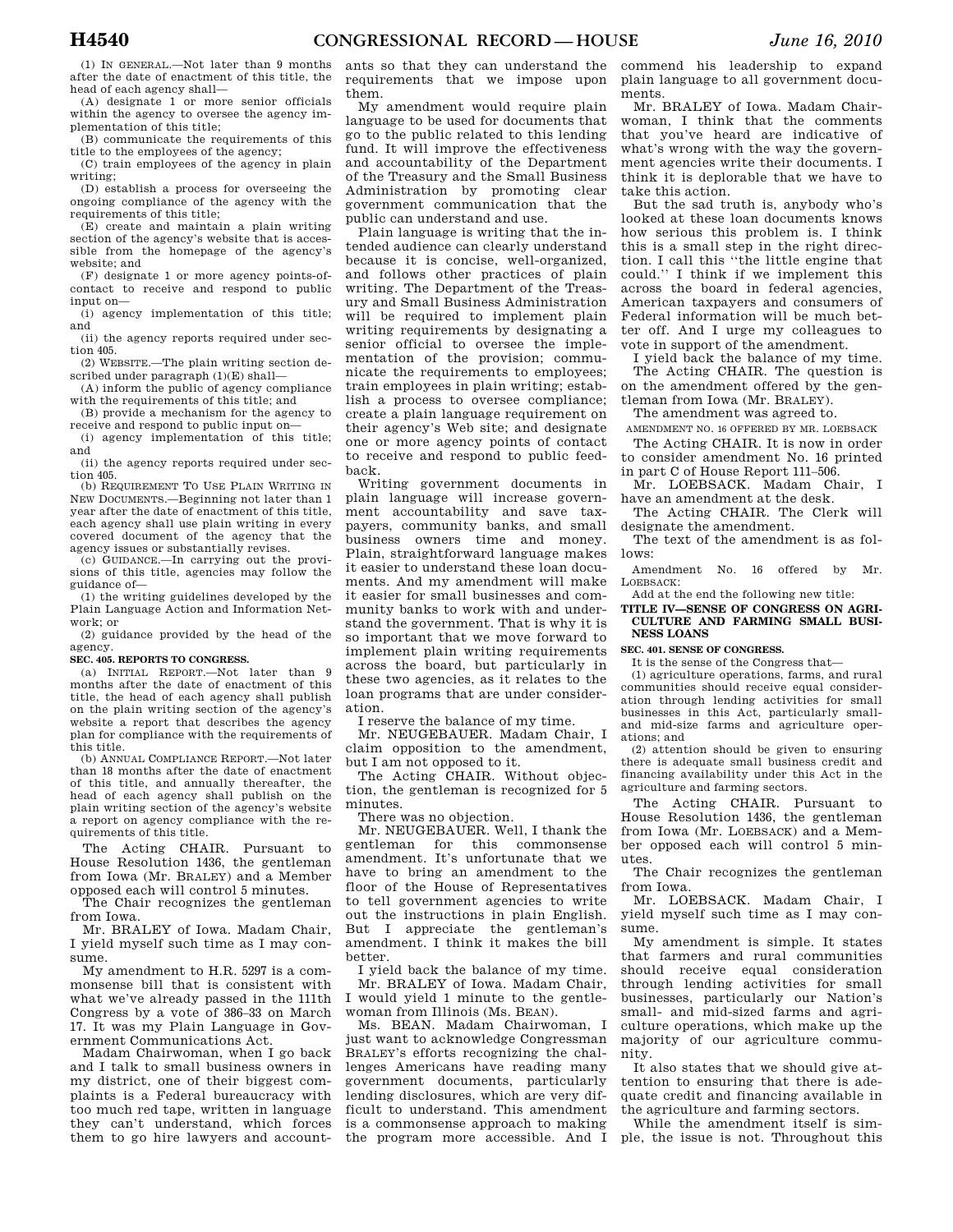economic downtown, our rural communities and farmers have been struggling, just as our major metro areas have been. Many areas in my district in Iowa have unemployment rates above the national average. I have also seen examples of agriculture operations having a difficult time finding financing, and I have worked to try to assist such operations.

#### $\Box$  1300

Unfortunately, our farmers and rural communities are often not discussed in the broader debate on how to encourage economic recovery. The persistence of rural poverty and hunger and the lack of rural development often go underreported as well. On a positive note, I was pleased to recently hold a series of rural development roundtables in my district with the under Secretary for Rural Development, Dallas Tonsager. I hope we can continue to build momentum nationally and ensure our farmers in rural communities can contribute to continued economic recovery.

Agriculture and our Nation's farmers are consistently strong contributors to the economy and are certainly vital for the survival of our rural communities and vice versa. Many of our rural areas were struggling even before the downturn, and we continue to see a decline in the number of farmers and rural businesses. Often the loss of one rural business can have a domino effect throughout the community and surrounding areas. I think we need to be vigilant in bringing rural and farming issues to the forefront of the debates we have on economic development and, additionally, look at policies to promote access to and the development of new food market and supply chain improvements and related rural businesses.

I hope my colleagues will agree on the need to bring attention to expanding the opportunities for agriculture and farming to contribute to the national and local economic recovery.

I reserve the balance of my time.

Mr. NEUGEBAUER. I rise to claim the time in opposition, although I am not opposed to the amendment.

The Acting CHAIR. Without objection, the gentleman from Texas is recognized for 5 minutes.

There was no objection.

Mr. NEUGEBAUER. As the provisions in the bill say, loans to farmers in rural areas count as small business lending under the provisions of this bill. But just like the sponsor of the bill, I represent an agricultural district and understand how important access to credit is for farmers. I think this sense of Congress emphasizes that farming and ranching and agriculture is an integral part of our economy. It is an integral part of our small business community, and I think it highlights that. So I appreciate the gentleman from Iowa bringing that forward. I support the amendment.

Mr. LOEBSACK. Madam Speaker, I want to thank my colleagues for their consideration of this amendment, and I want to urge its passage, and I yield back the balance of my time.

The Acting CHAIR. The question is on the amendment offered by the gentleman from Iowa (Mr. LOEBSACK).

The amendment was agreed to.

AMENDMENT NO. 17 OFFERED BY MR. AL GREEN OF TEXAS

The Acting CHAIR. It is now in order to consider amendment No. 17 printed in part C of House Report 111–506.

Mr. AL GREEN of Texas. Madam Chair, as the designee of the gentlewoman from California, I have an amendment at the desk.

The Acting CHAIR. The Clerk will designate the amendment.

The text of the amendment is as follows:

Amendment No. 17 offered by Mr. AL GREEN of Texas:

Page 11, line 2, before the period insert the following: '', as well as a plan to provide linguistically and culturally appropriate outreach, where appropriate''.

Page 18, line 8, after ''provide'' insert the following: ''linguistically and culturally appropriate''.

Page 18, line 9, strike ''appropriate language of the''.

Page 21, line 13, after "funding to" insert the following: ''minority-owned eligible institutions and other''.

Page 26, line 2, insert after the period the following: ''To the extent possible, the Secretary shall disaggregate the results of such study by ethnic group and gender.''.

The Acting CHAIR. Pursuant to House Resolution 1436, the gentleman from Texas and a Member opposed each will control 5 minutes.

The Chair recognizes the gentleman from Texas.

Mr. AL GREEN of Texas. Madam Chair, this amendment is one that will add additional language to the requirement that there be minority outreach in this program. It's important for me to state that I have a district that I represent that is currently about 36 percent African American, 31 percent Latino, 21 percent Anglo, and 12 percent Asian. It's important to note that in my district the ballot is printed in three languages. It's printed in English, Spanish and Vietnamese.

This amendment furthers the notion that persons who speak languages other than English will have an opportunity to have materials that are linguistically and culturally sensitive. This amendment would require that appropriate materials, when published, be in languages that are culturally and linguistically sensitive. It also requires that advertising receive the same sort of consideration, given that we are trying to reach markets wherein we do have persons who can better understand what is being conveyed if they have the opportunity to do so in a language that they are comfortable with.

I yield back the balance of my time. was indicated by a previous amend-By the way, I would add that many people who speak English have difficulty with financial documents, as

ment. Imagine, if you will, speaking English, but it is not a language that you are as comfortable with as perhaps another language. This would assist persons with the understanding that they should have, so as to participate in the program.

The amendment also would have data disaggregated. We find that the information that we collect too often does not disaggregate as it relates to the Asian American community, and we<br>would have this information have this information disaggregated so that we might ascertain whether or not we have persons who are not only of wealth in the community but also find out about persons who may not be as wealthy as many others.

With this said, I will reserve the balance of my time.

Mr. NEUGEBAUER. I rise to claim the time in opposition, although I am not opposed to the bill.

The Acting CHAIR. Without objection, the gentleman from Texas is recognized for 5 minutes.

There was no objection.

Mr. NEUGEBAUER. I thank the gentleman for that. Basically, the amendment would require an applicant for the Small Business Lending Fund to plan for logistically and culturally appropriate outreach and require that such outreach is performed after receiving the funds. I think that could be appropriate there. And as I understand it, the requirements of this fall to the eligible institutions; and there's no additional money appropriated for that; but they would do that out of their own operating expenses. Is that correct?

Mr. AL GREEN of Texas. If the gentleman yields, I would add that your assumption is correct.

Mr. NEUGEBAUER. Thank you. I appreciate it.

I yield back the balance of my time. Mr. AL GREEN of Texas. Madam Chair, at this time I yield as much time as she may consume to the gentlewoman from California (Ms. CHU).

Ms. CHU. Madam Chair, the Small Business Lending Fund Act is critical to helping small businesses across the country and is, therefore, critical to helping people because small businesses create more jobs than anyone else. Small businesses sustain their communities.

Our amendment ensures that we don't leave minority business owners behind. Minority businesses need every opportunity to grow, create jobs, and contribute to their community. But there are barriers. Our amendment makes sure that bank lending plans, outreach, and advertising are culturally and linguistically appropriate for diverse sets of businesses. This provision is essential for the Asian American and Pacific Islander communities because government programs can miss important details when they don't account for cultural and linguistic differences.

Take the Census Bureau, for instance, which provides so many funds